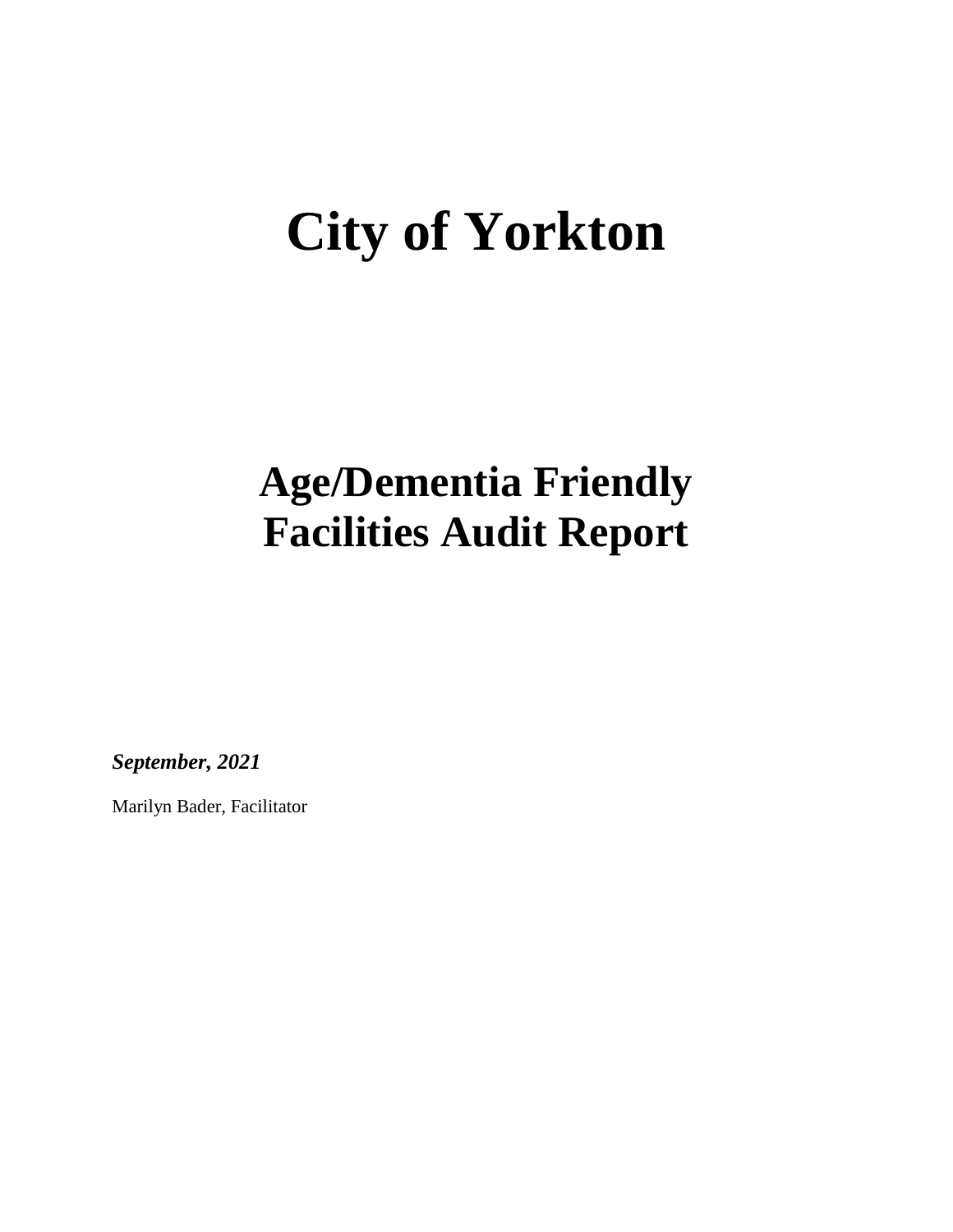## <span id="page-1-0"></span>**Table of Contents**

### **Table of Contents**

| 1.               |  |
|------------------|--|
| 2.               |  |
| 3.               |  |
| $\overline{4}$ . |  |
| 5.               |  |
| 6.               |  |
| 7.               |  |
|                  |  |
|                  |  |
|                  |  |
|                  |  |
|                  |  |
|                  |  |
|                  |  |
|                  |  |
|                  |  |
|                  |  |
|                  |  |
|                  |  |
|                  |  |
|                  |  |
|                  |  |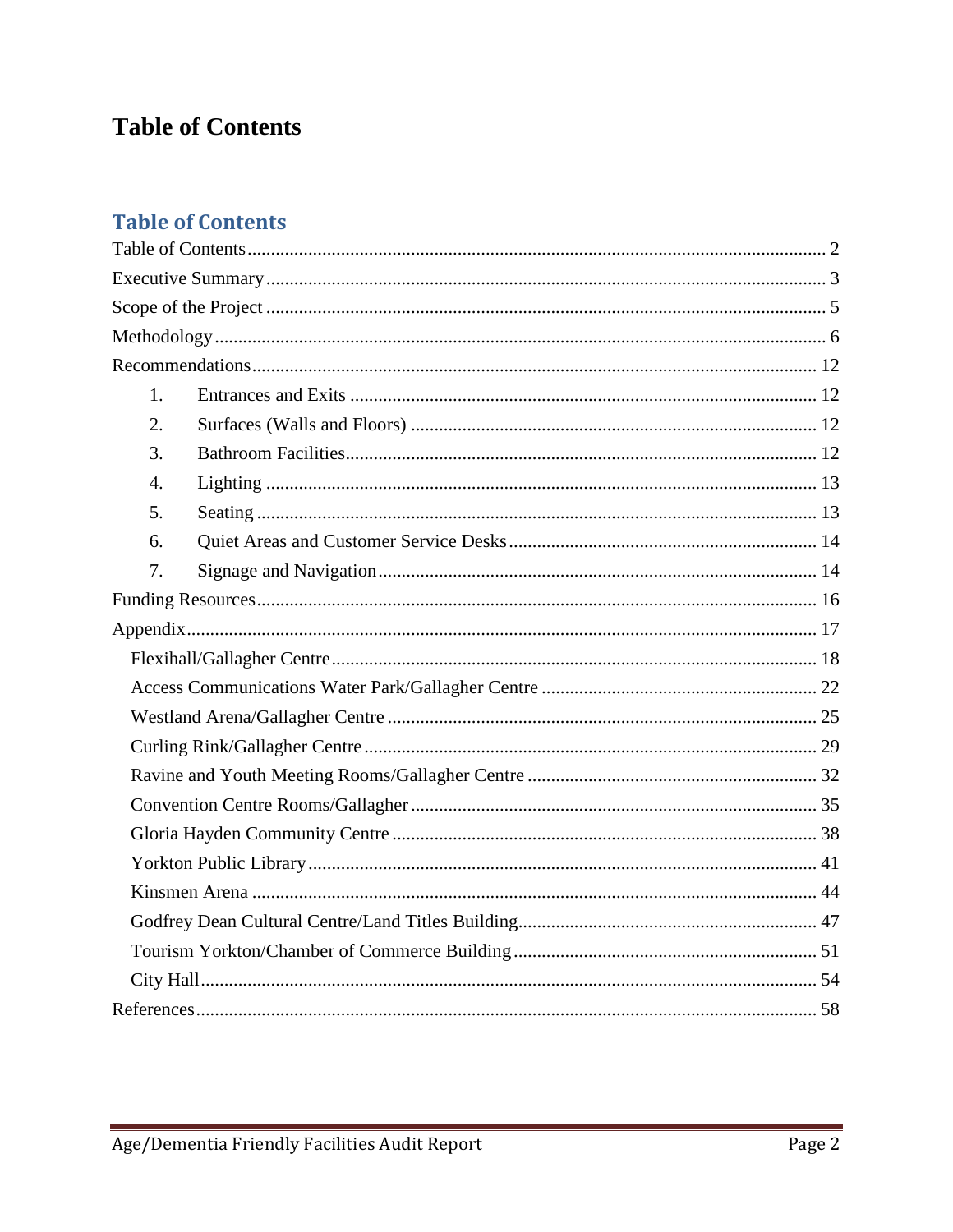## <span id="page-2-0"></span>**Executive Summary**

Many seniors are physically active their whole lives, and some become more active after retirement, due to having more time to explore recreational activities. Not all seniors lose mobility. Many people with diseases like Alzheimers go undiagnosed for years before their symptoms become evident. Yet it is common to encounter people who assume that the word "dementia" implies the person is functionally incapable of doing anything independently. This is simply not the case!

Where facilities can excel in serving their community is in anticipating the needs of those in that gray area between perfectly healthy and able and being confined to a wheelchair or being placed in long-term care. As Age-Friendly Saskatchewan states:

Age-friendliness makes your business accessible and welcoming to more than mainstream citizens. It also makes your business accessible and welcoming to persons with disabilities, people with reduced mobility, people with limited sight or hearing, young families, people from different cultures, those who speak a variety of languages, and many other members of the community. A broader customer base means greater opportunity.<sup>1</sup>

This project assessed some City of Yorkton facilities to make recommendations to improve the physical environment aimed at becoming more age- and dementia-friendly. Guided by the previous research done by the Alzheimer's Society of Saskatchewan (ASOS) and Age-Friendly Saskatchewan, 12 City of Yorkton venues were assessed against a checklist of physical barriers that may prevent seniors and people living with dementia from enjoying those facilities and their desired lifestyle.

While the assessment, or audit, was limited to and focused on the physical environment and making recommendations for increasing accessibility through improvements to the physical facilities, it is important to keep in mind that true inclusivity can only become a reality with trained staff and increased public awareness to reduce the stigma faced by people living with dementia.

Recommendations are enclosed for each of the 12 facilities assigned, organized according to the same categories used in the audit checklist criteria adapted from the Alzheimers Society of Saskatchewan.

- Entrances and Exits
- Surfaces (Walls and Floors)
- Bathroom Facilities
- Lighting
- Seating

 $\overline{a}$ 

- Ouiet Areas and Customer Service Desks
- Signage and Navigation.

<sup>1</sup> Age Friendly Saskatchewan. *Creating an Age-Friendly Business in Saskatchewan*. Page 3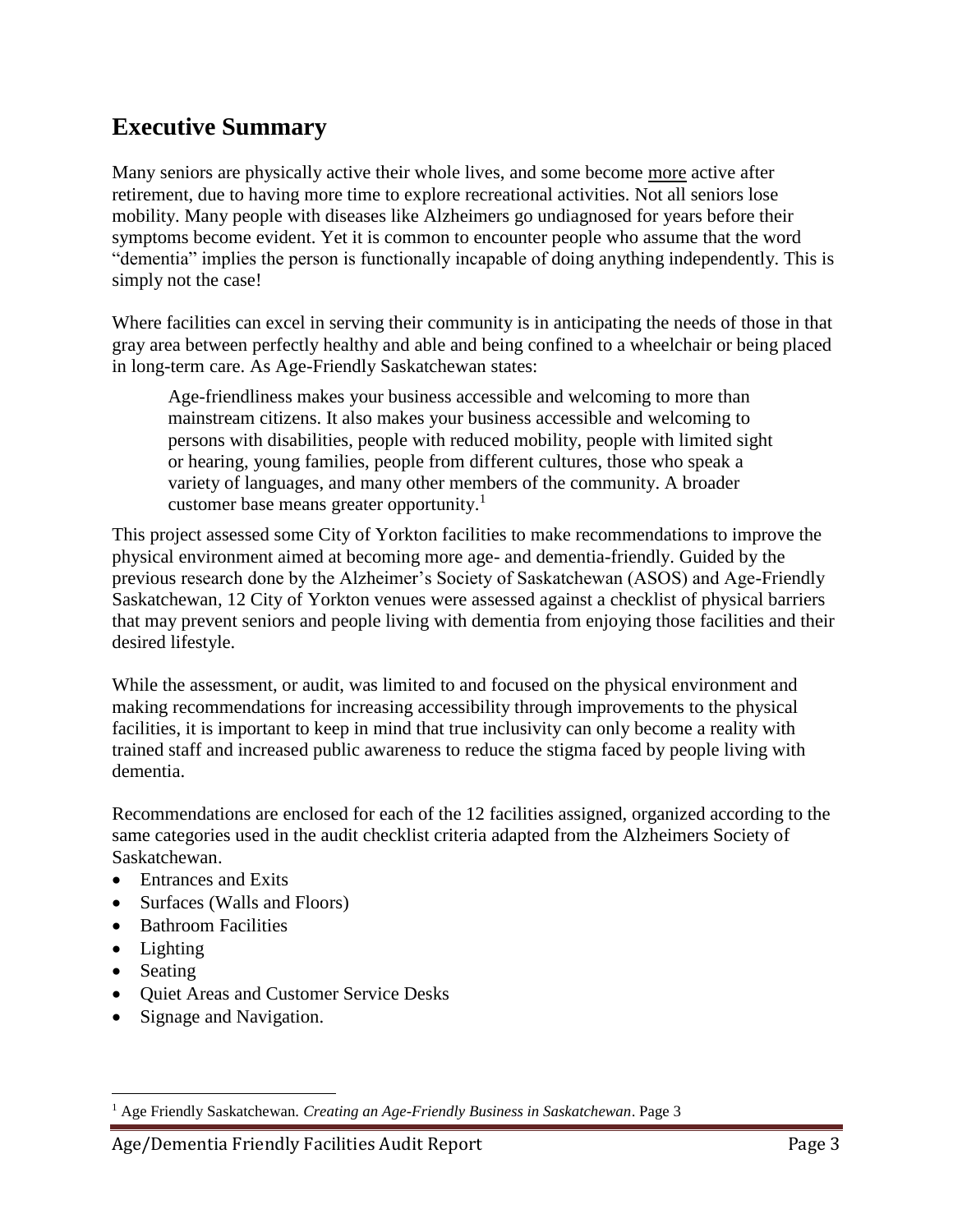The majority of recommendations are toward improvement of signage to become more dementia-friendly in assisting people living with dementia to be able to navigate more independently and find services on their own. The most significant cost attached to recommendations is the addition of a private family washroom facility on the second floor of the Gallagher Centre.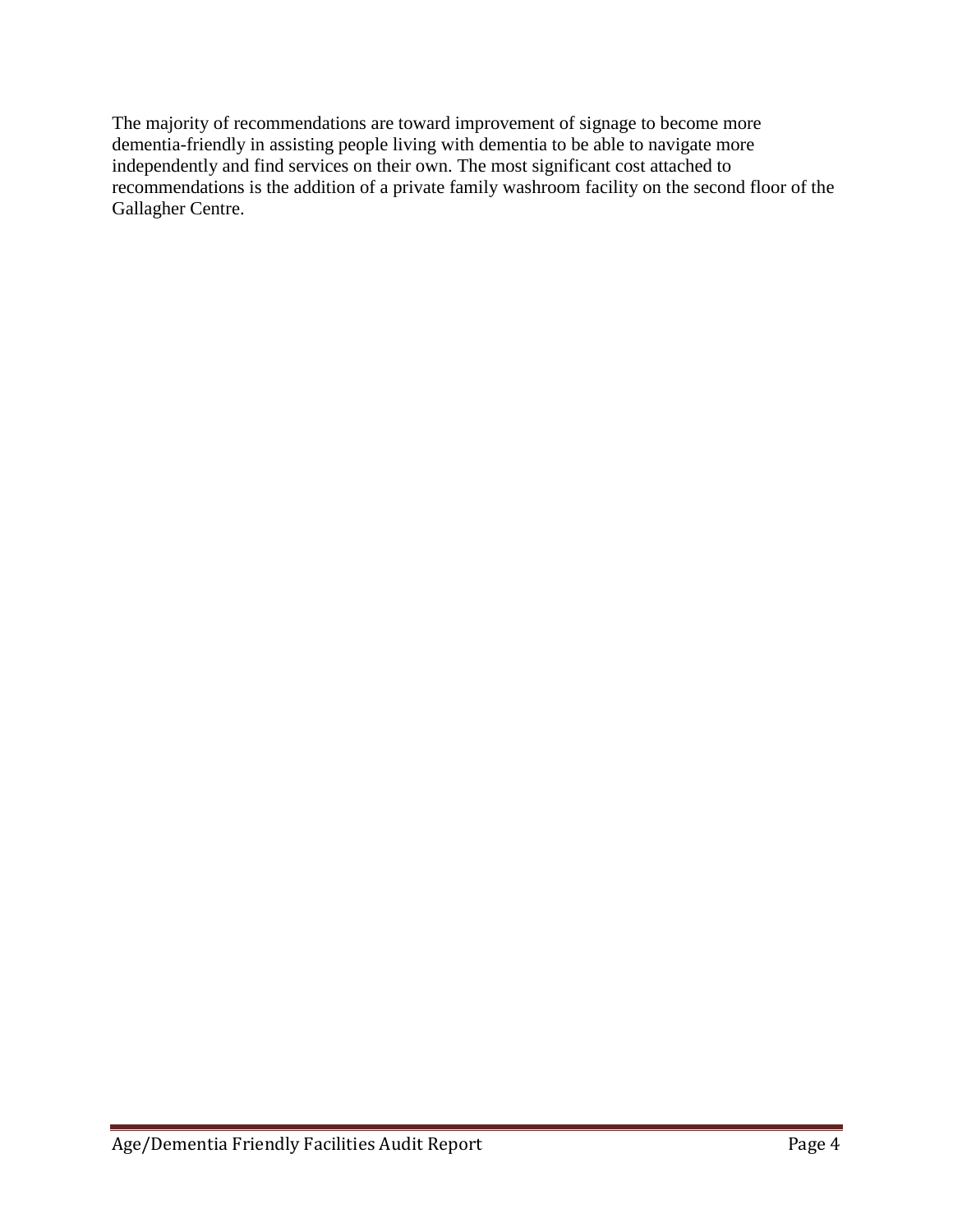## <span id="page-4-0"></span>**Scope of the Project**

The City of Yorkton has taken the lead in exploring the age/dementia-friendly changes to some of their facilities. With the overall goal of making City facilities more inclusive and accessible for seniors living in Yorkton and its surrounding communities, this report may be used to inform plans and strategies to create more inclusive public spaces.

This report includes checklists from the Alzheimer Society of Saskatchewan (ASOS), as presented in the document, *Dementia Friendly Toolkit: The Library Edition*. The toolkit includes key features that have been found to enhance the usability of physical spaces for those living with dementia. As many of these features also apply to many seniors, any features that might also impact accessibility to seniors were noted. The resource, *Creating an Age-Friendly Business in Saskatchewan*, developed by Age-Friendly Saskatchewan, provided more accessibility considerations.

The importance of the physical environment in assisting people living with dementia to be able to continue to enjoy the same activities and events that they have always enjoyed is invaluable. The following list is adapted from Alzheimer Society's *10 Warning Signs of Dementia<sup>2</sup>* :

- Memory loss which affects day-to-day function
- Difficulty performing familiar tasks
- Problems with language (spoken and written)
- Disorientation of time and place
- Impaired judgement
- Problems with abstract thinking.
- Misplacing things
- Changes in mood and behaviour
- Changes in personality
- Loss of initiative

 $\overline{a}$ 

These complex symptoms may come and go; they may present as single symptoms, or as a cluster of symptoms. (Visit the website for examples of each of these symptoms.)

People living with dementia are able and willing to continue activities for varying lengths of time after symptoms appear and/or a diagnosis is made, and often are able to maintain their lifestyle for many years. This is usually made easier with the support of a care partner, often a spouse. A very important element of a person living with dementia being able to carry on with their lifestyle is the support and acceptance of people they encounter while doing so. Referring to the above examples makes clear that each situation can be much better or much worse depending on the knowledge and understanding of facility personnel.

<sup>2</sup> Alzheimer Society of Canada. [https://alzheimer.ca/en/about-dementia/do-i-have-dementia/10-warning-signs](https://alzheimer.ca/en/about-dementia/do-i-have-dementia/10-warning-signs-dementia)[dementia](https://alzheimer.ca/en/about-dementia/do-i-have-dementia/10-warning-signs-dementia)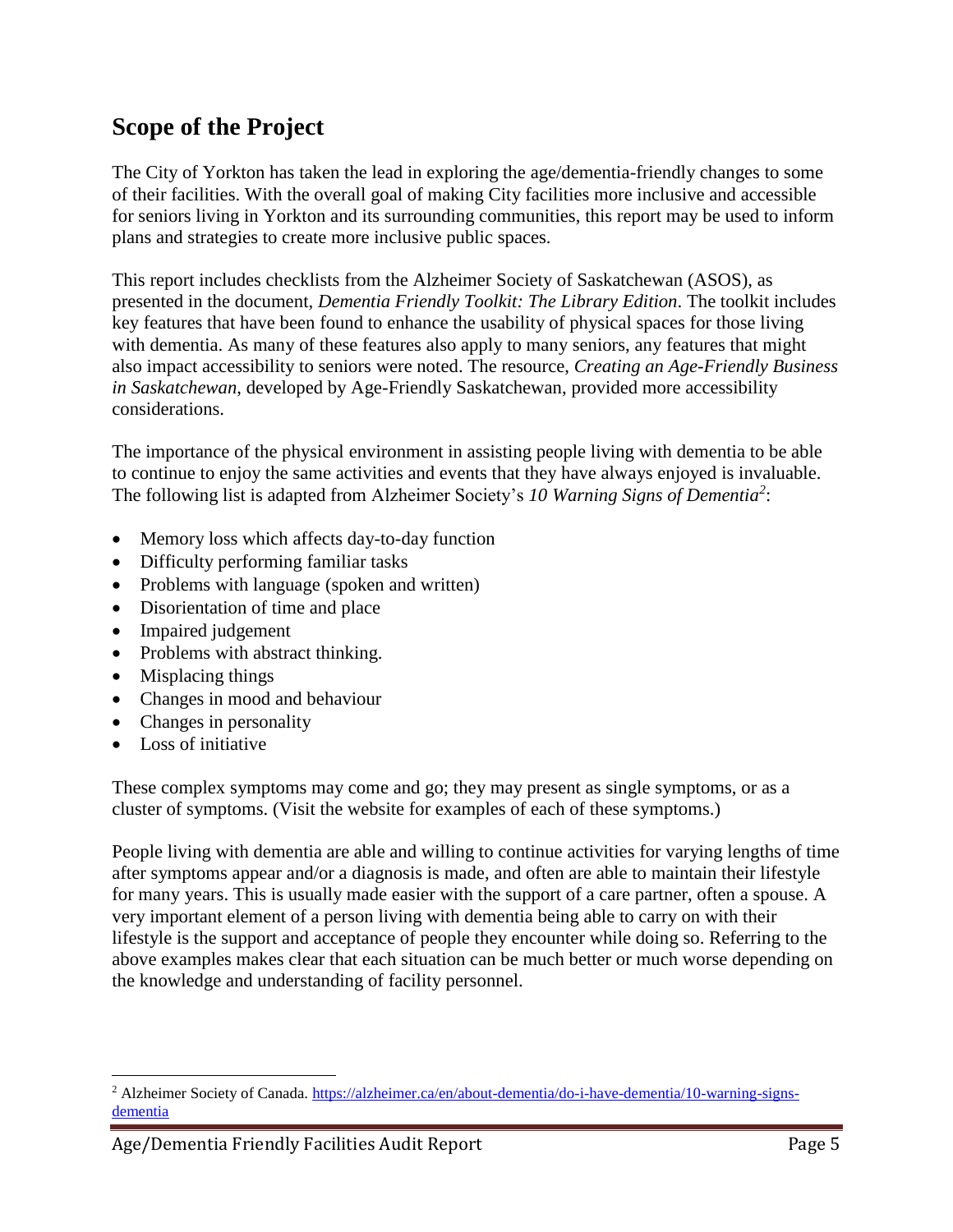## <span id="page-5-0"></span>**Methodology**

The focused outcomes of the facility audits were to

- identify any physical barriers to people living with dementia that might keep them from attending or participating in activities or events that they would have done before being diagnosed with dementia; and
- recommend changes, upgrades that would reduce or eliminate those barriers.

Observations that were made of barriers to seniors were also noted.

The audits were completed by a team of five<sup>3</sup>:

- Marilyn Bader, a Training Consultant from Buchanan, Saskatchewan;
- RG and VG, a retired couple from Kamsack, Saskatchewan; and
- PW and RW, a retired couple from Melville, Saskatchewan.

The team members were familiar with each other from a previous project sponsored by SPHERU through Parkland Valley Sport, Culture, and Recreation in 2020-21. One spouse in each of the expert couples have been diagnosed with Alzheimers, and were eager to share their insights for the project. Facility tours by each couple were guided by Marilyn, in order that each was observed twice, with the exception of the Kinsmen Area and the Tourism Yorkton/Chamber of Commerce Building, which were both toured as a group of five.

Having been provided with guiding reference materials, the team referred to the checklists in the *Library Edition* as they each toured the following City of Yorkton' facilities:

- 1. Flexihall Gallagher Centre
- 2. Access Communications Water Park Gallagher Centre
- 3. Westland Arena Gallagher Centre
- 4. Yorkton Curling Rink Gallagher Centre
- 5. Ravine and Youth Meeting Rooms Gallagher Centre
- *6.* Convention Centre Rooms Gallagher Centre
- 7. Gloria Hayden Community Centre
- 8. Yorkton Public Library
- 9. Kinsmen Arena
- 10. Godfrey Dean Cultural Centre/Land Titles Building
- 11. Tourism Yorkton/Chamber of Commerce Building
- 12. City Hall

 $\overline{a}$ 

The 12 checklists are included in the Appendix. As much as this report attempts to include all the information gathered during the facility audits in this section of the report, there is more information in the checklists.

Each checklist had the team study features determined by ASOS to be important to those living with dementia in terms of being able to continue lifestyle activities without being faced with

<sup>&</sup>lt;sup>33</sup> Initials for the expert couples are used throughout the report in order to protect their privacy.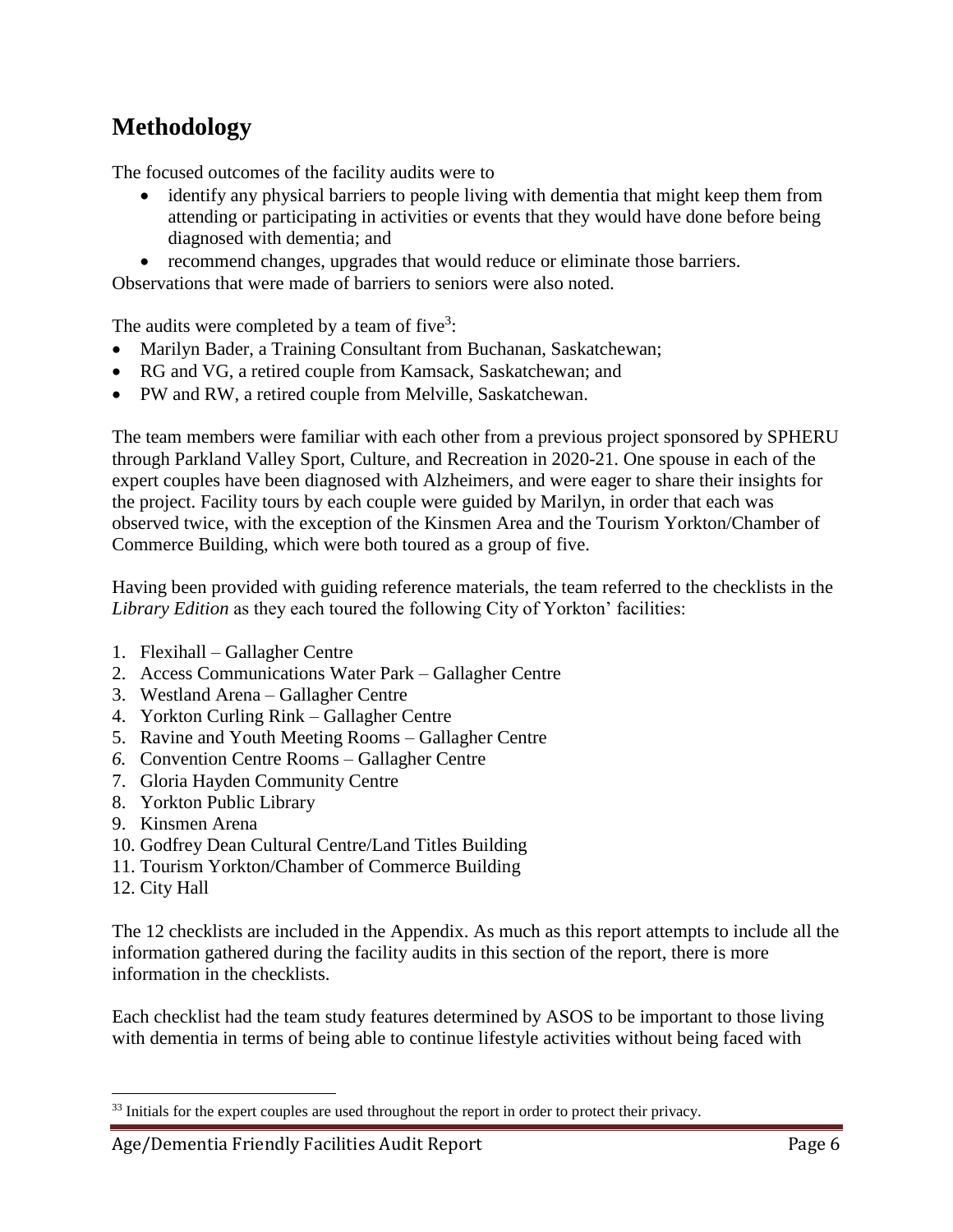barriers. The facility features can be summarized as falling into 6 areas of attention, with some overlap between:

With each audit, the observations began in the parking lot, and every entrance and exit were used at least once. Doing so results in the whole of the Gallagher Centre being observed, rather than just the rooms/arenas/facilities within it. With each audit, the team role-played attending an event – such as a hockey game – and going through all the activities that would be involved in doing so.

#### **1. Entrances and Exits**

ASOS recommends signing both doors, where they exist, and both sets of doors as IN and OUT on both sides. Some people living with dementia may become disoriented by the space created by multiple doors in entryways or may be confused by the flow of traffic after an event (such as the rush after a hockey game). Due to COVID-19, exactly this type of additional signage had been installed at the Gallagher Centre, which made it easy to see the benefit of doing so. Likewise, traffic flow was directed to ensure safe distancing using orange tape and arrows in tight spaces and stairways.

Some doors are very heavy to open; elderly people who may be frail in general may have difficulty entering the building, and may also add to disorientation and frustration facing people living with dementia. The automatic door options at all Gallagher Centre entryways are the best mitigation of this potential barrier. Other facilities also used automatic doors, or doors were easy to open. Some facilities had automatic door openers that have rather small activation buttons, or buttons that were placed away from the door handles: These may be overlooked by people living with dementia, who would then be left to struggle with heavy doors.

Changes in the level of the flooring coming into many buildings from outdoors – the need to step over doorjambs, or the presence of stepped entrances – may result in trips and falls by people unsteady on their feet. None of the facilities observed presented these hazards.

Entryway doors with doorknobs instead of handles have been known to be more difficult to open for some people with various frailties (arthritic hands, for example): All of the City of Yorkton facilities use handles or bars; no publicly accessible doors were observed that used round knobs.

#### **2. Surfaces (wall and floors)**

ASOS recommends against highly reflective wall surfaces as unexpected reflection can be distressing to some people living with dementia; such surfaces may also make objects difficult to recognize, and affect depth perception. Reflective floor surfaces may have the same effect, making walking difficult.

Some people living with dementia may have a different perception of colour, and some flooring colours may be perceived as a change in level. Some colours – i.e. dark blue, may appear like water. Flooring misperceptions may result in walking difficulty or tripping if the person tries to step over what is perceived to be water on the floor, or take an extra step for an unperceived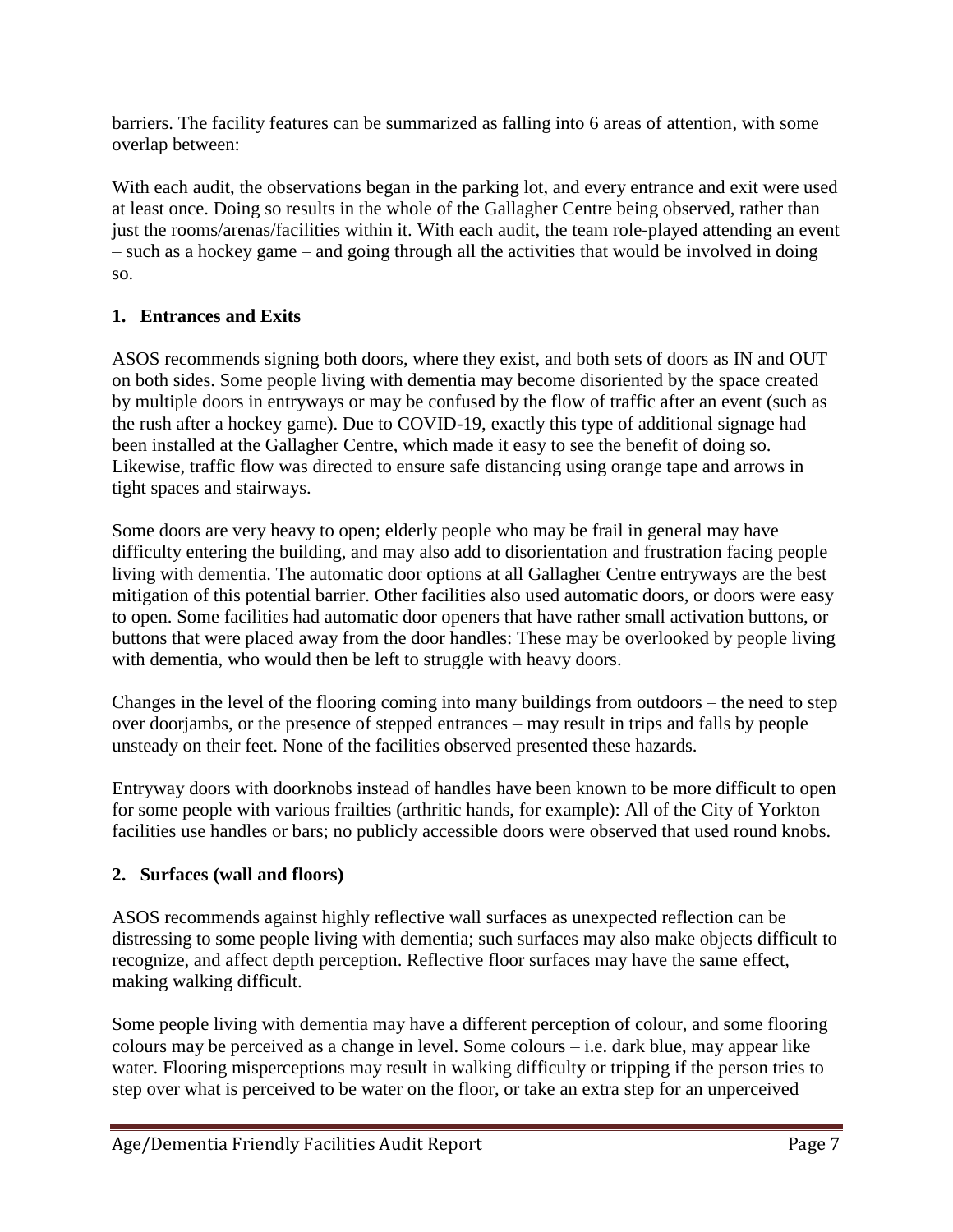change in level, which may cause a back injury. There are several floor level changes in the Gloria Hayden Centre walking track that need to be marked with either a different colour or by adding yellow and black tape.

The experts did not find any wall or flooring surfaces to present a problem with their visual perception. Some windows - i.e. the upstairs seating area at Godfrey Dean - did have an unsettling effect on one of the experts living with dementia, as well as the top of the stairway seating area at Gloria Hayden. Not every combination of reflection and light can be anticipated, nor will everyone living with dementia experience visual distortion as a result of their condition; knowing that it may do so may assist support people and staff to better deal with situations that may arise.

#### **3. Bathroom Facilities**

Features that make public washrooms *accessible* include convenient location, wheelchair accessible stalls, family or spacious individual rooms that allow a care partner to assist. For the most part, all the facilities had satisfactory wheelchair access stalls. People walking with the aid of a cane or walker generally have space in wheelchair accessible facilities for parking their walkers; hooks or bars to hang canes would be helpful. Once dropped, a cane can be difficult to retrieve from the floor.

While there are family washroom facilities in the Gallagher Centre, they are not in convenient locations, being found only in the swimming pool area. The washrooms in City Hall and Godfrey Dean are spacious enough to allow for a care partner to accompany someone with special needs, but are not signed as such. The Kinsmen Arena public washrooms cannot be locked in order to protect the many children who use the arena, thus rendering them difficult to use privately. The facilities in the Blue Room at the Kinsmen Arena could be used as family washrooms, but the room is reserved for private functions. The washrooms in the Tourist Centre and the locker rooms at the Gloria Hayden are adequate, but are labelled Male and Female. The Library has a spacious Parenting Room with a sink and change table but no toilet.

Another area of concern for people living with dementia is the risk of accidental scalding when washing hands. ASOS recommends that hot and cold settings are clearly marked on each tap: Markings typically include the words HOT and COLD, the letters H and C, or the colours blue and red. Because some people living with dementia lose words, or see letters and colours differently as a result of their condition, the experts thought these symbols don't go far enough: Many of the City of Yorkton facility washrooms use automated taps. There are some taps that have no markings at all, some which one must bend over to see, as well as those that meet the basic labelling criteria. If the objective is truly to avoid scalding, the best tool is an automated tap.

#### **4. Lighting**

People diagnosed with dementia do not suffer vision loss as a result, but rather the dementia may affect how they perceive things visually. Efforts to ensure that unnecessary shadows and dark areas are eliminated serve to make those areas safer and more welcoming. Walking into a dark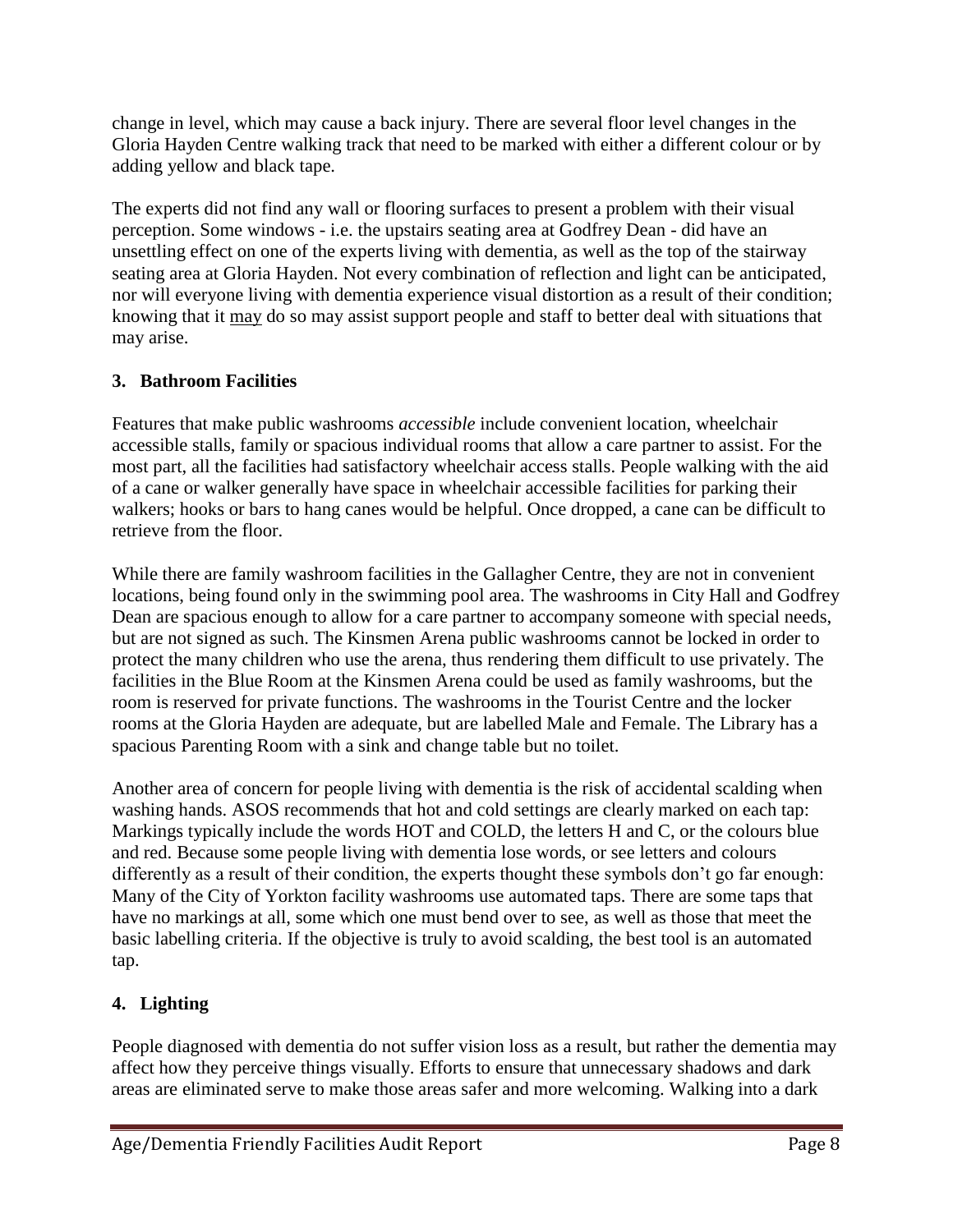room can be intimidating to many people, and may be more so for people living with dementia. Using light switches that are in logical places and are easy to use help to reduce any stress as a result of walking into a dark room.

Some of the waterproof switches used in the change rooms in the pool area of the Gallagher Centre may be frustrating for someone living with dementia as they are not of familiar design and take two steps to operate. Many areas in the Yorkton facilities would not require a patron to turn lights on, and many others use automatic lighting.

The team agreed that the connecting stairwell/hallway from the Godfrey Dean to the Land Titles Building is potentially treacherous: It is poorly lit; there is uneven flooring and steps, and poor signage which combine to reach this description.

#### **5. Seating**

Due to Covid-19 restrictions being in place during the expert tours, much of the seating areas one would expect to find were not in place. For example, the ample cafeteria seating area in the main entrance hall of the Gallagher Centre was not set up. Limited seating was set up at the Library. We were all easily able to see where seating would be set up during normal operation, and found no negative areas in any facility.

ASOS recommends that seating is beneficial to people living with dementia in order to have a spot where one can reorient oneself should one become disoriented. Seating ideally will not have casters, and provide arm and back rests to enhance the restfulness and/or comfort of the chair or bench. Seating was readily available in most facilities and areas within them. Most seating was readily recognizable as such and was of simple, comfortable design. We noted that the benches placed strategically in the Godfrey Dean art gallery rooms – clearly placed to maximize viewing of displayed art – were without backs or arms, and of hard wooden uncomfortable construction.

One area that was identified as a problem was the single bench provided for people entering the pool area at the Gallagher Centre. Patrons are required to remove street footwear. Most seniors prefer to sit down to remove or put on footwear, and if there were more than three or four people in the area, the single bench would be inadequate. Worse, there are no boot racks on which to place footwear once removed, creating a trip hazard with dozens of shoes scattered about the bench area. A further problem is then created when exiting the area and trying to locate one's shoes or boots. Having some shelves for footwear painted in bright colours would make the space more functional and aid seniors in relocating their belongings.

Finally, seating in arenas tends to be very difficult for fragile seniors to access. The Westland Arena is built with steep stairs with few handrails and seats that are very close to the row in front, making walking extremely difficult. There is a section at the top for wheelchair parking, which is welcomed, but again we refer to that black and white lens which neglects to include those in the gray area of needing a cane or walker to assist. In the Kinsmen Arena it would be very difficult for anyone with a walker or cane to access seating as it involves climbing over very high steps.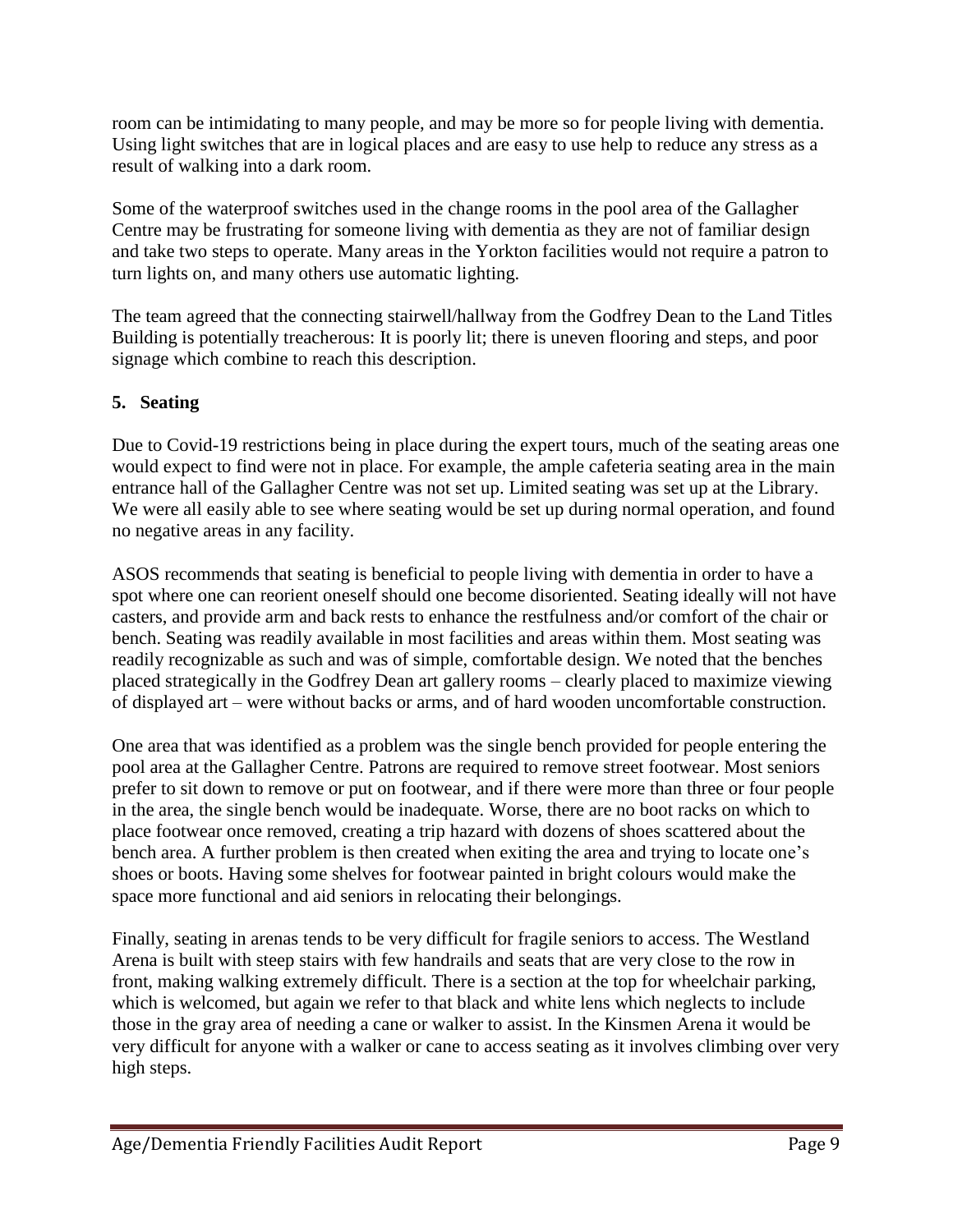#### **6. Quiet Areas and Customer Service Desks**

The Guest Services desk in the Gallagher Centre is centrally located, easily accessible on the main level, and well-signed for access from the second level. While we found the desk personnel very friendly, efficient, and helpful, we wondered what might happen if the employee at the Guest Services desk has left on a washroom break or to assist another patron when a person living with dementia and their care partner needed to be admitted into the pool area to find and use the family washroom. Fear of public embarrassment may be a barrier that keeps this couple and other elderly people or those living with dementia home instead of out enjoying the hockey game.

We did not notice any facility that had a hook or bar for people to hang a cane while at a counter area. It is easy enough to prop a cane against a wall, but infirm people who require the use of a cane may lose their balance while trying to pick it up if it falls.

The Gallagher Centre did not have quiet areas set up in any of the locations toured; this may have been due to COVID-19 regulations. The main cafeteria, had it been set up, would be an ideal example of a seating area available to visitors, although it could be noisy, which many people living with dementia find distracting. There were many areas on the second floor that would be ideal for a seating area, but it was not clear if these were removed due to COVID-19 regulations.

The Library, Godfrey Dean, and Kinsmen Centre had seating areas should any patron need a few minutes to rest or re-orient. The Tourism Centre and City Hall did not, but the experts pointed out that one wouldn't expect a social gathering area in a business setting. The Tourism Centre outdoor area was very nice, with picnic tables and a pleasant setting, but of course is only usable in nice weather. Team members were confused by signage in City Hall that referred to a wheelchair refuge, which we thought might be a rest area but turned out to be a place for unused wheelchairs to park.

#### **7. Signage and Navigation**

For people living with dementia, more signage rather than less is generally found to be helpful in navigating any building. ASOS recommends signing areas leading both to and from toilets, customer service desks, seating areas, and check-out counters (such as in the Library) as most helpful to people living with dementia. The team had a big advantage in assessing the value of signage throughout all the facilities visited as all live outside Yorkton, and for many of the facilities, it was the first visit. We kept in mind that for some people living with dementia, visiting a familiar place may seem like a new place each time. Signage needs to anticipate the navigational value of signs, not just for people living with dementia but for first-time visitors.

We agreed that next to finding the actual meeting room or sports arena we were planning to attend, the next most important place to locate were the washrooms. Many seniors and care partners pay attention to washroom locations when they first enter a room for later reference. We found signage in Gallagher Centre often missing in this regard; if one didn't know where the washrooms were located, it could be difficult to figure out. In the Westland Arena and Curling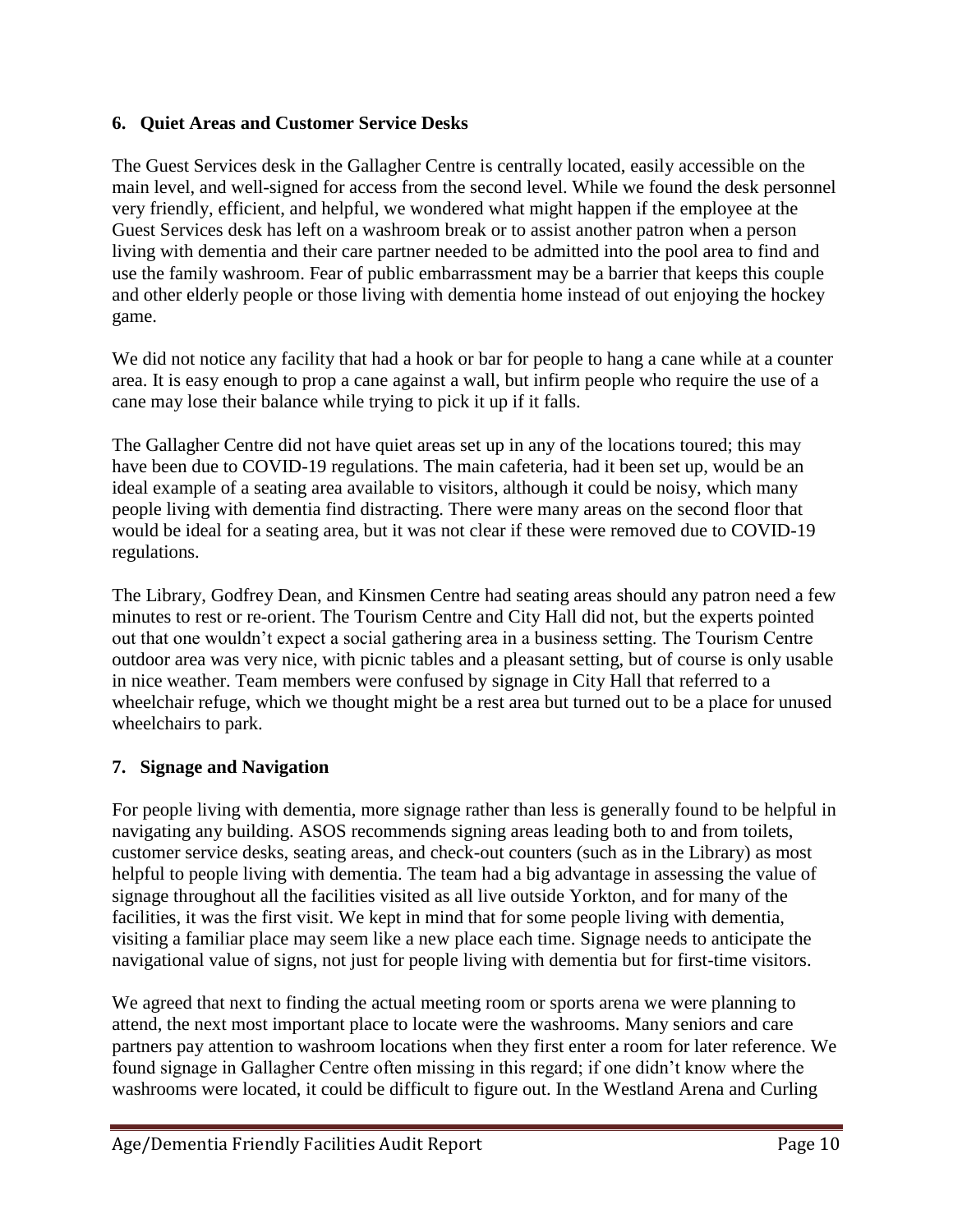Rink there are no signs with direction to the washrooms. There is no indication that there is no washroom in either area. We never saw signs indicating there were family washrooms available anywhere in the building. There are no washrooms available in the Conference Centre rooms, nor are there any directional signs in the hallway out of any of the three rooms. There is a familysized washroom located in the Ravine room, but it doesn't have a sign on the door, so if attending a meeting, one might not realize it was a washroom as it may be assumed it is a storage room. The Flexihall has two locker rooms with toilets in the back part of the room but no signs to that effect. The wheelchair accessible family-sized washroom near the front entrance of the Flexihall has a sign on the door that cannot be seen if the door is left open.

There are few signs for washroom facilities in the Godfrey Dean. Given that there are no washroom facilities on the upper floor, this seems like an oversight that needs to be corrected. The washrooms are located down a hallway that from the main lobby appears not to be meant for public traffic. From the large meeting room on the main floor, we were surprised that there were no directions to the washroom from within that room.

Signs for City Hall, Gloria Hayden, Kinsmen Arena, Tourism Office, and the Library washrooms are easily seen on entry.

ASOS recommends that signs are consistent throughout a facility, with simple text fonts, common colours, with first letters capitalized in each word and to avoid shadow effects, cursive writing, or any styling that detracts from the signs message. They recommend a background colour for the sign itself that contrasts with the colour of the wall or door on which it is mounted. The team found all signs to be satisfactory in this regard.

Another ASOS recommendation is that wherever logical to do so, signs include both text and symbols. As some people living with dementia lose word connections, they may instead recognize symbols for washrooms, sports areas (i.e., curling rock, hockey stick, or racket). Signs pointing to a cafeteria could include a coffee cup. Elevators could be signed with the universal symbol for elevator as well as the word.

Finally, ASOS recommends that the location of recognizable landmarks (i.e., the trophy display on the second floor of the Gallagher Center) not be relocated as a frequent visitor living with dementia may recognize and navigate using familiar items. If rotating or seasonal displays are set up in front of fixed landmarks, ensure that the landmark itself is not covered or obscured. As COVID-19 restrictions were in place during the team's tours, we were unable to assess any rotating décor, but the landmarks like the trophy display and the stairwell art were likely to be useful as navigational aids. The stairwell landings of both City Hall and the Godfrey Dean are also distinctive and centrally located.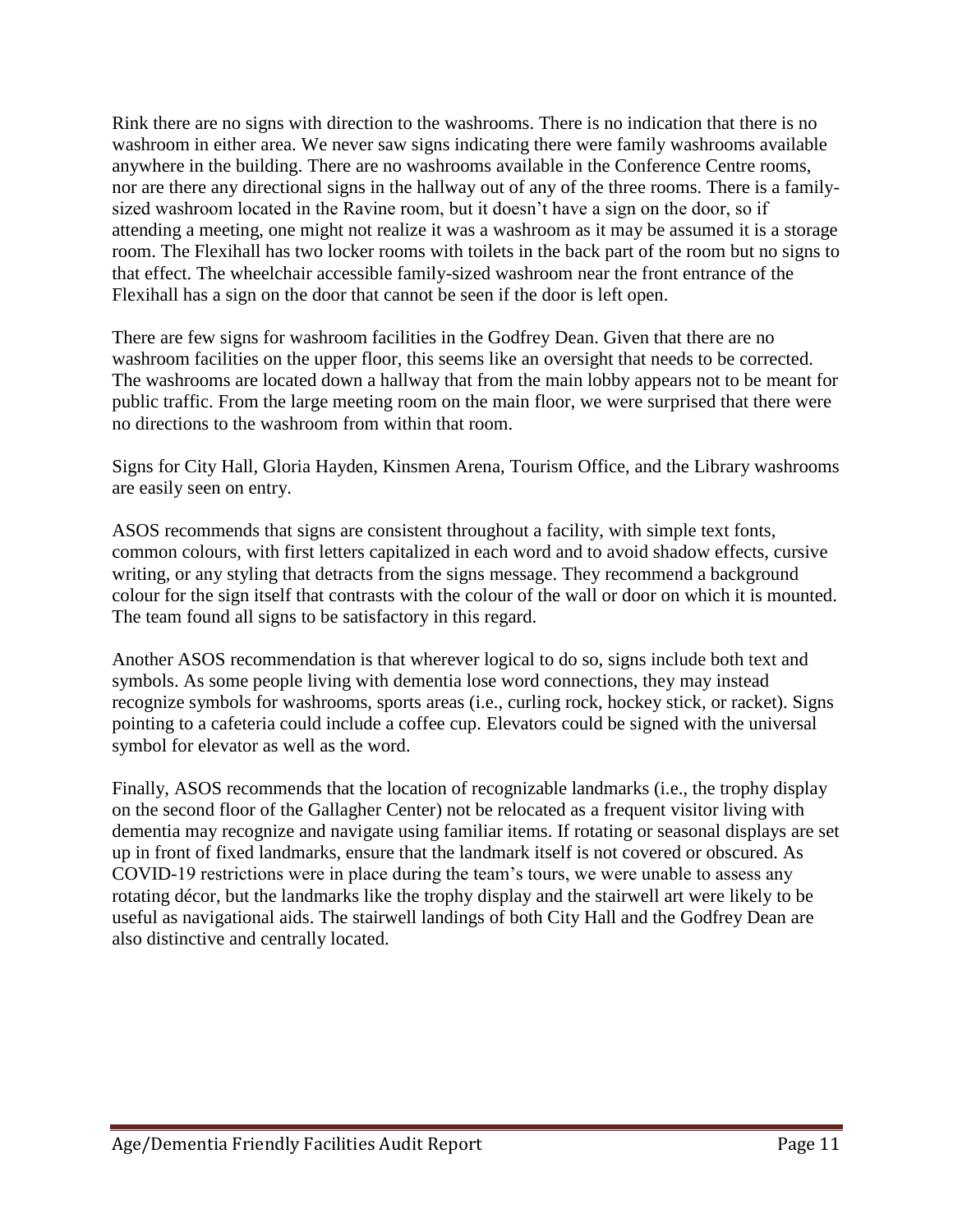## <span id="page-11-0"></span>**Recommendations**

Create an informational brochure describing the age and dementia-friendly features of that facility. The information can be presented as a print hand-out within each facility and posted on the City of Yorkton website for easy access. This would assist patrons to learn of the features and feel more welcome at each facility. It may also eliminate stress in locating elevators, stairways, exits, or washrooms by becoming familiar with them before arrival. Include directions to difficult-to-access areas like the Gallagher Centre's family washrooms and the spectator's gallery of the Flexihall for someone in a wheelchair.

Please refer to the checklists in the Appendix for each location for more detail for each of the 12 locations evaluated. The following recommendations are based on the same categories used to evaluate each facility for its age and dementia-friendly features.

#### <span id="page-11-1"></span>**1. Entrances and Exits**

- Replace the Gallagher Centre directory at each door to better reflect the actual location of the person viewing it.
- Leave IN/OUT signs on entry doors which were placed temporarily on each door to manage traffic for personal spacing during COVID-19 regulations. These may avoid confusion for some people living with dementia.
- Increase the visibility of automatic door openers that are not directly in front of the person entering.

#### <span id="page-11-2"></span>**2. Surfaces (Walls and Floors)**

- Replace mats at entryways at all facilities that have curled edges as they are trip hazards. The heavier the mat, the less likely they are to develop this hazard when cleaned. Some people with mobility challenges may shuffle their feet as they walk, but *anyone* might trip over a rug.
- Consider hanging art at Godfrey Dean in the windows on the second floor table-seating area. Having one of our experts experience discomfort and sitting at a table while looking down from the windows, prompted the suggestion that mobiles or sun catchers hanging along the glass would create a better sense of separation and of feeling safe from the height perception.

#### <span id="page-11-3"></span>**3. Bathroom Facilities**

 Change the signage on bathroom doors to be gender neutral whenever possible. This allows a wife to accompany her husband into a private space to assist with personal needs, or a husband to assist his wife. Many care providers are not the same gender as those in their charge. A husband accompanying his wife into a wheelchair accessible stall in the main women's washroom would be inappropriate.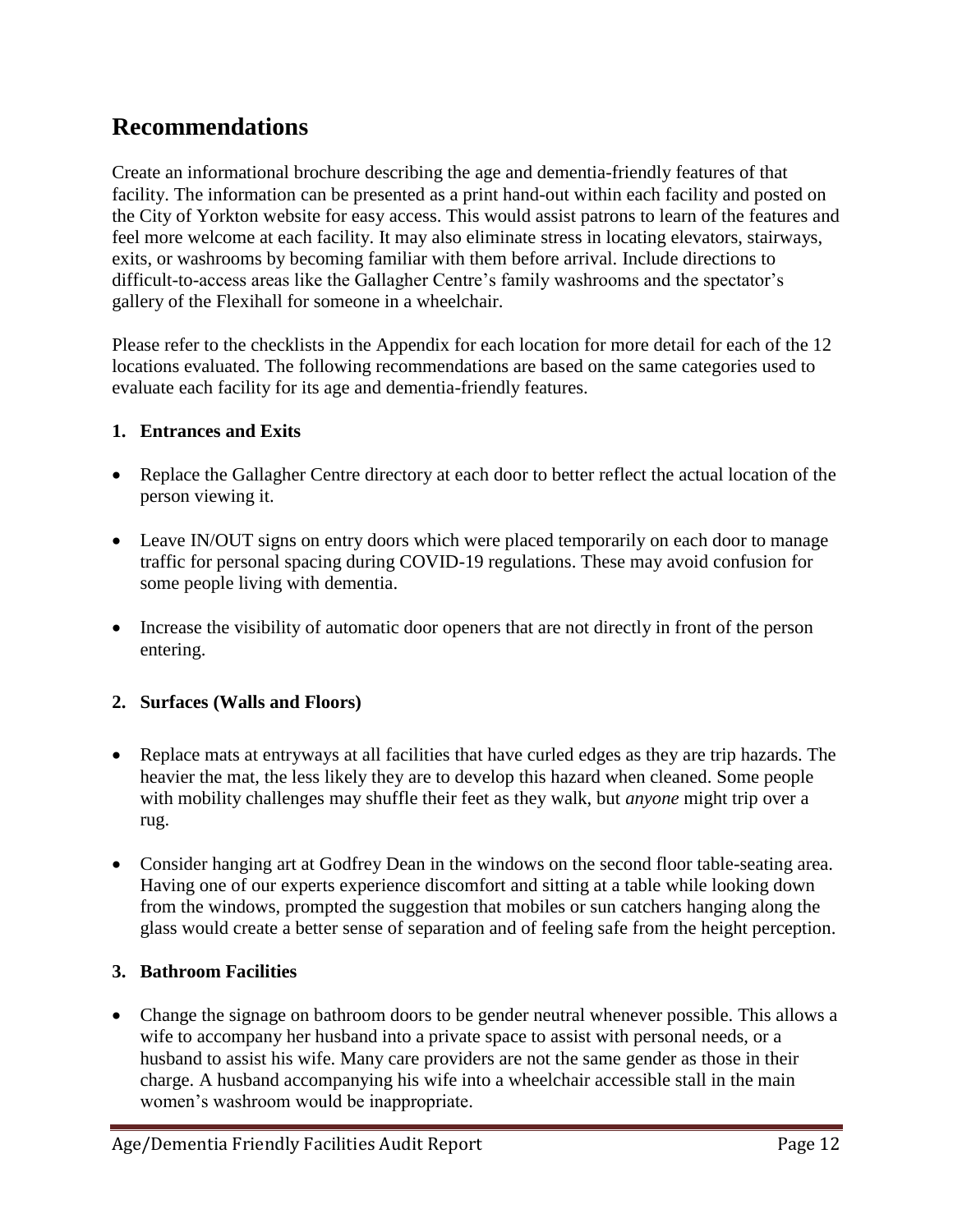- Change to automated water faucets. Where this is not feasible, ensure that faucets have clearly visible hot/cold words or colours.
- Add a toilet to the Parent's Room in the Library and rename it a Family Washroom.
- Create family room bathroom facilities that are easy to locate. This is especially needed in the Gallagher Centre, where the only designated family rooms are in the pool area and require considerable time to access. Consider opening the bathroom in the Ravine meeting room during events for people with special needs who may be accompanied by a care partner of a different gender. Consider renovating a room on the second floor in order to create a family room. This recommendation is likely the most costly.
- Make the Blue Room at the Kinsmen Arena available to people with special needs during games. This room would provide quiet, comfortable seating and private family washroom access.

#### <span id="page-12-0"></span>**4. Lighting**

- Improve the lighting in the connecting passageway between the Godfrey Dean and Land Titles buildings.
- Change the water resistant light switches in the pool area to automated lights. Consider replacing more manual switches to automated lighting in the future.

#### <span id="page-12-1"></span>**5. Seating**

- Add parking areas for walking assists such as canes, crutches, and walkers. Many mobility issues are resolved through the use of these aids without having to use a wheelchair, but if there is no space provided, particularly for walkers, some seniors may avoid attending events in order to avoid stigma or 'being a bother'.
- Add back rests and/or arm rests to the benches in the Godfrey Dean art gallery. There is also a bench near the elevator to which both could be added.
- Add comfortable seating in out of the way spots throughout facilities. Creating a pleasant, private seating area with comfortable, simple, attractive surroundings may be a comfort to someone in need of a short rest, or a few minutes to reorient themselves.
- Improve the seating by the entry to the pool where patrons are expected to remove street footwear. Provide boot racks to minimize the trip hazard created by discarded boots and shoes and make retrieval easier.
- Continue using the chairs with baskets in the Gallagher Centre pool area for personal belongings after COVID-19 regulations have been removed. We recommended using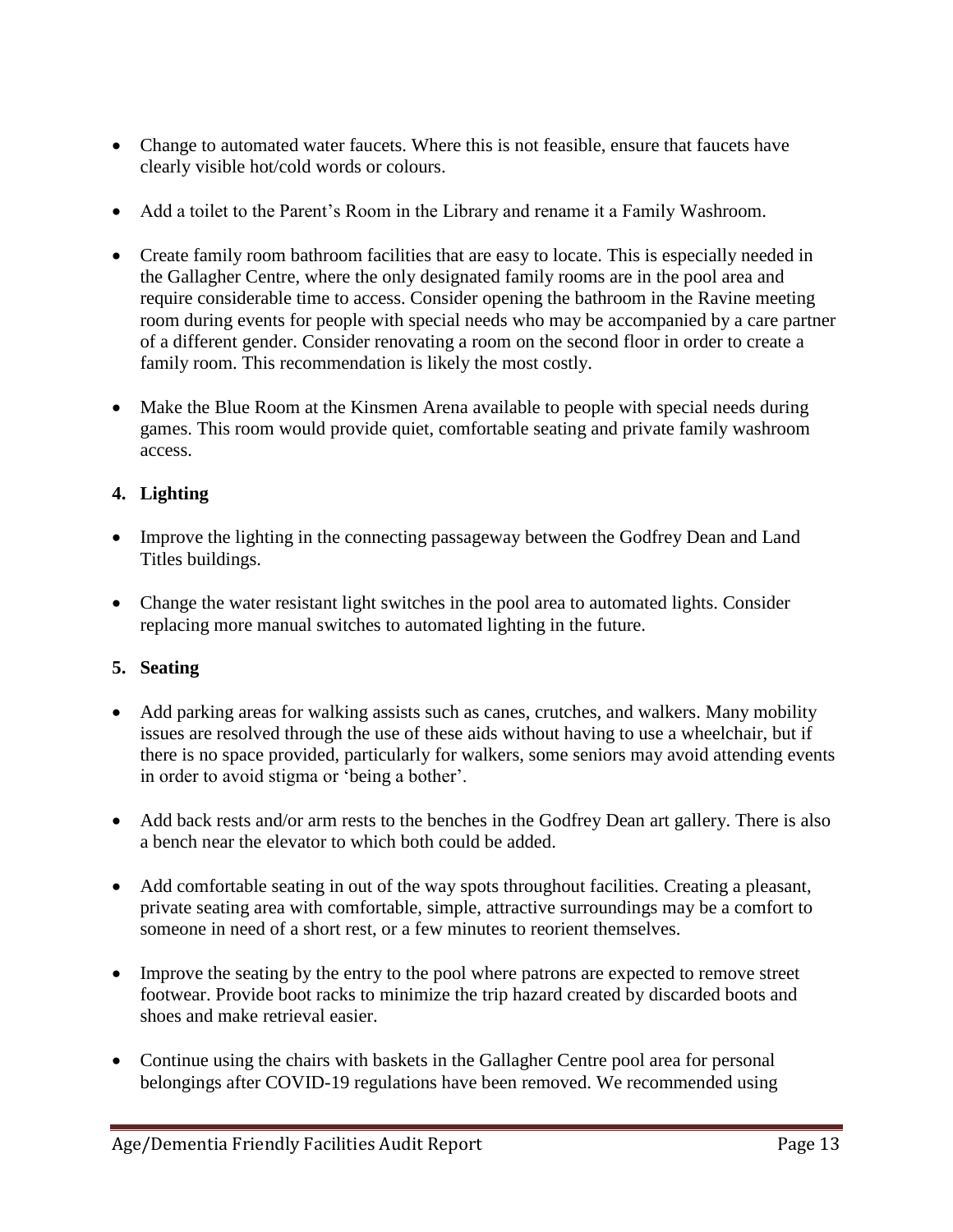different-coloured chairs rather than the current multiple same-coloured chairs as the distinctive colour may be easier to find on exiting the pool.

#### <span id="page-13-0"></span>**6. Quiet Areas and Customer Service Desks**

• Add hooks or bars for patrons to hang walking assists such as canes. This is recommended for each customer service desk or counter in any facility.

#### <span id="page-13-1"></span>**7. Signage and Navigation**

- Name and sign each entrance. For example, the Gallagher Centre's East Entrance is referred to on the directories but is not actually signed at the exit, nor in the parking lot. It may seem logical that the door on the east side of the building is the east entrance, but many people do not "do" directions.
- Correct the Directories at the Gallagher Centre entryways which have the wrong orientation for the location being viewed.
- Add symbols to text only signs, and text to symbol-only signs. Ensure each sign communicates what is actually in the room, i.e., the locker rooms at the Gloria Hayden Centre do not communicate that there are washroom facilities within.
- Ensure all signage is clear: Do not refer the "Office" in one sign or map, when the sign above the counter reads "Administration".
- Add more signs:
	- o Visible above the book shelves in the Library, use signage to direct patrons to the magazine area, children's area, etc.
	- o Add posters in large areas (like the Westland Arena and the main floor meeting room in the Godfrey Dean) with bathroom locations marked and/or post building directories within each venue. Arrows to follow are still needed.
	- o Washroom location should be indicated within each meeting room or sport venue, with signs including arrows in each hallway or around each turn until the bathroom is reached.
	- o Where bathroom doors may be propped open, add signs to the wall beside the door so the sign is visible.
	- o Place projecting wall signs for each room in the hallway leading to the pool change rooms in the Gallagher Centre. Ensure they are big enough to be read from the shoe removal bench.
	- o Add text and arrow signs to indicate the direction to the pool from each change room. Consider using colour coding to help people living with dementia find their way back to the change rooms from the pool. From certain points in the large pool area, it is not possible to see where the change room entrance is located.
	- o Sign the elevator on the Gallagher Centre second floor.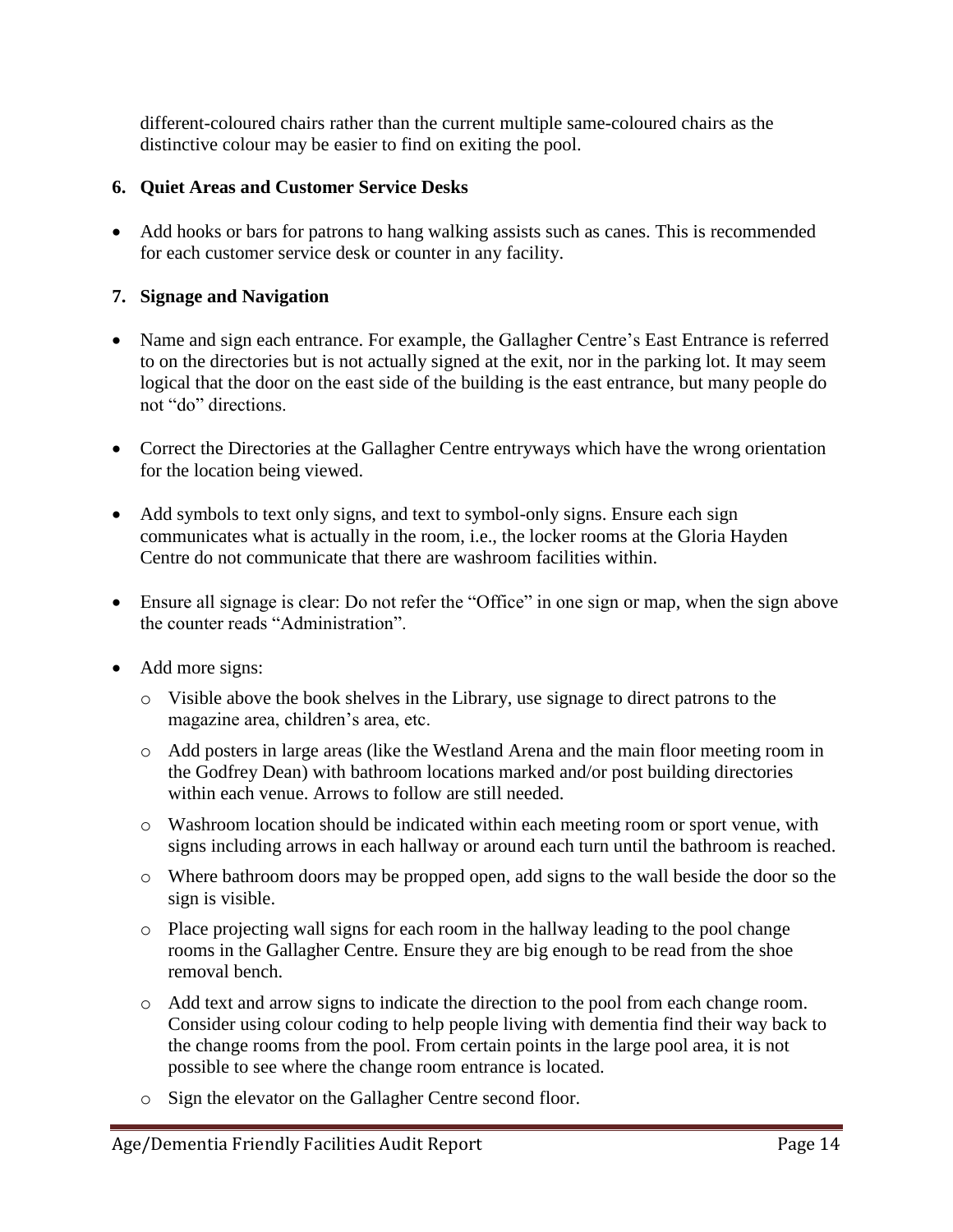o Provide directions (map) in the main foyer of the Gloria Hayden Centre to access the elevator.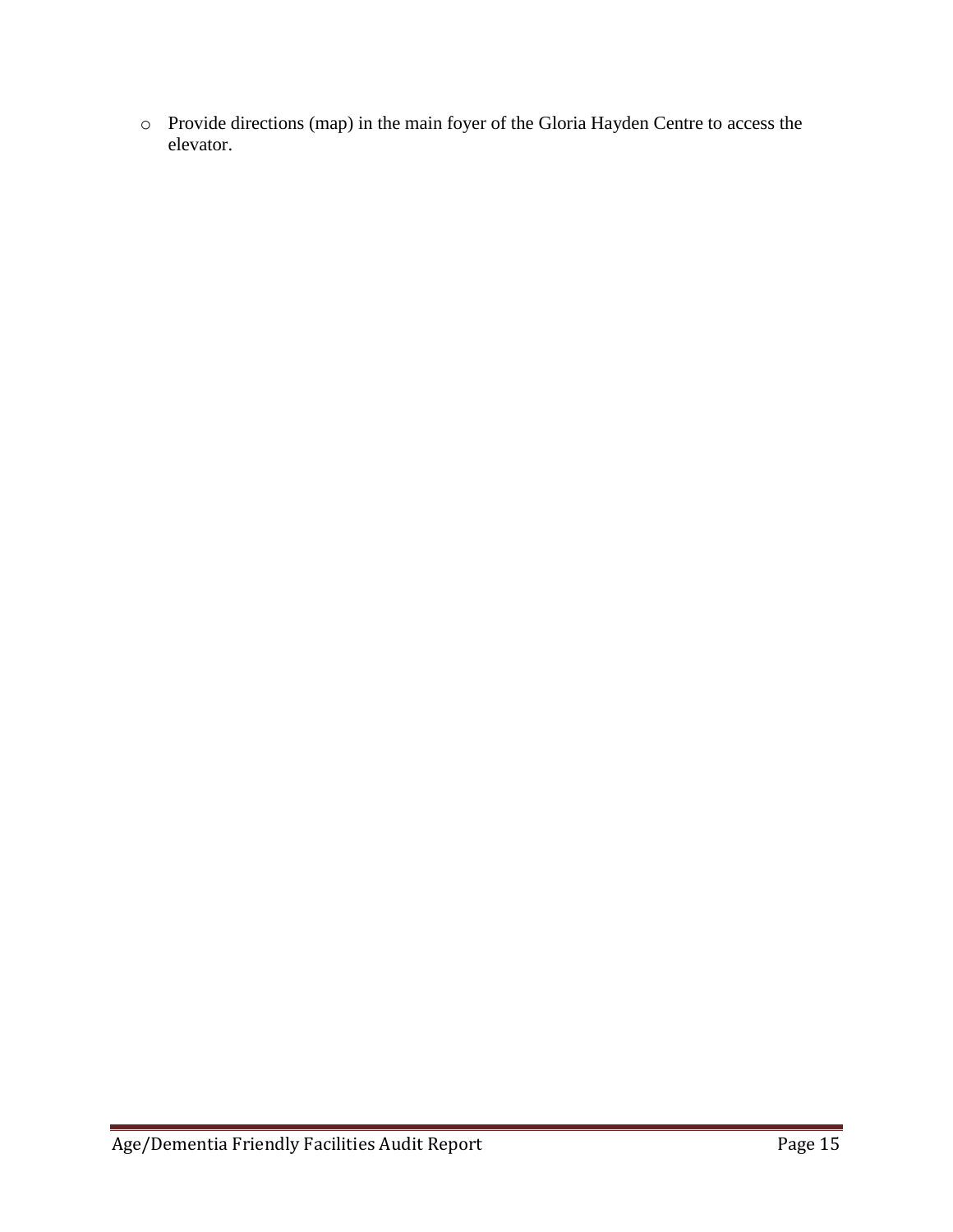## <span id="page-15-0"></span>**Funding Resources**

The following list includes some possible funding opportunities that appear to cover the types of renovations recommended in the report:

- 1. Community Initiative Fund (up to \$25,000). Information available at <http://www.cifsask.org/grants>
- 2. Federation of Canadian Municipalities (FCM) Community Building Retrofit Initiative. (Varying funds) Information available at [https://fcm.ca/en/programs/green-municipal](https://fcm.ca/en/programs/green-municipal-fund/community-buildings-retrofit-initiative)[fund/community-buildings-retrofit-initiative](https://fcm.ca/en/programs/green-municipal-fund/community-buildings-retrofit-initiative)
- 3. New Horizons for Seniors Program (Up to \$25,000) Information available at [https://www.canada.ca/en/employment-social-development/programs/new-horizons](https://www.canada.ca/en/employment-social-development/programs/new-horizons-seniors.html)[seniors.html](https://www.canada.ca/en/employment-social-development/programs/new-horizons-seniors.html)
- 4. Senior Well-Being Grant (up to \$10,000) sponsored by HelpAge Canada. Information available at<https://helpagecanada.ca/seniors-can/>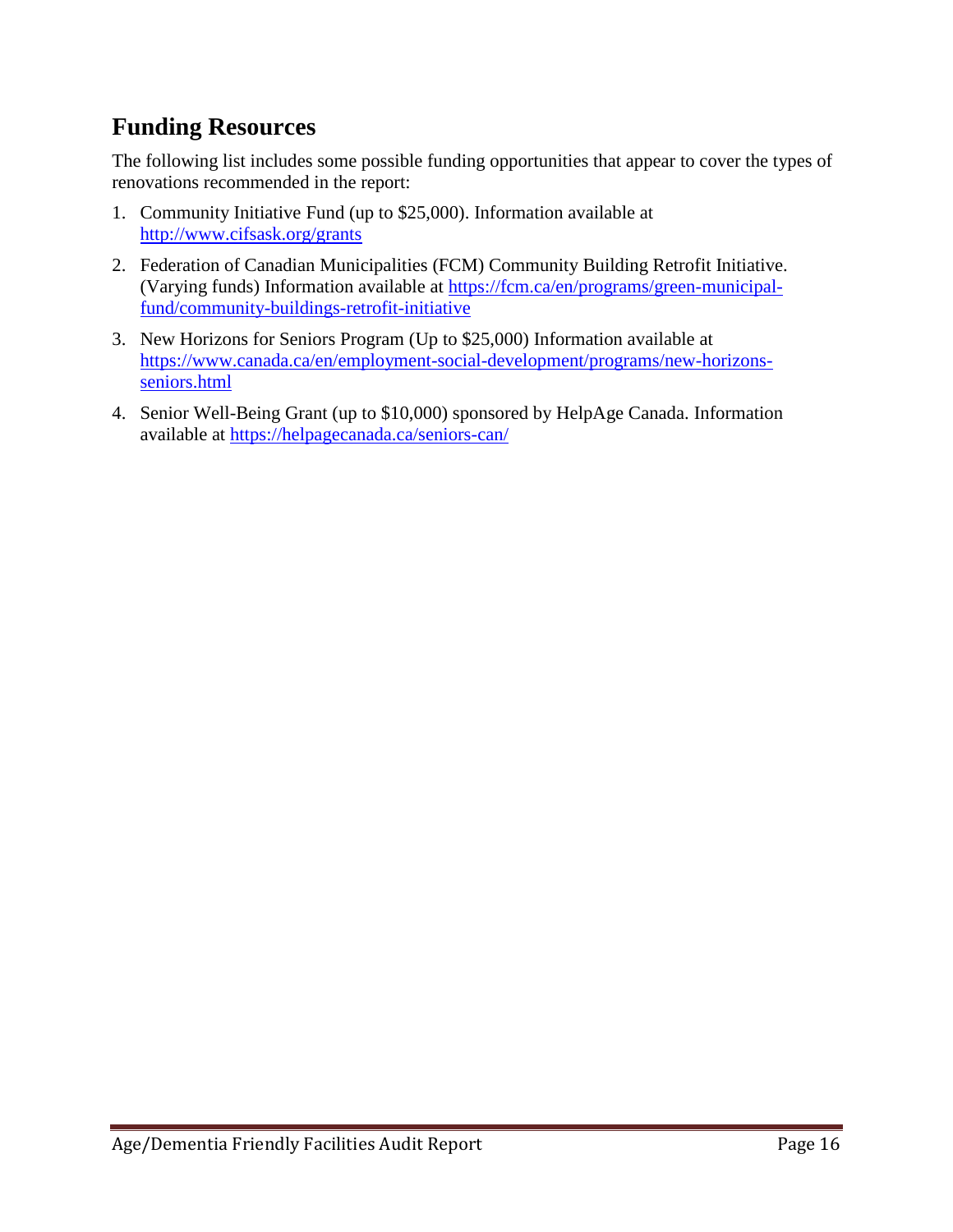## <span id="page-16-0"></span>**Appendix**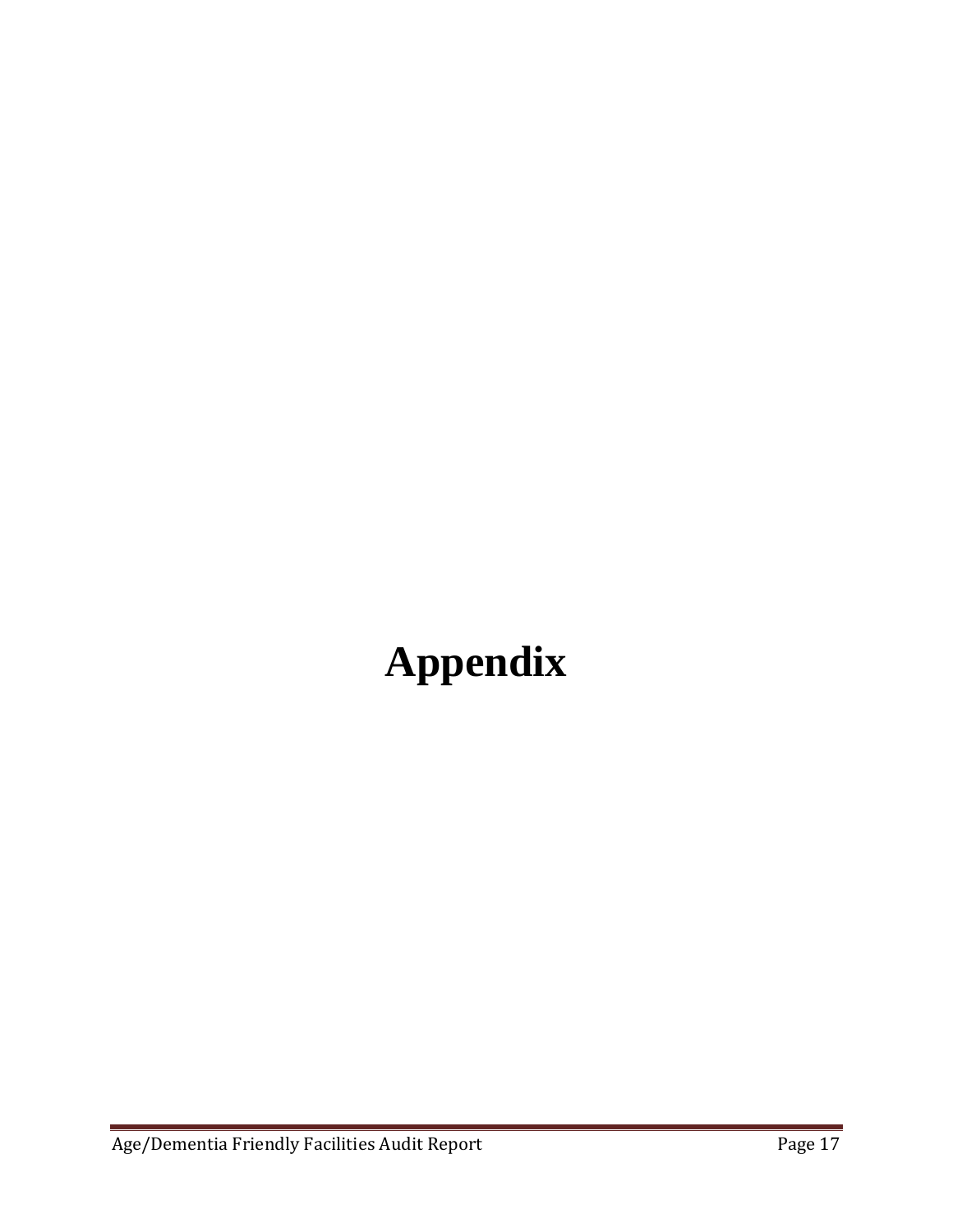<span id="page-17-0"></span>

| <b>Flexihall/Gallagher Centre</b>                                         | <b>Notes</b>                                                                                                           |              |                      |                         |
|---------------------------------------------------------------------------|------------------------------------------------------------------------------------------------------------------------|--------------|----------------------|-------------------------|
|                                                                           |                                                                                                                        | Satisfactory | Needs<br>Improvement | $\mathbf{N}/\mathbf{A}$ |
|                                                                           |                                                                                                                        |              |                      |                         |
| <b>Entrances and Exits</b>                                                |                                                                                                                        |              |                      |                         |
| All entrances and exits are clearly marked                                |                                                                                                                        | $\mathbf{X}$ |                      |                         |
| Signs are placed directly on the door and indicate                        |                                                                                                                        | $\mathbf{x}$ |                      |                         |
| pathways both into, and out of, the building.                             |                                                                                                                        |              |                      |                         |
| Entrances/Exits are well-lit and welcoming                                |                                                                                                                        | $\mathbf{X}$ |                      |                         |
| Glass doors have easily recognizable handles and a                        |                                                                                                                        |              |                      | X                       |
| distinguishable frame to indicate the borders.                            |                                                                                                                        |              |                      |                         |
| There are no unavoidable level changes in the floor.                      |                                                                                                                        | $\mathbf{X}$ |                      |                         |
| Steps and other level changes have visible edges marked                   | Balcony is very well marked.                                                                                           | $\mathbf{X}$ |                      |                         |
| with distinctive tape.                                                    |                                                                                                                        |              |                      |                         |
| Seating areas are available near entrances and exits.                     | Add chairs all around the track in case someone needs to sit and can't<br>make it all the way to the area with chairs. | $\mathbf{x}$ |                      |                         |
| Seating locations provide clear sightlines to parking lots,               |                                                                                                                        |              |                      | X                       |
| pickup zones, or public transportation access areas.                      |                                                                                                                        |              |                      |                         |
| A building directory is located within each elevator<br>and/or stairwell. | n/a for the Flexihall but a building directory is located inside<br>entrances.                                         |              |                      | X                       |
| Stairwells include signage at each entrance and exit door                 |                                                                                                                        |              |                      | X                       |
| to clearly identify levels.                                               |                                                                                                                        |              |                      |                         |
| Doors are easy to open (not heavy).                                       |                                                                                                                        | $\mathbf{X}$ |                      |                         |
| Doorknobs are not used in preference to levers or                         |                                                                                                                        | $\mathbf X$  |                      |                         |
| handles.                                                                  |                                                                                                                        |              |                      |                         |
| <b>Surfaces (Floors, Walls)</b>                                           |                                                                                                                        |              |                      |                         |
| Highly reflective surfaces are used minimally.                            |                                                                                                                        | $\mathbf{X}$ |                      |                         |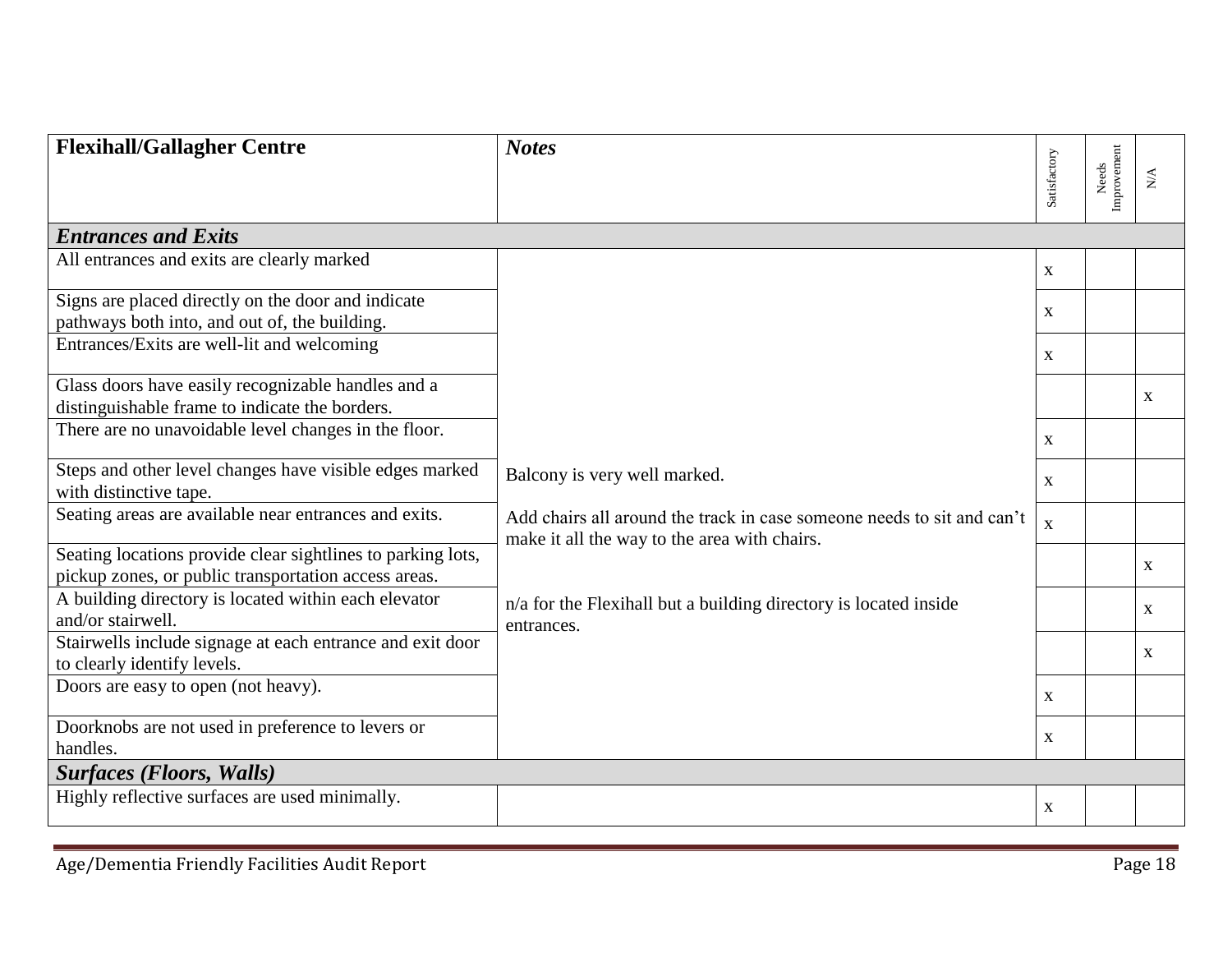| <b>Flexihall/Gallagher Centre</b>                                                                          | <b>Notes</b>                                                                                                                                          | Satisfactory | Needs<br>Improvement | N/A         |
|------------------------------------------------------------------------------------------------------------|-------------------------------------------------------------------------------------------------------------------------------------------------------|--------------|----------------------|-------------|
| Mats and rugs are used minimally and do not pose a "trip<br>hazard".                                       |                                                                                                                                                       |              | X                    |             |
| Flooring is plain and non-reflective.                                                                      | The floors are very shiny, but not likely to create a disorienting                                                                                    | $\mathbf{X}$ |                      |             |
| Flooring has no changes in level; if there is a change in<br>level, it is clearly marked.                  | effect.                                                                                                                                               | X            |                      |             |
| <b>Washroom Facilities</b>                                                                                 |                                                                                                                                                       |              |                      |             |
| Accessible washroom stalls are available.*                                                                 | Add signage to indicate that existing washrooms are "Family-<br>Friendly".                                                                            | $\mathbf{X}$ |                      |             |
| Provision is made for a care partner to provide personal<br>and private assistance.                        | Please keep the additional IN/OUT signage post-Covid.                                                                                                 | X            |                      |             |
| Where double doors exist, both sides of each door are<br>identified as entrance/exit as well as push/pull. |                                                                                                                                                       | $\mathbf{X}$ |                      |             |
| Taps indicate hot and cold handles.                                                                        | There are set-temperature taps.                                                                                                                       | $\mathbf{X}$ |                      |             |
| Toilet seats and hand rails are of contrasting colours.                                                    |                                                                                                                                                       | X            |                      |             |
| exists, and no easy access to washroom facilities or signage to assist with getting there.                 | The balcony is a great resource for spectators to enjoy watching others activities: Spectators in wheelchairs have no designated area, although space |              |                      |             |
| <b>Lighting</b>                                                                                            |                                                                                                                                                       |              |                      |             |
| Lighting is adequate to reduce dark shadows and improve<br>visibility.                                     |                                                                                                                                                       | X            |                      |             |
| Natural lighting from windows avoids bright glare and<br>shadows.                                          |                                                                                                                                                       |              |                      | $\mathbf X$ |
| Light switches can be located and operated OR<br>automated switches are in use.                            |                                                                                                                                                       |              |                      | X           |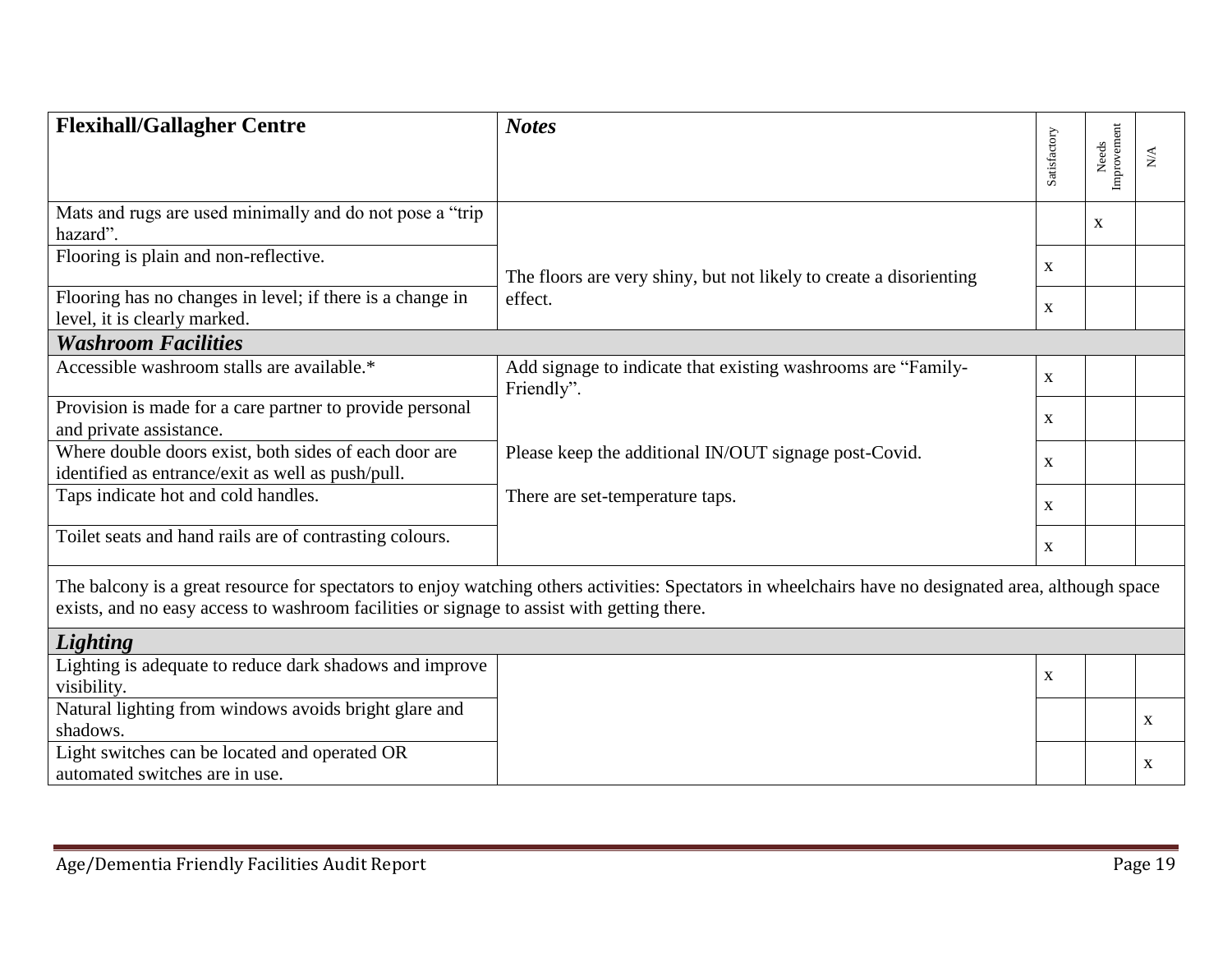| <b>Flexihall/Gallagher Centre</b>                                                                                           | <b>Notes</b>                                                          |              |                      |     |
|-----------------------------------------------------------------------------------------------------------------------------|-----------------------------------------------------------------------|--------------|----------------------|-----|
|                                                                                                                             |                                                                       | Satisfactory | Needs<br>Improvement | N/A |
|                                                                                                                             |                                                                       |              |                      |     |
| <b>Seating</b>                                                                                                              |                                                                       |              |                      |     |
| Plenty of seating is available, particularly in waiting<br>areas or within sightlines of the parking lot.                   |                                                                       | $\mathbf{X}$ |                      |     |
| Seating is easily identifiable and of simple, recognizable<br>design.                                                       |                                                                       | $\mathbf{X}$ |                      |     |
| Quiet Areas and/or Customer Service Desks                                                                                   |                                                                       |              |                      |     |
| Quiet areas or designated spaces are provided for private<br>conversation in a comfortable, less distracting<br>atmosphere. |                                                                       | $\mathbf X$  |                      |     |
| If there is background music, it is not too loud so as to be<br>distracting.                                                | Fans are very loud; there may be no alternative.                      |              | X                    |     |
| <b>Signage and Navigation</b>                                                                                               |                                                                       |              |                      |     |
| All key navigational decision-making areas are                                                                              |                                                                       |              | X                    |     |
| adequately marked with obvious cues positioned where                                                                        |                                                                       |              |                      |     |
| sightlines end.                                                                                                             |                                                                       |              |                      |     |
| Signage is placed at eye-level.                                                                                             |                                                                       | $\mathbf{X}$ |                      |     |
| Signage incorporates consistent colour coding which                                                                         |                                                                       | $\mathbf X$  |                      |     |
| serves to create a navigational path.                                                                                       |                                                                       |              |                      |     |
| Signage includes a combination of text and unambiguous                                                                      | If the Wheelchair Accessible washroom door is closed, it is very      |              | X                    |     |
| images.                                                                                                                     | difficult to know it's there: add a sign to the WALL beside the door. |              |                      |     |
| Signage uses a simple font for text and symbols that is                                                                     |                                                                       | $\mathbf{X}$ |                      |     |
| bold and large enough to be clearly visible.                                                                                |                                                                       |              |                      |     |
| Signage is designed with a matte surface with contrast                                                                      |                                                                       | $\mathbf X$  |                      |     |
| between background and font.                                                                                                |                                                                       |              |                      |     |
| Landmarks or recognizable features are permanent and                                                                        |                                                                       | X            |                      |     |
| provide navigational aids which help preserve a familiar                                                                    |                                                                       |              |                      |     |
| routine.                                                                                                                    |                                                                       |              |                      |     |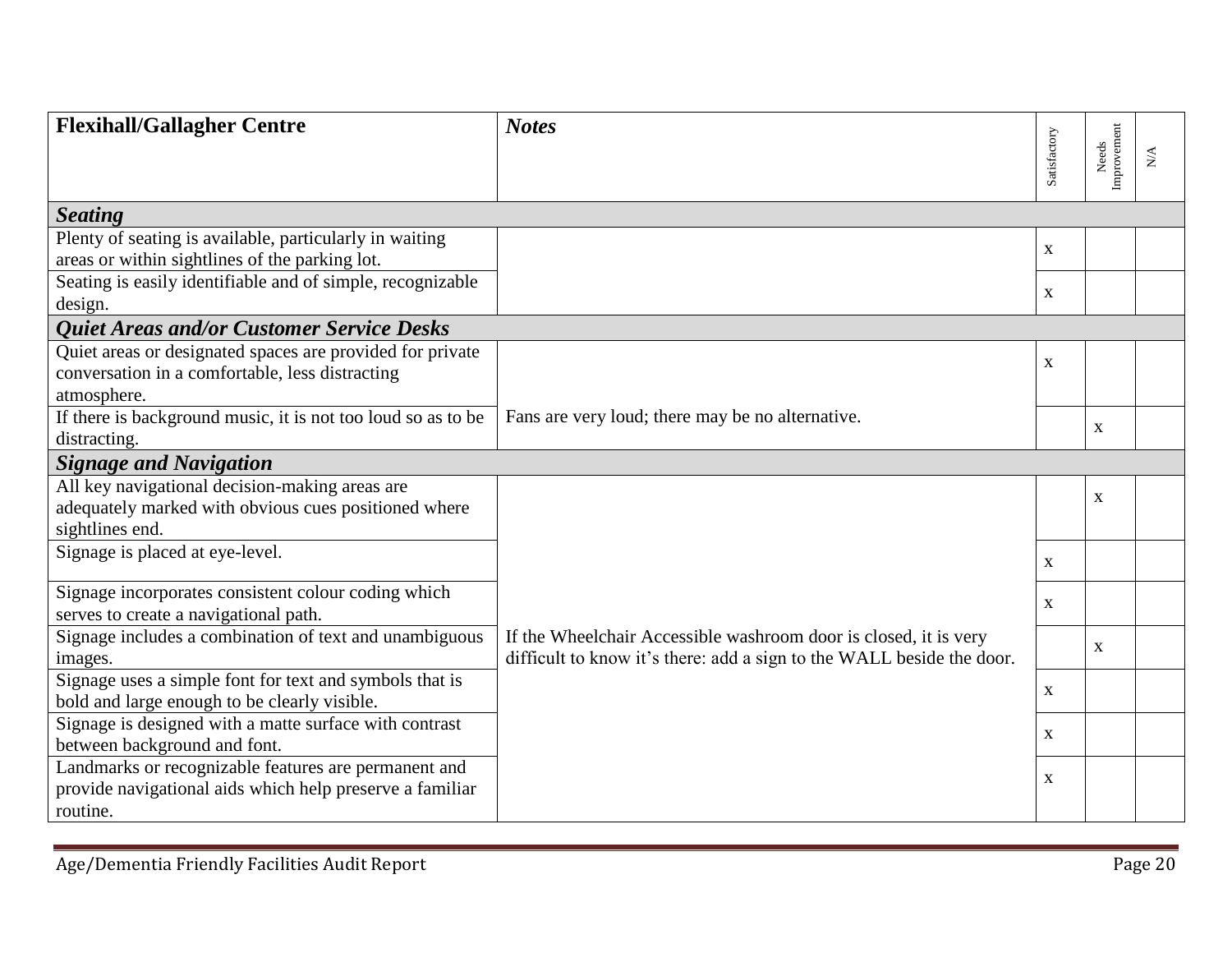| <b>Flexihall/Gallagher Centre</b>                                                                  | <b>Notes</b>                                                                                                                                                    |              |               |  |
|----------------------------------------------------------------------------------------------------|-----------------------------------------------------------------------------------------------------------------------------------------------------------------|--------------|---------------|--|
|                                                                                                    |                                                                                                                                                                 | Satisfactory | Needs<br>mpro |  |
|                                                                                                    | Washroom locations need to be better signed; Right inside the entrance would be an ideal place to have $a \leq W$ ashroom sign.                                 |              |               |  |
| The signage indicating the Flexihall entrance is inconsistent with the rest of the building signs. |                                                                                                                                                                 |              |               |  |
|                                                                                                    | Bleacher area should be made more accessible for spectators in wheelchairs: the website could warn patrons that wheelchairs must enter from the 2 <sup>nd</sup> |              |               |  |
|                                                                                                    | floor via the elevator. Another option would be to prepare an "Accessibility Brochure" for people to pick up at Guest Services or other distribution            |              |               |  |
|                                                                                                    | resource to make people aware of the dementia-friendly and general disability-friendly resources available at this wonderful facility, but also to warn         |              |               |  |
| of the few areas for which access is more challenging and may need some assistance.                |                                                                                                                                                                 |              |               |  |
|                                                                                                    | The bleacher area has no signage to indicate where washrooms, concessions, or Guest Services are located; this should be posted.                                |              |               |  |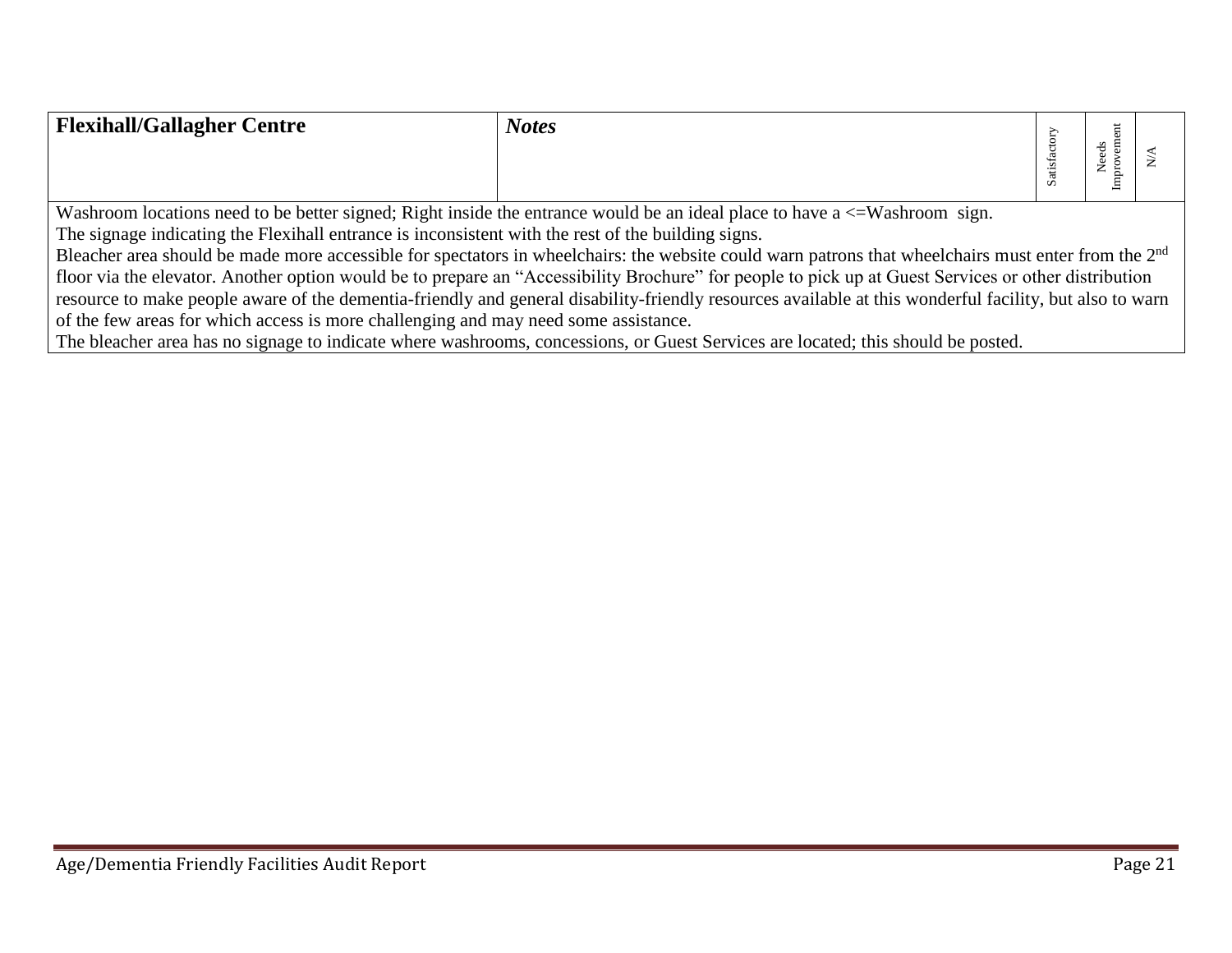<span id="page-21-0"></span>

| <b>Access Communications Water</b>                                                       | <b>Notes</b>                                                                                                                   |                           |                      |             |
|------------------------------------------------------------------------------------------|--------------------------------------------------------------------------------------------------------------------------------|---------------------------|----------------------|-------------|
| <b>Park/Gallagher Centre</b>                                                             |                                                                                                                                | Satisfactory              |                      | ${\rm N/A}$ |
|                                                                                          |                                                                                                                                |                           | Needs<br>Improvement |             |
| <b>Entrances and Exits</b>                                                               |                                                                                                                                |                           |                      |             |
| All entrances and exits are clearly marked                                               | General observations: there could be signs within and at the end of<br>each change room to indicate the direction to the pool. |                           | $\mathbf{X}$         |             |
| Signs are placed directly on the door and indicate                                       |                                                                                                                                | $\mathbf X$               |                      |             |
| pathways both into, and out of, the building.                                            | Colour-coded walls might be considered in the future – colour is used                                                          |                           |                      |             |
| Entrances/Exits are well-lit and welcoming                                               | beautifully for esthetic purposes; it could be used to aid navigation.                                                         | $\mathbf{X}$              |                      |             |
| Glass doors have easily recognizable handles and a                                       |                                                                                                                                | $\mathbf{X}$              |                      |             |
| distinguishable frame to indicate the borders.                                           |                                                                                                                                |                           |                      |             |
| There are no unavoidable level changes in the floor.                                     | $\mathbf{X}$                                                                                                                   | $\mathbf X$               |                      |             |
| Steps and other level changes have visible edges marked                                  |                                                                                                                                |                           |                      |             |
| with distinctive tape.                                                                   |                                                                                                                                |                           |                      |             |
| Seating areas are available near entrances and exits.                                    |                                                                                                                                | $\mathbf{X}$              |                      |             |
| Seating locations provide clear sightlines to parking lots,                              |                                                                                                                                | $\mathbf X$               |                      |             |
| pickup zones, or public transportation access areas.                                     |                                                                                                                                |                           |                      |             |
| A building directory is located within each elevator<br>and/or stairwell.                |                                                                                                                                |                           |                      | X           |
| Stairwells include signage at each entrance and exit door<br>to clearly identify levels. |                                                                                                                                | $\mathbf{X}$              |                      |             |
| Doors are easy to open (not heavy).                                                      |                                                                                                                                |                           |                      |             |
|                                                                                          |                                                                                                                                | $\mathbf{X}$              |                      |             |
| Doorknobs are not used in preference to levers or<br>handles.                            |                                                                                                                                | $\boldsymbol{\mathrm{X}}$ |                      |             |
|                                                                                          |                                                                                                                                |                           |                      |             |
| <b>Surfaces (Floors, Walls)</b>                                                          |                                                                                                                                |                           |                      |             |
| Highly reflective surfaces are used minimally.                                           |                                                                                                                                | $\boldsymbol{\mathrm{X}}$ |                      |             |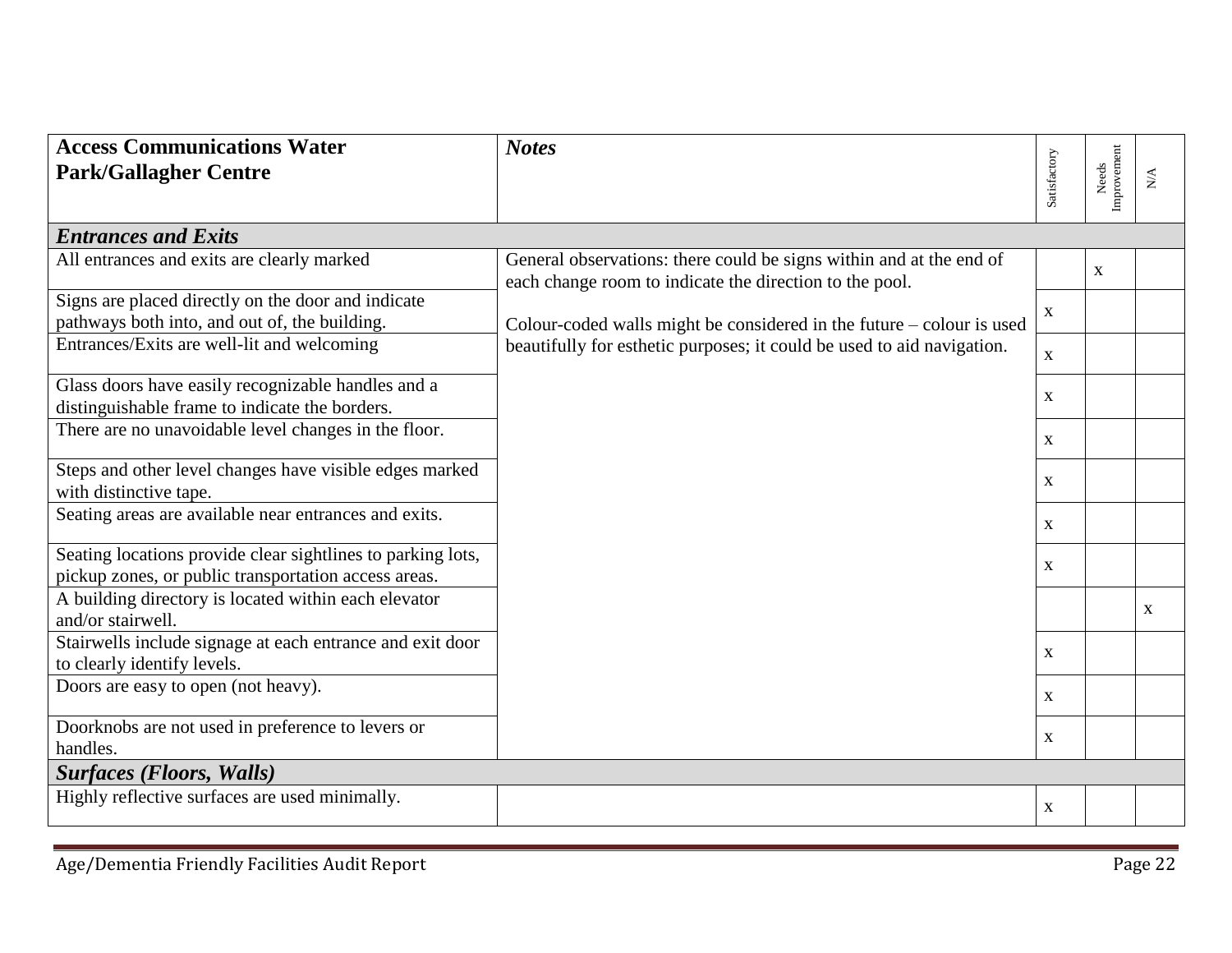| <b>Access Communications Water</b><br><b>Park/Gallagher Centre</b>                                         | <b>Notes</b>                                                                                                                               | Satisfactory | Needs<br>Improvement | $\geq$      |
|------------------------------------------------------------------------------------------------------------|--------------------------------------------------------------------------------------------------------------------------------------------|--------------|----------------------|-------------|
|                                                                                                            |                                                                                                                                            |              |                      |             |
| Mats and rugs are used minimally and do not pose a "trip<br>hazard".                                       |                                                                                                                                            | $\mathbf{X}$ |                      |             |
| Flooring is plain and non-reflective.                                                                      |                                                                                                                                            | $\mathbf{X}$ |                      |             |
| Flooring has no changes in level; if there is a change in<br>level, it is clearly marked.                  |                                                                                                                                            | $\mathbf{X}$ |                      |             |
| <b>Washroom Facilities</b>                                                                                 |                                                                                                                                            |              |                      |             |
| Accessible washroom stalls are available.                                                                  | The large washrooms should be more clearly indicated as family<br>accessible – text and symbols. Wheelchair accessibility is excellent.    | $\mathbf X$  |                      |             |
| Provision is made for a care partner to provide personal<br>and private assistance.                        |                                                                                                                                            | $\mathbf{X}$ |                      |             |
| Where double doors exist, both sides of each door are<br>identified as entrance/exit as well as push/pull. | IN/OUT is marked on exterior doors; text only; no symbols are<br>present.                                                                  | $\mathbf X$  |                      |             |
| Taps indicate hot and cold handles.                                                                        | Marked hot/cold but one must bend over to see them; auto taps would<br>be better.                                                          | $\mathbf{X}$ |                      |             |
| Toilet seats and hand rails are of contrasting colours.                                                    |                                                                                                                                            | $\mathbf{X}$ |                      |             |
| <b>Lighting</b>                                                                                            |                                                                                                                                            |              |                      |             |
| Lighting is adequate to reduce dark shadows and improve<br>visibility.                                     | Motion lights are nice; the change rooms have water-resistant light<br>switches that are complicated to turn on. Motion-activated lighting | $\mathbf X$  |                      |             |
| Natural lighting from windows avoids bright glare and<br>shadows.                                          | would be better.                                                                                                                           | $\mathbf{X}$ |                      |             |
| Light switches can be located and operated OR<br>automated switches are in use.                            |                                                                                                                                            | $\mathbf{X}$ |                      |             |
| <b>Seating</b>                                                                                             |                                                                                                                                            |              |                      |             |
| Plenty of seating is available, particularly in waiting<br>areas or within sightlines of the parking lot.  |                                                                                                                                            |              |                      | $\mathbf X$ |
| Seating is easily identifiable and of simple, recognizable<br>design.                                      |                                                                                                                                            | $\mathbf X$  |                      |             |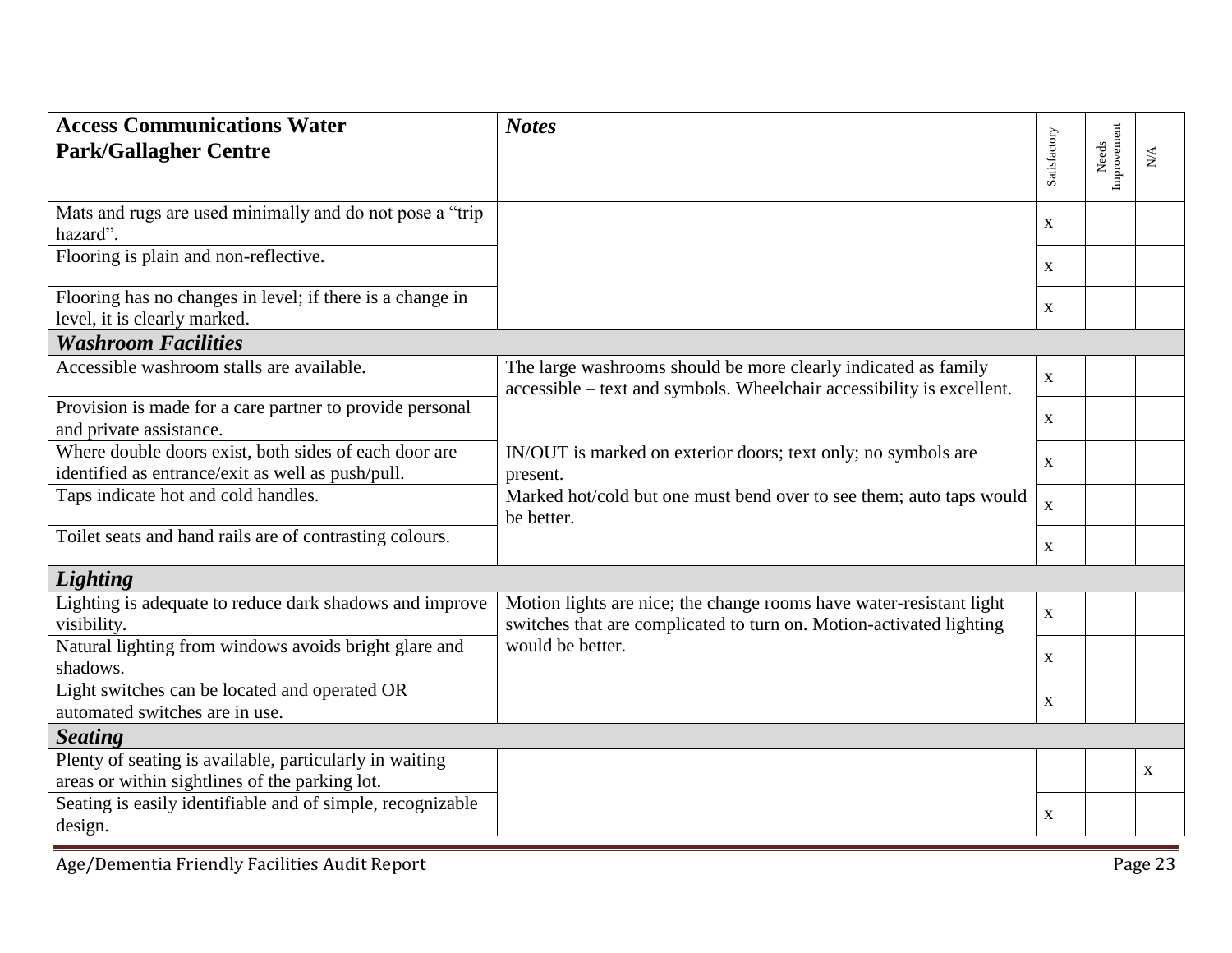| <b>Access Communications Water</b>                           | <b>Notes</b>                                                       |              |                      |             |
|--------------------------------------------------------------|--------------------------------------------------------------------|--------------|----------------------|-------------|
| <b>Park/Gallagher Centre</b>                                 |                                                                    | Satisfactory | Improvement<br>Needs | ${\rm N/A}$ |
|                                                              |                                                                    |              |                      |             |
| <b>Quiet Areas and/or Customer Service Desks</b>             |                                                                    |              |                      |             |
| Quiet areas or designated spaces are provided for private    | No hanger for canes is provided.                                   |              |                      |             |
| conversation in a comfortable, less distracting              |                                                                    | $\mathbf X$  |                      |             |
| atmosphere.                                                  |                                                                    |              |                      |             |
| If there is background music, it is not too loud so as to be |                                                                    | X            |                      |             |
| distracting.                                                 |                                                                    |              |                      |             |
| <b>Signage and Navigation</b>                                |                                                                    |              |                      |             |
| All key navigational decision-making areas are               | Down the entry hallway, there are NO navigational aids. The use of |              | $\mathbf{X}$         |             |
| adequately marked with obvious cues positioned where         | projecting wall signs for at least each change/washroom area would |              |                      |             |
| sightlines end.                                              | greatly benefit this situation.                                    |              |                      |             |
| Signage is placed at eye-level.                              |                                                                    | $\mathbf{X}$ |                      |             |
| Signage incorporates consistent colour coding which          |                                                                    |              |                      |             |
| serves to create a navigational path.                        |                                                                    | X            |                      |             |
| Signage includes a combination of text and unambiguous       |                                                                    |              | $\mathbf{x}$         |             |
| images.                                                      |                                                                    |              |                      |             |
| Signage uses a simple font for text and symbols that is      |                                                                    | X            |                      |             |
| bold and large enough to be clearly visible.                 |                                                                    |              |                      |             |
| Signage is designed with a matte surface with contrast       |                                                                    | X            |                      |             |
| between background and font.                                 |                                                                    |              |                      |             |
| Landmarks or recognizable features are permanent and         |                                                                    | X            |                      |             |
| provide navigational aids which help preserve a familiar     |                                                                    |              |                      |             |
| routine.                                                     |                                                                    |              |                      |             |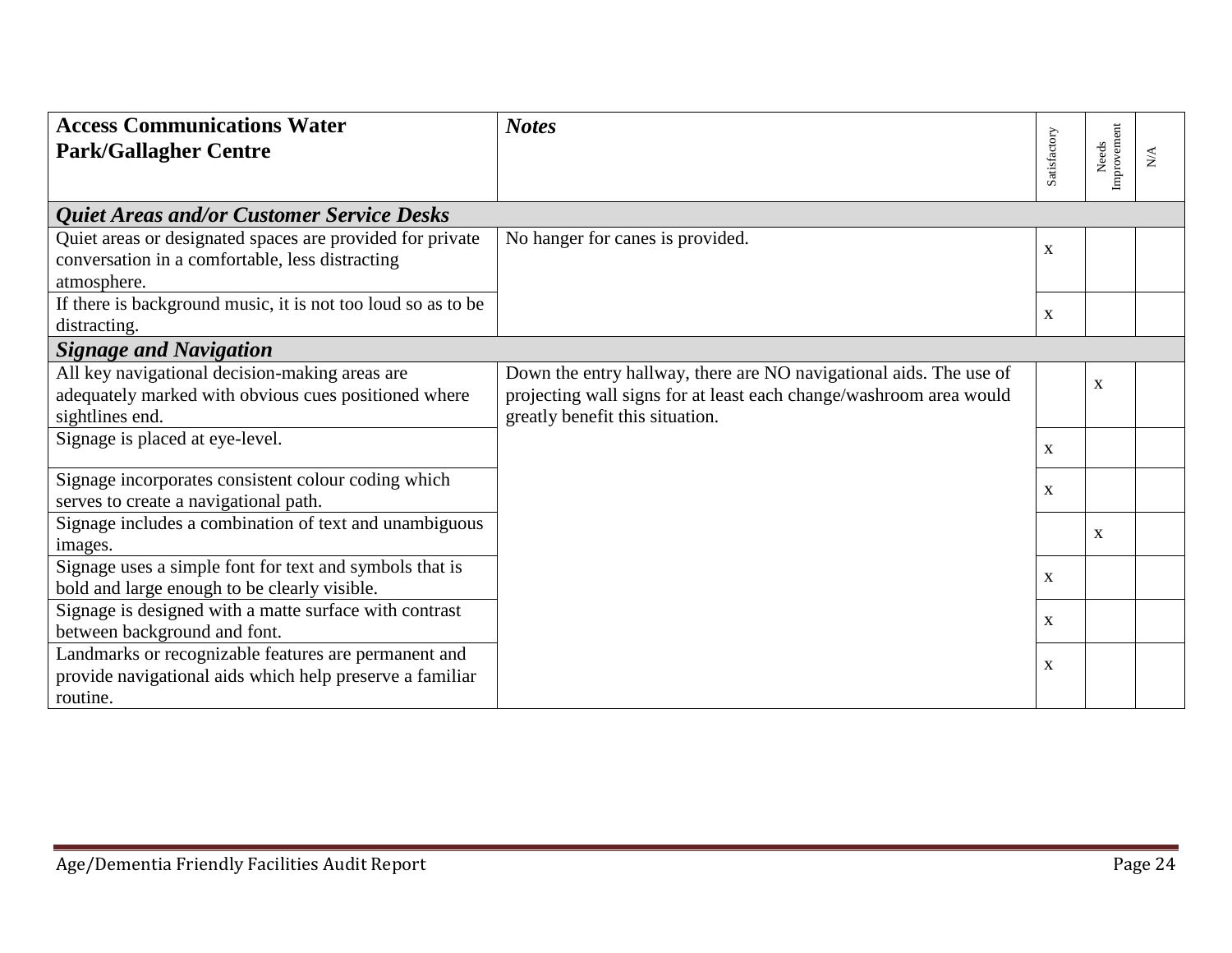<span id="page-24-0"></span>

| <b>Westland Arena/Gallagher Centre</b>                                                               | <b>Notes</b>                                                                                                                                          |              |                      |                        |  |
|------------------------------------------------------------------------------------------------------|-------------------------------------------------------------------------------------------------------------------------------------------------------|--------------|----------------------|------------------------|--|
|                                                                                                      |                                                                                                                                                       | Satisfactory | Needs<br>Improvement | $\mathbb{N}\mathbb{A}$ |  |
|                                                                                                      |                                                                                                                                                       |              |                      |                        |  |
| <b>Entrances and Exits</b>                                                                           |                                                                                                                                                       |              |                      |                        |  |
| All entrances and exits are clearly marked.*                                                         |                                                                                                                                                       | $\mathbf{X}$ |                      |                        |  |
| Signs are placed directly on the door and indicate                                                   |                                                                                                                                                       | $\mathbf{X}$ |                      |                        |  |
| pathways both into, and out of, the building.                                                        |                                                                                                                                                       |              |                      |                        |  |
| Entrances/Exits are well-lit and welcoming                                                           |                                                                                                                                                       | X            |                      |                        |  |
| Glass doors have easily recognizable handles and a                                                   |                                                                                                                                                       |              |                      | $\mathbf{X}$           |  |
| distinguishable frame to indicate the borders.                                                       |                                                                                                                                                       |              |                      |                        |  |
| There are no unavoidable level changes in the floor.                                                 |                                                                                                                                                       | $\mathbf{X}$ |                      |                        |  |
| Steps and other level changes have visible edges marked                                              |                                                                                                                                                       | $\mathbf{X}$ |                      |                        |  |
| with distinctive tape.**                                                                             |                                                                                                                                                       |              |                      |                        |  |
| Seating areas are available near entrances and exits.                                                |                                                                                                                                                       |              |                      | $\mathbf{X}$           |  |
| Seating locations provide clear sightlines to parking lots,                                          |                                                                                                                                                       |              |                      | $\mathbf{X}$           |  |
| pickup zones, or public transportation access areas.                                                 |                                                                                                                                                       |              |                      |                        |  |
| A building directory is located within each elevator                                                 | Yes, but most of the directories have a different orientation than the                                                                                |              | $\mathbf{X}$         |                        |  |
| and/or stairwell.                                                                                    | person who is viewing it; for example, the directory at the East                                                                                      |              |                      |                        |  |
| Stairwells include signage at each entrance and exit door                                            | Entrance is a mirror image of the real person's experience. Very                                                                                      |              | $\mathbf{X}$         |                        |  |
| to clearly identify levels.                                                                          | confusing as a directional aid.                                                                                                                       |              |                      |                        |  |
| Doors are easy to open (not heavy).                                                                  |                                                                                                                                                       | X            |                      |                        |  |
| Doorknobs are not used in preference to levers or                                                    |                                                                                                                                                       | $\mathbf{X}$ |                      |                        |  |
| handles.                                                                                             |                                                                                                                                                       |              |                      |                        |  |
| *Many doors have IN/OUT signage to keep people from running into each other. These are a great idea! |                                                                                                                                                       |              |                      |                        |  |
|                                                                                                      | **Most of the stairs in the seating area do not have the edges marked. Each change in floor level, and each step, should be clearly marked. The black |              |                      |                        |  |
| and yellow tape used elsewhere is very effective and would serve inexpensively and well.             |                                                                                                                                                       |              |                      |                        |  |

e e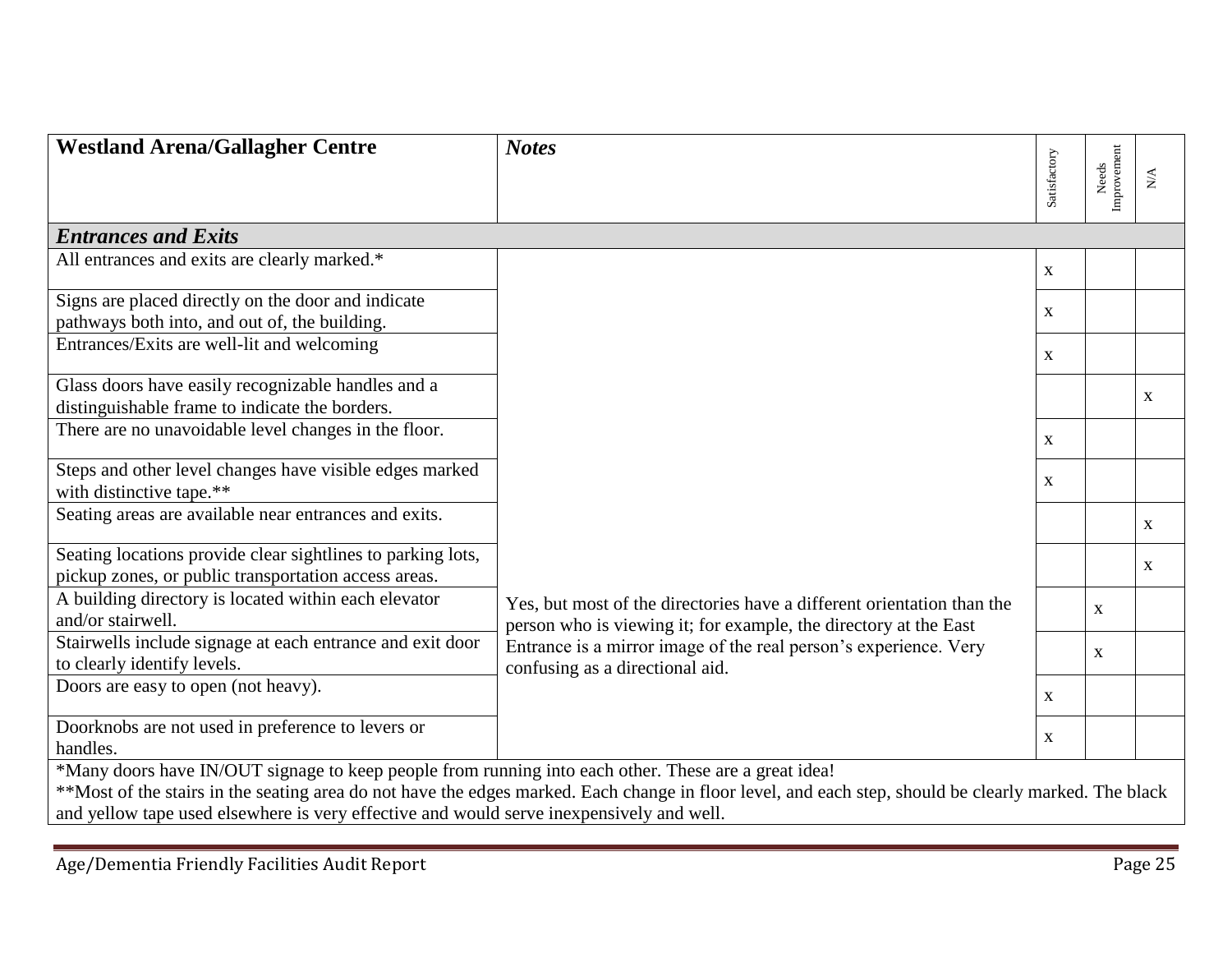| <b>Westland Arena/Gallagher Centre</b>                                                                        | <b>Notes</b>                                                                                                                                          |              |                      |             |
|---------------------------------------------------------------------------------------------------------------|-------------------------------------------------------------------------------------------------------------------------------------------------------|--------------|----------------------|-------------|
|                                                                                                               |                                                                                                                                                       | Satisfactory | Needs<br>Improvement | ${\rm N/A}$ |
|                                                                                                               |                                                                                                                                                       |              |                      |             |
|                                                                                                               | The gutter behind the glass around the ice is very narrow, with unmarked steps in several places. Suggest the entire floor of the gutter should be    |              |                      |             |
| painted in orange.                                                                                            |                                                                                                                                                       |              |                      |             |
| The space at the top of the steps needs an accessible sign for occasional seating.                            |                                                                                                                                                       |              |                      |             |
| <b>Surfaces (Floors, Walls)</b>                                                                               |                                                                                                                                                       |              |                      |             |
| Highly reflective surfaces are used minimally.                                                                |                                                                                                                                                       | $\mathbf{X}$ |                      |             |
| Mats and rugs are used minimally and do not pose a "trip<br>hazard".                                          |                                                                                                                                                       | $\mathbf{X}$ |                      |             |
| Flooring is plain and non-reflective.                                                                         |                                                                                                                                                       |              |                      |             |
|                                                                                                               |                                                                                                                                                       | $\mathbf{X}$ |                      |             |
| Flooring has no changes in level; if there is a change in                                                     | There are several changes in floor level, as noted elsewhere. All                                                                                     |              | $\mathbf{X}$         |             |
| level, it is clearly marked.                                                                                  | changes in floor levels and stair edges should be marked.                                                                                             |              |                      |             |
| <b>Washroom Facilities</b>                                                                                    |                                                                                                                                                       |              |                      |             |
| Accessible washroom stalls are available.*                                                                    |                                                                                                                                                       |              | $\mathbf{X}$         |             |
| Provision is made for a care partner to provide personal                                                      |                                                                                                                                                       |              | $\mathbf{X}$         |             |
| and private assistance.                                                                                       |                                                                                                                                                       |              |                      |             |
| Where double doors exist, both sides of each door are                                                         |                                                                                                                                                       | $\mathbf{X}$ |                      |             |
| identified as entrance/exit as well as push/pull.                                                             |                                                                                                                                                       |              |                      |             |
| Taps indicate hot and cold handles.                                                                           |                                                                                                                                                       | $\mathbf{X}$ |                      |             |
| Toilet seats and hand rails are of contrasting colours.                                                       |                                                                                                                                                       | $\mathbf{X}$ |                      |             |
|                                                                                                               | If someone were in need of a family washroom while at a hockey game, the person and their care partner would have to climb the stairs from their      |              |                      |             |
|                                                                                                               | seats to leave the arena, get to the main level, find the Guest Services desk (which is hopefully manned) to be buzzed into the pool area, locate the |              |                      |             |
|                                                                                                               | correct change room area with the family washrooms, and hope there had been enough time. This is a real barrier to people living not just with        |              |                      |             |
| dementia, but a variety of disabilities, and may be keeping many people from enjoying their favourite sports. |                                                                                                                                                       |              |                      |             |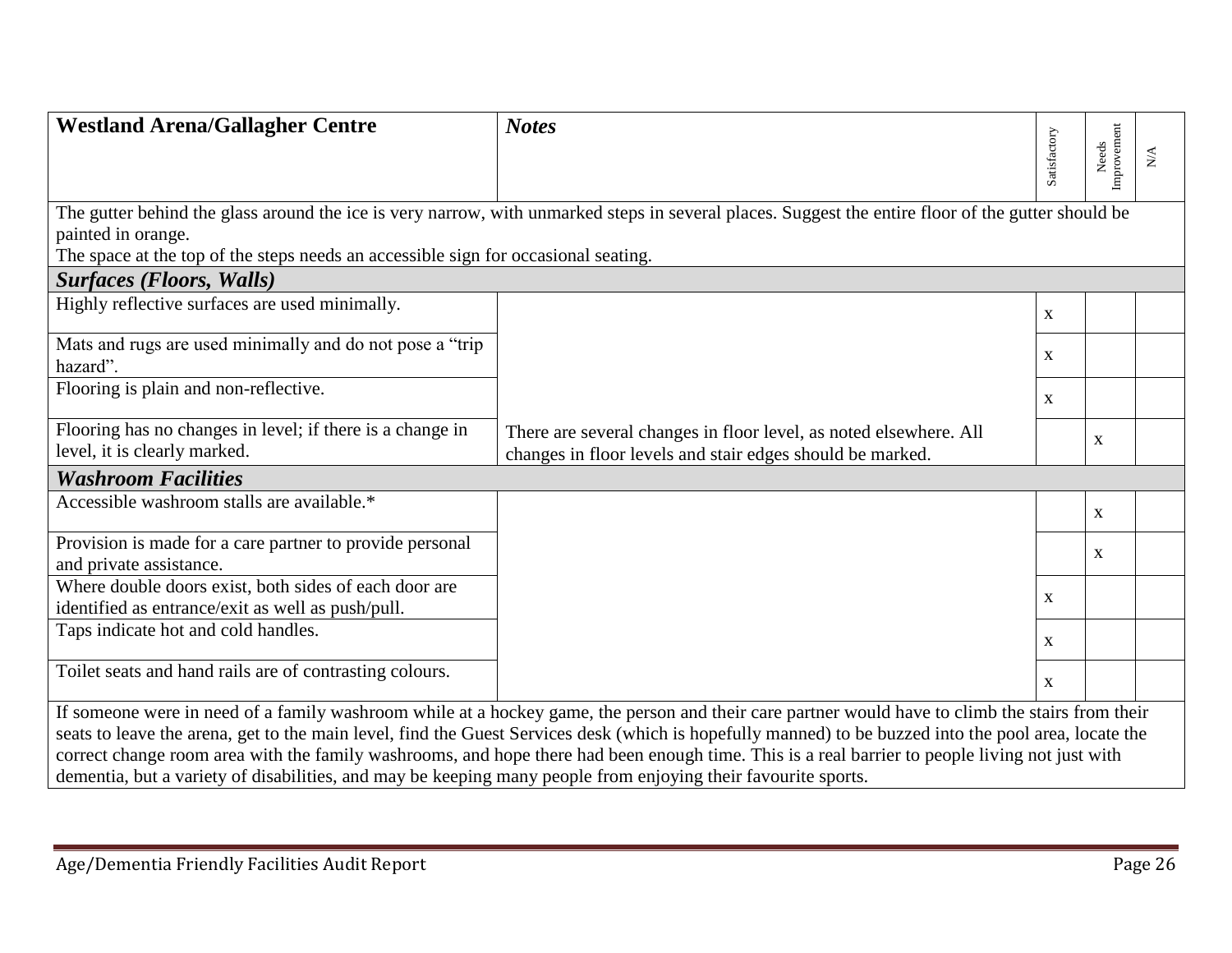| <b>Westland Arena/Gallagher Centre</b>                                                                 | <b>Notes</b>                                                                                                                                   |              |                      |             |
|--------------------------------------------------------------------------------------------------------|------------------------------------------------------------------------------------------------------------------------------------------------|--------------|----------------------|-------------|
|                                                                                                        |                                                                                                                                                | Satisfactory | Needs<br>Improvement | ${\rm N/A}$ |
|                                                                                                        |                                                                                                                                                |              |                      |             |
| <b>Lighting</b>                                                                                        |                                                                                                                                                |              |                      |             |
| Lighting is adequate to reduce dark shadows and improve<br>visibility.                                 |                                                                                                                                                | $\mathbf X$  |                      |             |
| Natural lighting from windows avoids bright glare and                                                  |                                                                                                                                                |              |                      |             |
| shadows.                                                                                               |                                                                                                                                                | $\mathbf{x}$ |                      |             |
| Light switches can be located and operated OR                                                          |                                                                                                                                                |              |                      |             |
| automated switches are in use.                                                                         |                                                                                                                                                | $\mathbf X$  |                      |             |
| <b>Seating</b>                                                                                         |                                                                                                                                                |              |                      |             |
| Plenty of seating is available, particularly in waiting                                                | Front row seating is really treacherous for someone with depth-                                                                                | $\mathbf{X}$ |                      |             |
| areas or within sightlines of the parking lot.                                                         | perception challenges, or who is a bit unsteady on their feet. Marking                                                                         |              |                      |             |
| Seating is easily identifiable and of simple, recognizable                                             | the gutter along the plexiglass might help by making walkers more                                                                              | X            |                      |             |
| design.                                                                                                | alert. A Handrail might be installed for added support – it's really too                                                                       |              |                      |             |
|                                                                                                        | narrow for someone with a cane to manoeuvre.                                                                                                   |              |                      |             |
| Quiet Areas and/or Customer Service Desks                                                              |                                                                                                                                                |              |                      |             |
| Quiet areas or designated spaces are provided for private                                              | Not really able to assess seating outside the arena and other venues                                                                           | $\mathbf{X}$ |                      |             |
| conversation in a comfortable, less distracting                                                        | dues to COVID rules being in place.                                                                                                            |              |                      |             |
| atmosphere.                                                                                            |                                                                                                                                                |              |                      |             |
| If there is background music, it is not too loud so as to be<br>distracting.                           |                                                                                                                                                | $\mathbf X$  |                      |             |
| <b>Signage and Navigation</b>                                                                          |                                                                                                                                                |              |                      |             |
|                                                                                                        |                                                                                                                                                |              |                      |             |
| All key navigational decision-making areas are<br>adequately marked with obvious cues positioned where | There is a general lack of signage to indicate the direction in which to<br>find washrooms. There should be a sign placed so that when leaving | $\mathbf{X}$ |                      |             |
| sightlines end.                                                                                        | any venue, one can turn in the right direction to find the nearest                                                                             |              |                      |             |
| Signage is placed at eye-level.                                                                        | washroom.                                                                                                                                      |              |                      |             |
|                                                                                                        |                                                                                                                                                | $\mathbf{X}$ |                      |             |
| Signage incorporates consistent colour coding which                                                    | The map was helpful, despite being backward. Some of the signage                                                                               | $\mathbf{X}$ |                      |             |
| serves to create a navigational path.                                                                  |                                                                                                                                                |              |                      |             |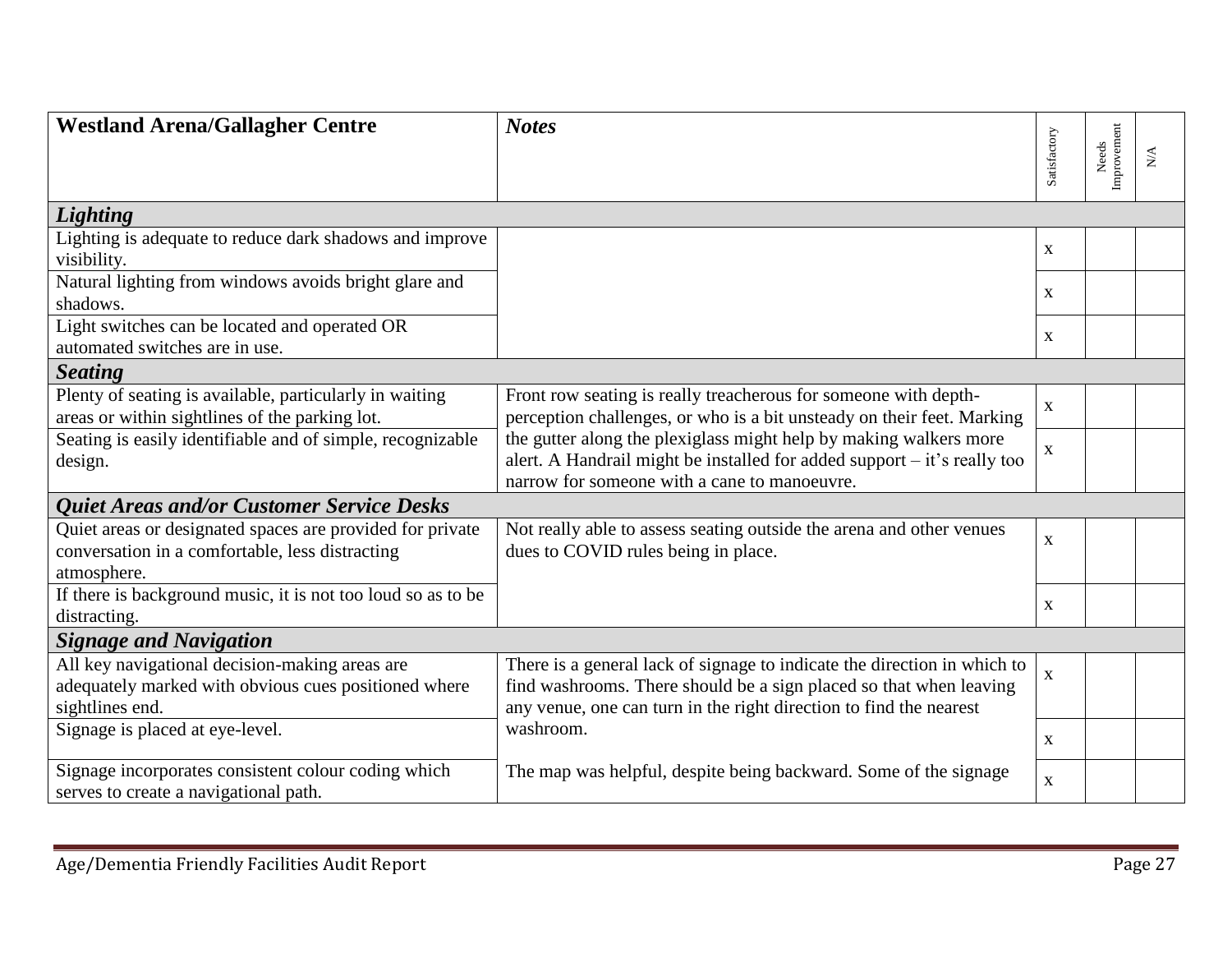| <b>Westland Arena/Gallagher Centre</b>                   | <b>Notes</b>                                                            | Satisfactory | mprovement<br>Needs |  |
|----------------------------------------------------------|-------------------------------------------------------------------------|--------------|---------------------|--|
|                                                          |                                                                         |              |                     |  |
| Signage includes a combination of text and unambiguous   | was unhelpful or absent: for example, we were looking for the           | $\mathbf{X}$ |                     |  |
| images.                                                  | hockey arena and the directory and signs indicate it is just inside the |              |                     |  |
| Signage uses a simple font for text and symbols that is  | entrance. In reality, the map and signs point to the players' entrance  | $\mathbf X$  |                     |  |
| bold and large enough to be clearly visible.             | (dressing room) so for first time visitors, it is somewhat confusing    |              |                     |  |
| Signage is designed with a matte surface with contrast   | and unwelcoming.                                                        |              |                     |  |
| between background and font.                             |                                                                         | X            |                     |  |
| Landmarks or recognizable features are permanent and     |                                                                         | X            |                     |  |
| provide navigational aids which help preserve a familiar | The whole facility has many excellent and beautiful landmarks, such     |              |                     |  |
| routine.                                                 | as the trophy display, or the artwork.                                  |              |                     |  |
|                                                          |                                                                         |              |                     |  |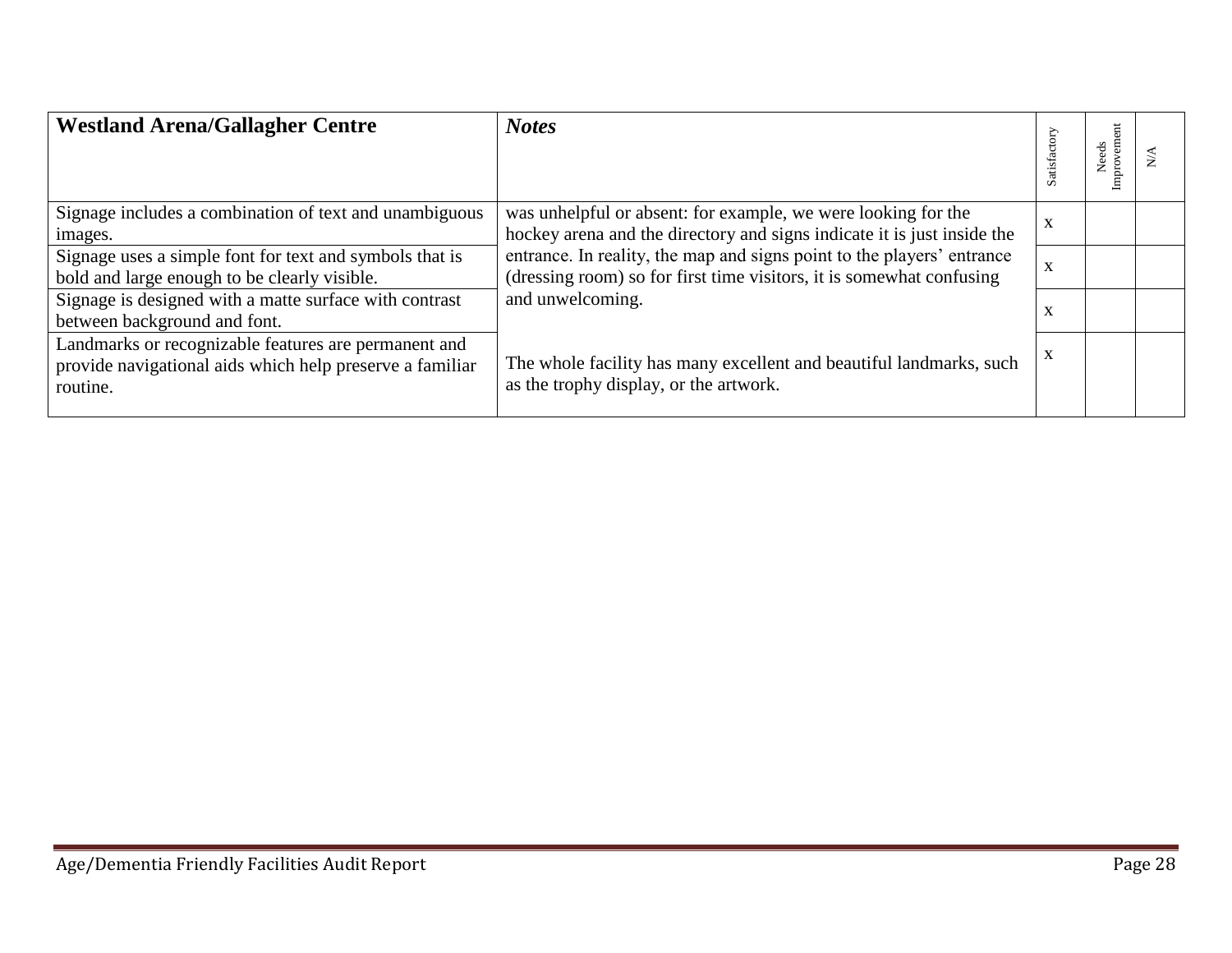<span id="page-28-0"></span>

| <b>Curling Rink/Gallagher Centre</b>                                                                                | <b>Notes</b><br>Note that the Curling Rink facilities were not set up for use while<br>being observed (over the summer) and the tables and chairs were<br>piled up either for cleaning or to accommodate summer programs. | Satisfactory | Needs<br>Improvement | N/A |
|---------------------------------------------------------------------------------------------------------------------|---------------------------------------------------------------------------------------------------------------------------------------------------------------------------------------------------------------------------|--------------|----------------------|-----|
| <b>Entrances and Exits</b>                                                                                          |                                                                                                                                                                                                                           |              |                      |     |
| All entrances and exits are clearly marked                                                                          | As first time visitors entering from the East Entrance, we weren't<br>sure which door to use to get to the curling viewing area, nor if we                                                                                |              | $\mathbf X$          |     |
| Signs are placed directly on the door and indicate<br>pathways both into, and out of, the building.                 | should go to the upstairs or downstairs room.                                                                                                                                                                             | $\mathbf{X}$ |                      |     |
| Entrances/Exits are well-lit and welcoming                                                                          |                                                                                                                                                                                                                           | $\mathbf{X}$ |                      |     |
| Glass doors have easily recognizable handles and a<br>distinguishable frame to indicate the borders.                |                                                                                                                                                                                                                           | $\mathbf{X}$ |                      |     |
| There are no unavoidable level changes in the floor.                                                                |                                                                                                                                                                                                                           | $\mathbf{X}$ |                      |     |
| Steps and other level changes have visible edges marked<br>with distinctive tape.                                   |                                                                                                                                                                                                                           | $\mathbf X$  |                      |     |
| Seating areas are available near entrances and exits.                                                               |                                                                                                                                                                                                                           |              |                      | X   |
| Seating locations provide clear sightlines to parking lots,<br>pickup zones, or public transportation access areas. |                                                                                                                                                                                                                           | $\mathbf X$  |                      |     |
| A building directory is located within each elevator<br>and/or stairwell.                                           |                                                                                                                                                                                                                           |              | $\mathbf{X}$         |     |
| Stairwells include signage at each entrance and exit door<br>to clearly identify levels.                            |                                                                                                                                                                                                                           | $\mathbf{X}$ |                      |     |
| Doors are easy to open (not heavy).                                                                                 |                                                                                                                                                                                                                           | $\mathbf{X}$ |                      |     |
| Doorknobs are not used in preference to levers or<br>handles.                                                       |                                                                                                                                                                                                                           | $\mathbf X$  |                      |     |
| <b>Surfaces (Floors, Walls)</b>                                                                                     |                                                                                                                                                                                                                           |              |                      |     |
| Highly reflective surfaces are used minimally.                                                                      |                                                                                                                                                                                                                           | $\mathbf X$  |                      |     |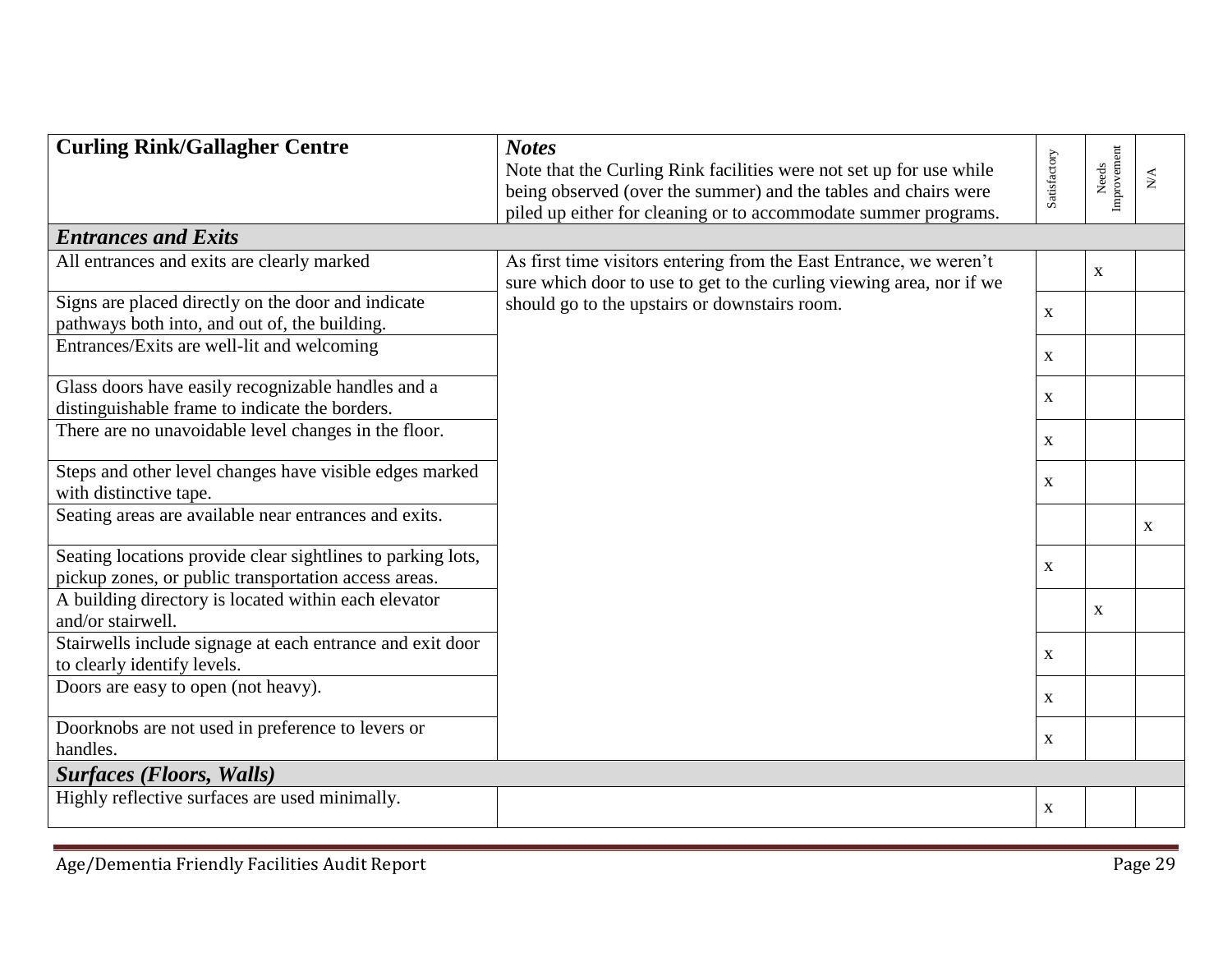| <b>Curling Rink/Gallagher Centre</b>                                                                       | <b>Notes</b><br>Note that the Curling Rink facilities were not set up for use while<br>being observed (over the summer) and the tables and chairs were<br>piled up either for cleaning or to accommodate summer programs. | Satisfactory | Needs<br>Improvement | $\sum_{i=1}^{n}$ |
|------------------------------------------------------------------------------------------------------------|---------------------------------------------------------------------------------------------------------------------------------------------------------------------------------------------------------------------------|--------------|----------------------|------------------|
| Mats and rugs are used minimally and do not pose a "trip<br>hazard".                                       | Two of the three mats at the East Entrance were trip hazards.                                                                                                                                                             |              | X                    |                  |
| Flooring is plain and non-reflective.                                                                      |                                                                                                                                                                                                                           | $\mathbf{X}$ |                      |                  |
| Flooring has no changes in level; if there is a change in<br>level, it is clearly marked.                  |                                                                                                                                                                                                                           | $\mathbf X$  |                      |                  |
| <b>Washroom Facilities</b>                                                                                 |                                                                                                                                                                                                                           |              |                      |                  |
| Accessible washroom stalls are available.                                                                  |                                                                                                                                                                                                                           |              | X                    |                  |
| Provision is made for a care partner to provide personal<br>and private assistance.                        | As previously noted, the only family washrooms are located in the<br>pool area, so while they are accessible, it is not an easy access.                                                                                   |              | X                    |                  |
| Where double doors exist, both sides of each door are<br>identified as entrance/exit as well as push/pull. |                                                                                                                                                                                                                           | $\mathbf{X}$ |                      |                  |
| Taps indicate hot and cold handles.                                                                        | Temperature regulated taps are in use.                                                                                                                                                                                    | $\mathbf{X}$ |                      |                  |
| Toilet seats and hand rails are of contrasting colours.                                                    |                                                                                                                                                                                                                           | $\mathbf{X}$ |                      |                  |
| <b>Lighting</b>                                                                                            |                                                                                                                                                                                                                           |              |                      |                  |
| Lighting is adequate to reduce dark shadows and improve<br>visibility.                                     |                                                                                                                                                                                                                           | $\mathbf{X}$ |                      |                  |
| Natural lighting from windows avoids bright glare and<br>shadows.                                          |                                                                                                                                                                                                                           | $\mathbf{X}$ |                      |                  |
| Light switches can be located and operated OR<br>automated switches are in use.                            |                                                                                                                                                                                                                           | $\mathbf X$  |                      |                  |
| <b>Seating</b>                                                                                             |                                                                                                                                                                                                                           |              |                      |                  |
| Plenty of seating is available, particularly in waiting<br>areas or within sightlines of the parking lot.  |                                                                                                                                                                                                                           | $\mathbf X$  |                      |                  |
| Seating is easily identifiable and of simple, recognizable<br>design.                                      |                                                                                                                                                                                                                           | $\mathbf{X}$ |                      |                  |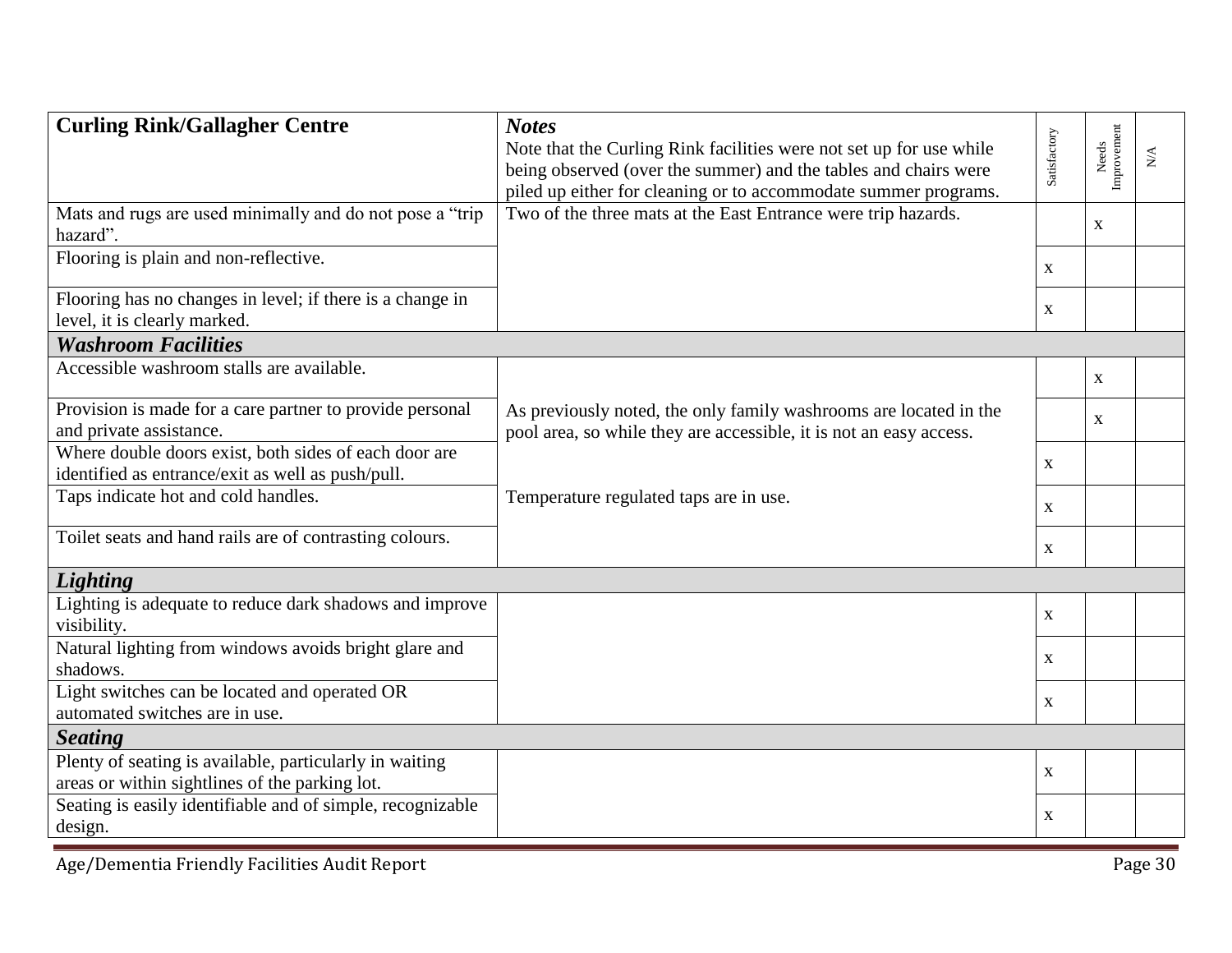| <b>Curling Rink/Gallagher Centre</b>                         | <b>Notes</b>                                                        |                           |             |             |
|--------------------------------------------------------------|---------------------------------------------------------------------|---------------------------|-------------|-------------|
|                                                              | Note that the Curling Rink facilities were not set up for use while | Satisfactory              | Improvement |             |
|                                                              | being observed (over the summer) and the tables and chairs were     |                           | Needs       | $N\!A$      |
|                                                              | piled up either for cleaning or to accommodate summer programs.     |                           |             |             |
| Quiet Areas and/or Customer Service Desks                    |                                                                     |                           |             |             |
| Quiet areas or designated spaces are provided for private    |                                                                     |                           |             | $\mathbf X$ |
| conversation in a comfortable, less distracting              |                                                                     |                           |             |             |
| atmosphere.                                                  |                                                                     |                           |             |             |
| If there is background music, it is not too loud so as to be |                                                                     |                           |             | X           |
| distracting.                                                 |                                                                     |                           |             |             |
| <b>Signage and Navigation</b>                                |                                                                     |                           |             |             |
| All key navigational decision-making areas are               | There were no signs indicating where to find the washrooms.         | $\mathbf{x}$              |             |             |
| adequately marked with obvious cues positioned where         |                                                                     |                           |             |             |
| sightlines end.                                              |                                                                     |                           |             |             |
| Signage is placed at eye-level.                              |                                                                     | X                         |             |             |
|                                                              |                                                                     |                           |             |             |
| Signage incorporates consistent colour coding which          |                                                                     | $\boldsymbol{\mathrm{X}}$ |             |             |
| serves to create a navigational path.                        |                                                                     |                           |             |             |
| Signage includes a combination of text and unambiguous       |                                                                     | X                         |             |             |
| images.                                                      |                                                                     |                           |             |             |
| Signage uses a simple font for text and symbols that is      |                                                                     | X                         |             |             |
| bold and large enough to be clearly visible.                 |                                                                     |                           |             |             |
| Signage is designed with a matte surface with contrast       |                                                                     | X                         |             |             |
| between background and font.                                 |                                                                     |                           |             |             |
| Landmarks or recognizable features are permanent and         |                                                                     | $\boldsymbol{\mathrm{X}}$ |             |             |
| provide navigational aids which help preserve a familiar     |                                                                     |                           |             |             |
| routine.                                                     |                                                                     |                           |             |             |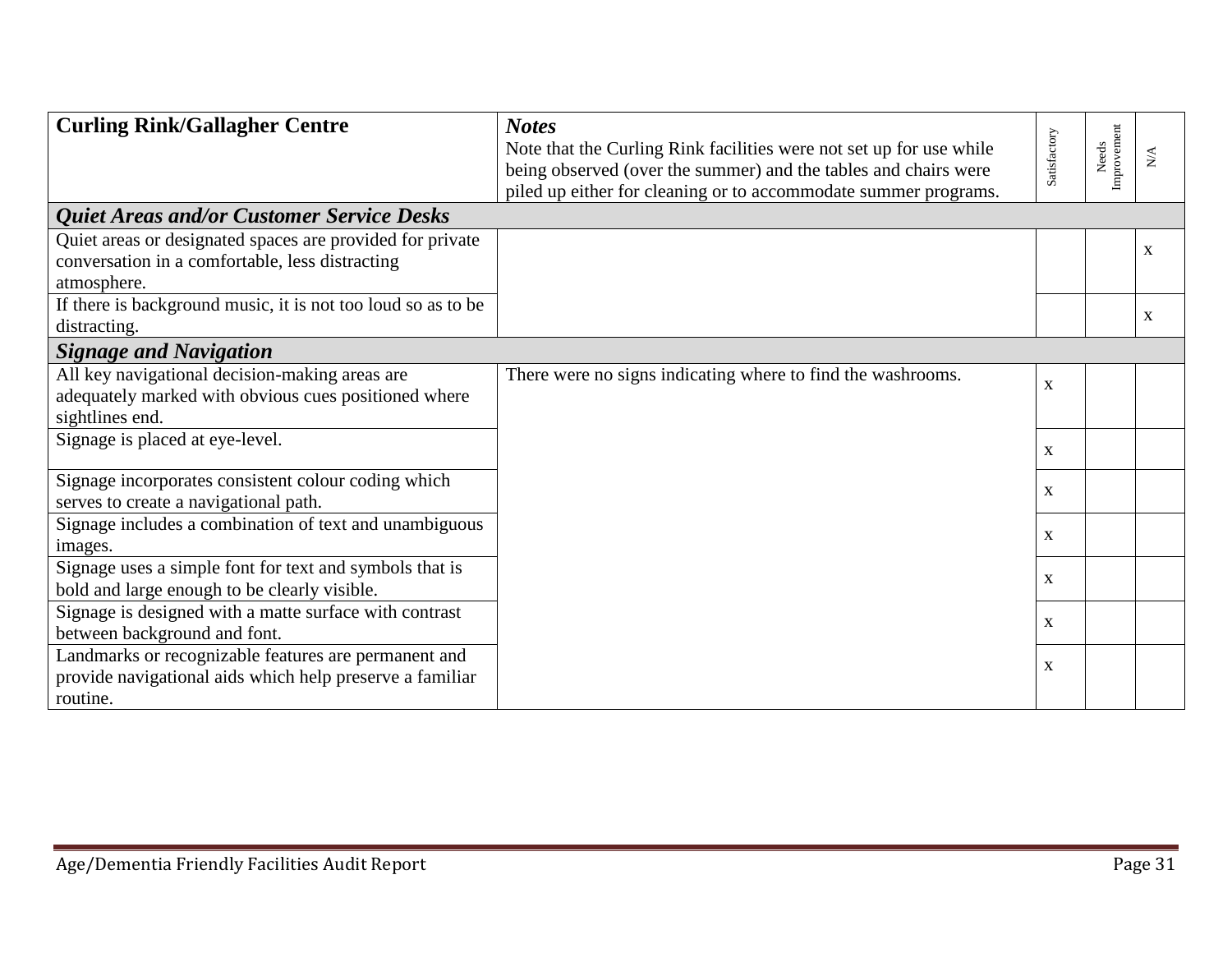<span id="page-31-0"></span>

| <b>Ravine and Youth Meeting Rooms/Gallagher</b><br><b>Centre</b>                                                    | <b>Notes</b> | Satisfactory | Needs<br>Improvement | $\mathop{\mathsf{N}}\nolimits\rtimes$ |
|---------------------------------------------------------------------------------------------------------------------|--------------|--------------|----------------------|---------------------------------------|
| <b>Entrances and Exits</b>                                                                                          |              |              |                      |                                       |
| All entrances and exits are clearly marked                                                                          |              | $\mathbf{X}$ |                      |                                       |
| Signs are placed directly on the door and indicate<br>pathways both into, and out of, the building.                 |              | $\mathbf{X}$ |                      |                                       |
| Entrances/Exits are well-lit and welcoming                                                                          |              | $\mathbf{X}$ |                      |                                       |
| Glass doors have easily recognizable handles and a<br>distinguishable frame to indicate the borders.                |              | $\mathbf{X}$ |                      |                                       |
| There are no unavoidable level changes in the floor.                                                                |              | $\mathbf{X}$ |                      |                                       |
| Steps and other level changes have visible edges marked<br>with distinctive tape.                                   |              | $\mathbf{X}$ |                      |                                       |
| Seating areas are available near entrances and exits.                                                               |              | $\mathbf{X}$ |                      |                                       |
| Seating locations provide clear sightlines to parking lots,<br>pickup zones, or public transportation access areas. |              | $\mathbf{x}$ |                      |                                       |
| A building directory is located within each elevator<br>and/or stairwell.                                           |              | $\mathbf{X}$ |                      |                                       |
| Stairwells include signage at each entrance and exit door<br>to clearly identify levels.                            |              | $\mathbf{X}$ |                      |                                       |
| Doors are easy to open (not heavy).                                                                                 |              | $\mathbf{X}$ |                      |                                       |
| Doorknobs are not used in preference to levers or<br>handles.                                                       |              | $\mathbf{X}$ |                      |                                       |
| <b>Surfaces (Floors, Walls)</b>                                                                                     |              |              |                      |                                       |
| Highly reflective surfaces are used minimally.                                                                      |              | $\mathbf{X}$ |                      |                                       |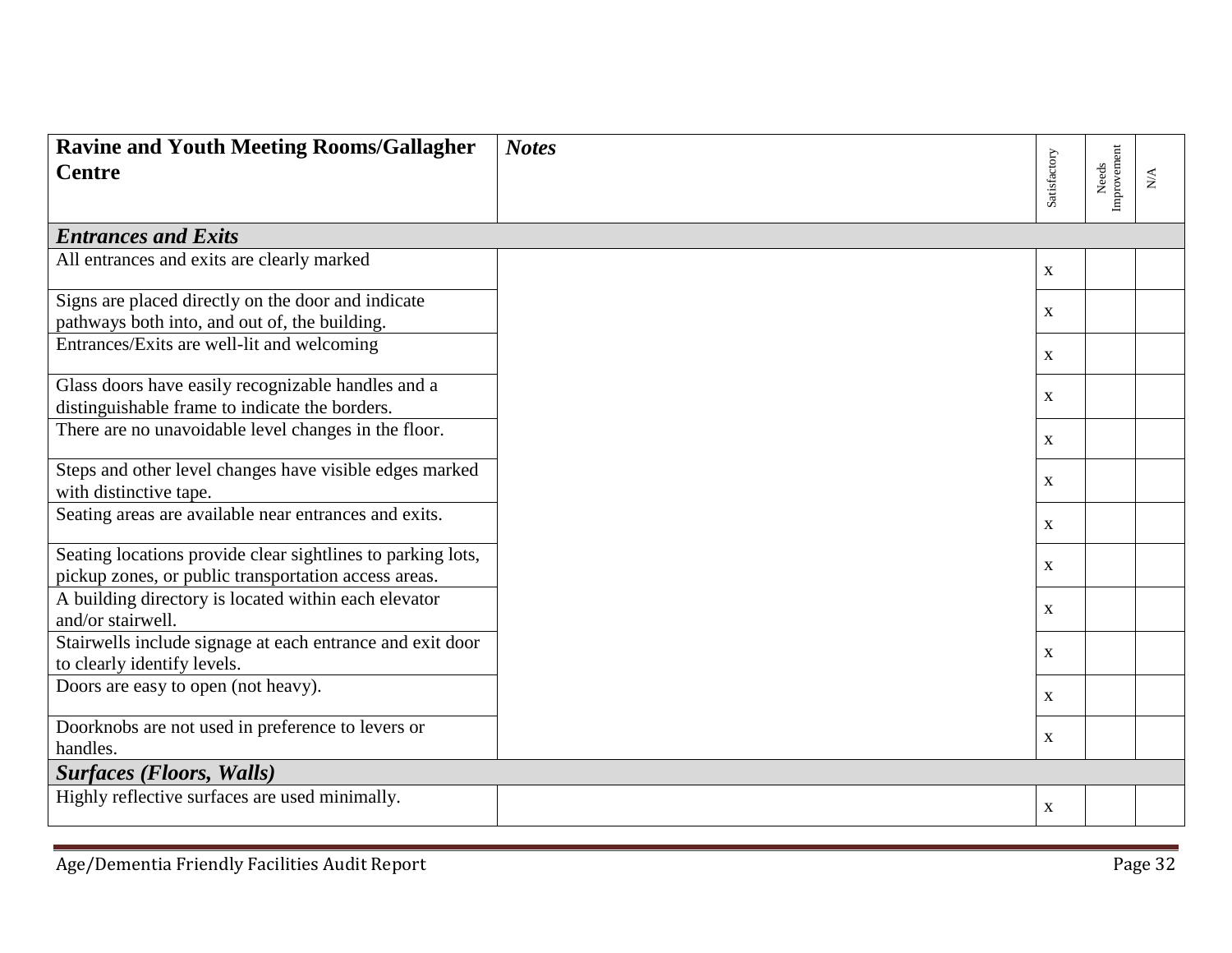| <b>Ravine and Youth Meeting Rooms/Gallagher</b>                        | <b>Notes</b>                                                                                                                                |                           |                      |              |
|------------------------------------------------------------------------|---------------------------------------------------------------------------------------------------------------------------------------------|---------------------------|----------------------|--------------|
| <b>Centre</b>                                                          |                                                                                                                                             | Satisfactory              |                      | N/A          |
|                                                                        |                                                                                                                                             |                           | Needs<br>Improvement |              |
| Mats and rugs are used minimally and do not pose a "trip"              |                                                                                                                                             | $\mathbf X$               |                      |              |
| hazard".                                                               |                                                                                                                                             |                           |                      |              |
| Flooring is plain and non-reflective.                                  |                                                                                                                                             | $\mathbf{X}$              |                      |              |
| Flooring has no changes in level; if there is a change in              |                                                                                                                                             | $\boldsymbol{\mathrm{X}}$ |                      |              |
| level, it is clearly marked.                                           |                                                                                                                                             |                           |                      |              |
| <b>Washroom Facilities</b>                                             |                                                                                                                                             |                           |                      |              |
| Accessible washroom stalls are available.                              | The private washroom in the Ravine was spacious enough to be used<br>as a family washroom. It lacked bars so not fully accessible. There is | $\mathbf{X}$              |                      |              |
| Provision is made for a care partner to provide personal               | no sign on the door to indicate it is a washroom.                                                                                           | $\mathbf{X}$              |                      |              |
| and private assistance.                                                |                                                                                                                                             |                           |                      |              |
| Where double doors exist, both sides of each door are                  |                                                                                                                                             | $\mathbf X$               |                      |              |
| identified as entrance/exit as well as push/pull.                      |                                                                                                                                             |                           |                      |              |
| Taps indicate hot and cold handles.                                    |                                                                                                                                             | $\mathbf{X}$              |                      |              |
| Toilet seats and hand rails are of contrasting colours.                |                                                                                                                                             | $\mathbf{X}$              |                      |              |
| <b>Lighting</b>                                                        |                                                                                                                                             |                           |                      |              |
| Lighting is adequate to reduce dark shadows and improve<br>visibility. |                                                                                                                                             | $\boldsymbol{\mathrm{X}}$ |                      |              |
| Natural lighting from windows avoids bright glare and<br>shadows.      |                                                                                                                                             |                           |                      | $\mathbf{X}$ |
| Light switches can be located and operated OR                          |                                                                                                                                             |                           |                      |              |
| automated switches are in use.                                         |                                                                                                                                             | $\mathbf X$               |                      |              |
| <b>Seating</b>                                                         |                                                                                                                                             |                           |                      |              |
| Plenty of seating is available, particularly in waiting                |                                                                                                                                             |                           |                      |              |
| areas or within sightlines of the parking lot.                         |                                                                                                                                             | S                         |                      |              |
| Seating is easily identifiable and of simple, recognizable             |                                                                                                                                             |                           |                      |              |
| design.                                                                |                                                                                                                                             | ${\bf S}$                 |                      |              |
|                                                                        |                                                                                                                                             |                           |                      |              |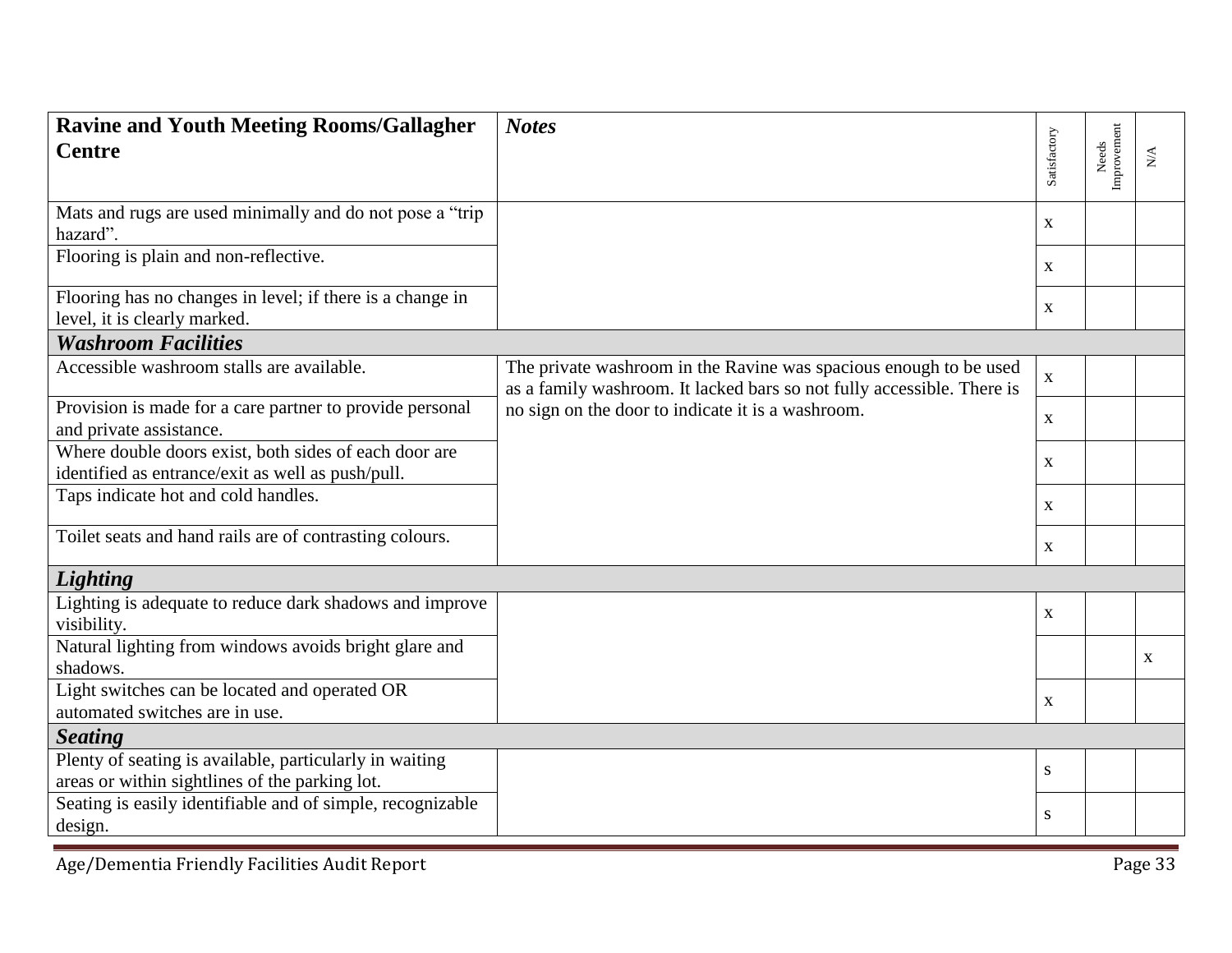| <b>Ravine and Youth Meeting Rooms/Gallagher</b>              | <b>Notes</b>                                                       |              |                      |             |
|--------------------------------------------------------------|--------------------------------------------------------------------|--------------|----------------------|-------------|
| <b>Centre</b>                                                |                                                                    | Satisfactory | Improvement<br>Needs | ${\rm N/A}$ |
|                                                              |                                                                    |              |                      |             |
| <b>Quiet Areas and/or Customer Service Desks</b>             |                                                                    |              |                      |             |
| Quiet areas or designated spaces are provided for private    |                                                                    | S            |                      |             |
| conversation in a comfortable, less distracting              |                                                                    |              |                      |             |
| atmosphere.                                                  |                                                                    |              |                      |             |
| If there is background music, it is not too loud so as to be |                                                                    | S            |                      |             |
| distracting.                                                 |                                                                    |              |                      |             |
| <b>Signage and Navigation</b>                                |                                                                    |              |                      |             |
| All key navigational decision-making areas are               | There is no internal navigational signage; for example, if someone | $\mathbf{X}$ |                      |             |
| adequately marked with obvious cues positioned where         | were at a convention and needed to go to the Ravine for a breakout |              |                      |             |
| sightlines end.                                              | session, conference organizers would have to post signs or people  |              |                      |             |
| Signage is placed at eye-level.                              | would have to go to an entrance to view the directory.             | $\mathbf{X}$ |                      |             |
| Signage incorporates consistent colour coding which          |                                                                    |              |                      |             |
| serves to create a navigational path.                        |                                                                    | $\mathbf{X}$ |                      |             |
| Signage includes a combination of text and unambiguous       |                                                                    | X            |                      |             |
| images.                                                      |                                                                    |              |                      |             |
| Signage uses a simple font for text and symbols that is      |                                                                    | $\mathbf{x}$ |                      |             |
| bold and large enough to be clearly visible.                 |                                                                    |              |                      |             |
| Signage is designed with a matte surface with contrast       |                                                                    | $\mathbf{X}$ |                      |             |
| between background and font.                                 |                                                                    |              |                      |             |
| Landmarks or recognizable features are permanent and         |                                                                    | X            |                      |             |
| provide navigational aids which help preserve a familiar     |                                                                    |              |                      |             |
| routine.                                                     |                                                                    |              |                      |             |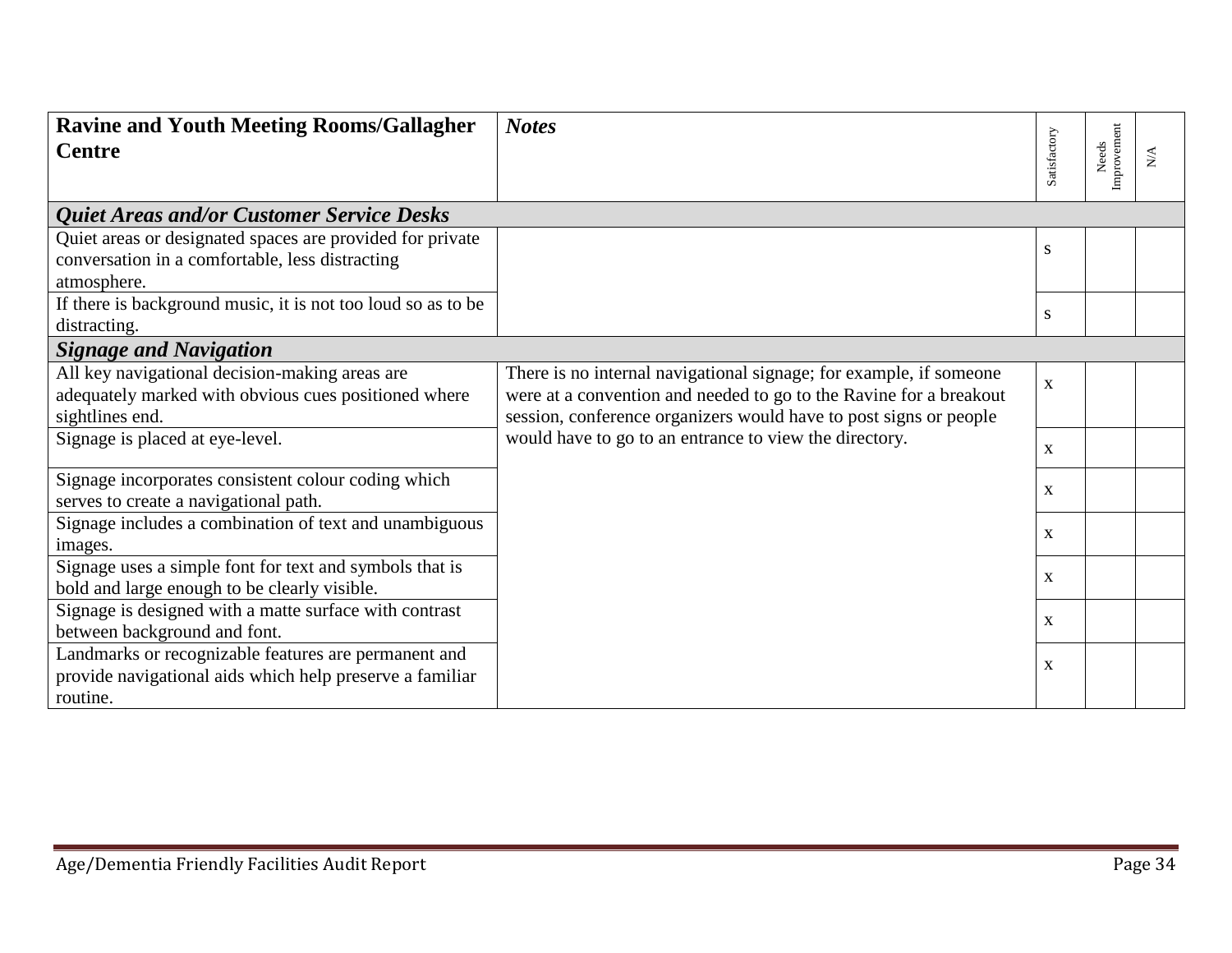<span id="page-34-0"></span>

| <b>Convention Centre Rooms/Gallagher</b>                                  | <b>Notes</b>                                      |              |                      |                                                             |
|---------------------------------------------------------------------------|---------------------------------------------------|--------------|----------------------|-------------------------------------------------------------|
|                                                                           |                                                   | Satisfactory | Needs<br>Improvement | $\mathop{\mathsf{N}}\nolimits\!mathop{\mathsf{A}}\nolimits$ |
| <b>Entrances and Exits</b>                                                |                                                   |              |                      |                                                             |
| All entrances and exits are clearly marked                                |                                                   | $\mathbf{X}$ |                      |                                                             |
| Signs are placed directly on the door and indicate                        |                                                   | $\mathbf{X}$ |                      |                                                             |
| pathways both into, and out of, the building.                             |                                                   |              |                      |                                                             |
| Entrances/Exits are well-lit and welcoming                                |                                                   | X            |                      |                                                             |
| Glass doors have easily recognizable handles and a                        |                                                   | X            |                      |                                                             |
| distinguishable frame to indicate the borders.                            |                                                   |              |                      |                                                             |
| There are no unavoidable level changes in the floor.                      |                                                   | $\mathbf{X}$ |                      |                                                             |
| Steps and other level changes have visible edges marked                   |                                                   | $\mathbf{X}$ |                      |                                                             |
| with distinctive tape.                                                    |                                                   |              |                      |                                                             |
| Seating areas are available near entrances and exits.                     |                                                   | X            |                      |                                                             |
| Seating locations provide clear sightlines to parking lots,               |                                                   | X            |                      |                                                             |
| pickup zones, or public transportation access areas.                      |                                                   |              |                      |                                                             |
| A building directory is located within each elevator<br>and/or stairwell. | See comments elsewhere regarding the directories. | X            |                      |                                                             |
| Stairwells include signage at each entrance and exit door                 |                                                   | X            |                      |                                                             |
| to clearly identify levels.                                               |                                                   |              |                      |                                                             |
| Doors are easy to open (not heavy).                                       |                                                   | $\mathbf{X}$ |                      |                                                             |
| Doorknobs are not used in preference to levers or                         |                                                   | X            |                      |                                                             |
| handles.                                                                  |                                                   |              |                      |                                                             |
| <b>Surfaces (Floors, Walls)</b>                                           |                                                   |              |                      |                                                             |
| Highly reflective surfaces are used minimally.                            |                                                   | $\mathbf{X}$ |                      |                                                             |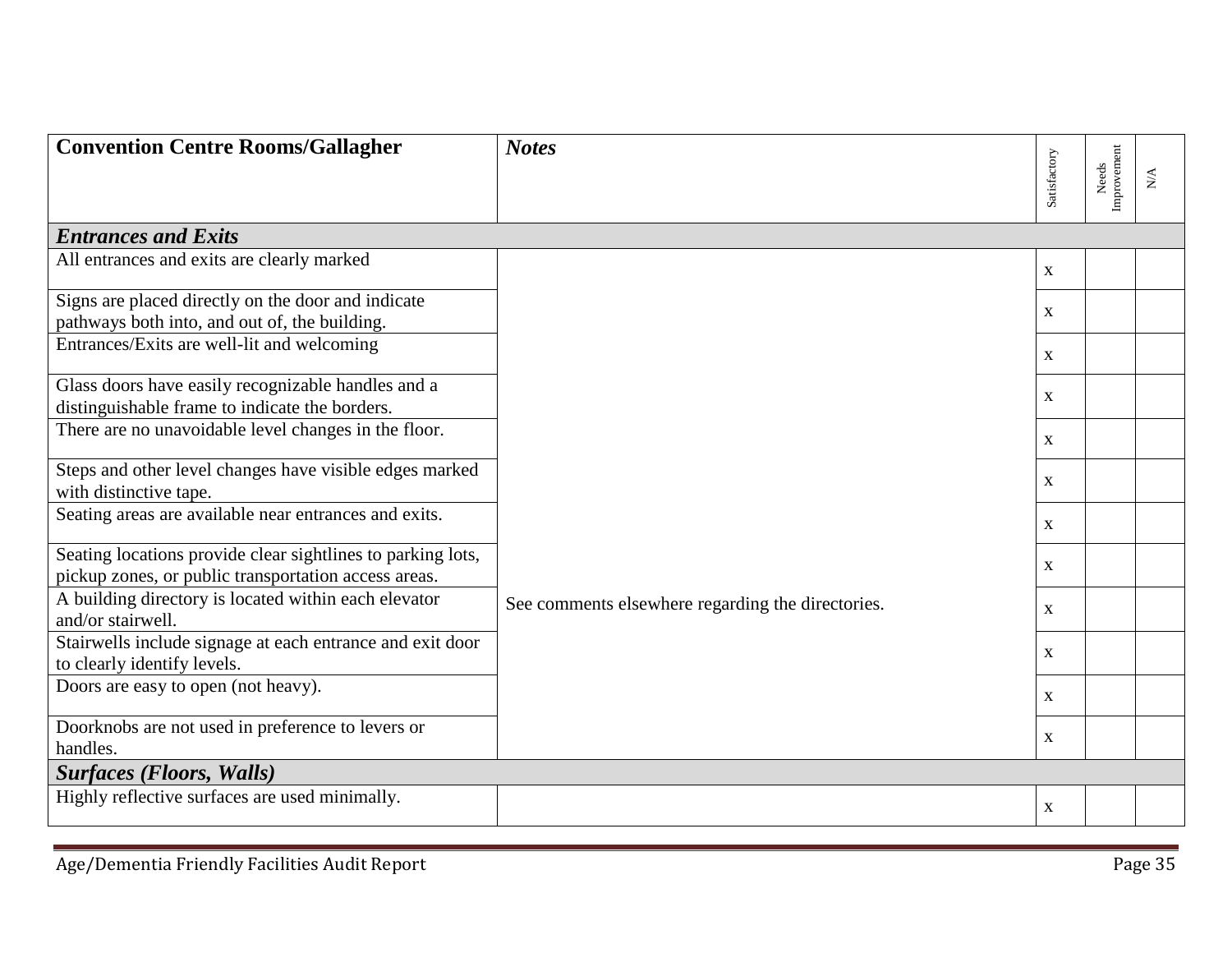| <b>Convention Centre Rooms/Gallagher</b>                                                                   | <b>Notes</b>                                                                                                                                                                                                                                                                              |                           |                      |                  |
|------------------------------------------------------------------------------------------------------------|-------------------------------------------------------------------------------------------------------------------------------------------------------------------------------------------------------------------------------------------------------------------------------------------|---------------------------|----------------------|------------------|
|                                                                                                            |                                                                                                                                                                                                                                                                                           | Satisfactory              | Needs<br>Improvement | $\sum_{i=1}^{n}$ |
| Mats and rugs are used minimally and do not pose a "trip"<br>hazard".                                      | Many building entryways have mats that pose a trip hazard.                                                                                                                                                                                                                                |                           | $\mathbf{X}$         |                  |
| Flooring is plain and non-reflective.                                                                      |                                                                                                                                                                                                                                                                                           | $\mathbf X$               |                      |                  |
| Flooring has no changes in level; if there is a change in<br>level, it is clearly marked.                  |                                                                                                                                                                                                                                                                                           | $\mathbf X$               |                      |                  |
| <b>Washroom Facilities</b>                                                                                 |                                                                                                                                                                                                                                                                                           |                           |                      |                  |
| Accessible washroom stalls are available.                                                                  | The lack of a family washroom on the second floor poses a true<br>barrier for many people living with a disability; for a person living<br>with dementia, the extra time it would take for him/her and the care<br>partner to get to the family washroom in the pool area is significant. | $\mathbf{X}$              |                      |                  |
| Provision is made for a care partner to provide personal<br>and private assistance.                        |                                                                                                                                                                                                                                                                                           | $\mathbf{X}$              |                      |                  |
| Where double doors exist, both sides of each door are<br>identified as entrance/exit as well as push/pull. |                                                                                                                                                                                                                                                                                           | $\mathbf X$               |                      |                  |
| Taps indicate hot and cold handles.                                                                        |                                                                                                                                                                                                                                                                                           | $\mathbf X$               |                      |                  |
| Toilet seats and hand rails are of contrasting colours.                                                    |                                                                                                                                                                                                                                                                                           | $\mathbf X$               |                      |                  |
| <b>Lighting</b>                                                                                            |                                                                                                                                                                                                                                                                                           |                           |                      |                  |
| Lighting is adequate to reduce dark shadows and improve<br>visibility.                                     |                                                                                                                                                                                                                                                                                           | $\mathbf{X}$              |                      |                  |
| Natural lighting from windows avoids bright glare and<br>shadows.                                          |                                                                                                                                                                                                                                                                                           | $\mathbf X$               |                      |                  |
| Light switches can be located and operated OR<br>automated switches are in use.                            |                                                                                                                                                                                                                                                                                           | X                         |                      |                  |
| <b>Seating</b>                                                                                             |                                                                                                                                                                                                                                                                                           |                           |                      |                  |
| Plenty of seating is available, particularly in waiting<br>areas or within sightlines of the parking lot.  |                                                                                                                                                                                                                                                                                           | $\boldsymbol{\mathrm{X}}$ |                      |                  |
| Seating is easily identifiable and of simple, recognizable<br>design.                                      |                                                                                                                                                                                                                                                                                           | $\mathbf X$               |                      |                  |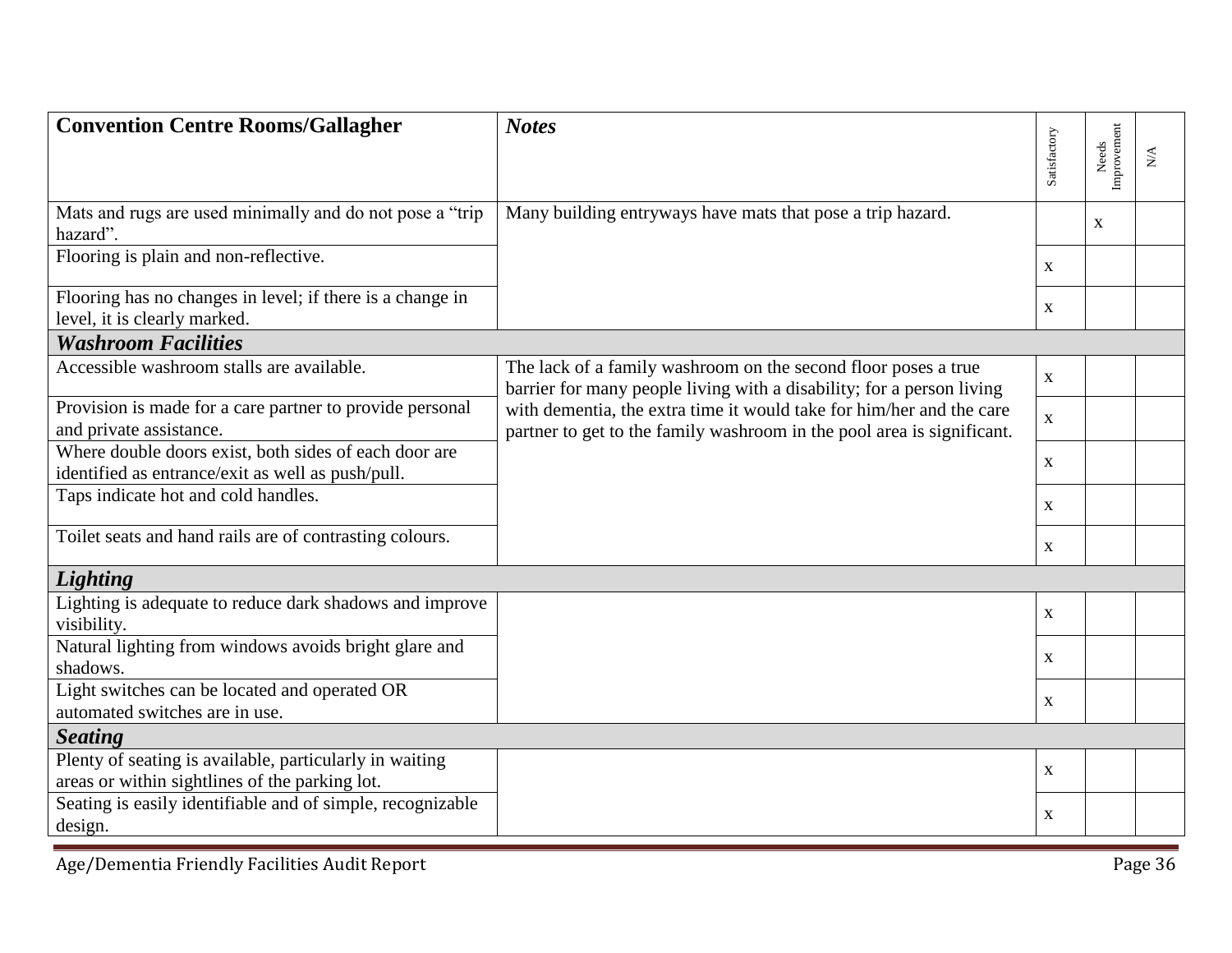| <b>Convention Centre Rooms/Gallagher</b>                     | <b>Notes</b>                                                                                                                                  | Satisfactory | Improvement<br>Needs | $\mathbf{N}/\mathbf{A}$ |
|--------------------------------------------------------------|-----------------------------------------------------------------------------------------------------------------------------------------------|--------------|----------------------|-------------------------|
|                                                              |                                                                                                                                               |              |                      |                         |
| Quiet Areas and/or Customer Service Desks                    |                                                                                                                                               |              |                      |                         |
| Quiet areas or designated spaces are provided for private    |                                                                                                                                               | $\mathbf X$  |                      |                         |
| conversation in a comfortable, less distracting              |                                                                                                                                               |              |                      |                         |
| atmosphere.                                                  |                                                                                                                                               |              |                      |                         |
| If there is background music, it is not too loud so as to be |                                                                                                                                               | X            |                      |                         |
| distracting.                                                 |                                                                                                                                               |              |                      |                         |
| <b>Signage and Navigation</b>                                |                                                                                                                                               |              |                      |                         |
| All key navigational decision-making areas are               | As stated elsewhere, there is an absence of signs pointing the way to                                                                         |              | X                    |                         |
| adequately marked with obvious cues positioned where         | washrooms. This seems very obvious in the convention centre, as it                                                                            |              |                      |                         |
| sightlines end.                                              | was clear there were no washrooms within the room(s), but when                                                                                |              |                      |                         |
| Signage is placed at eye-level.                              | using any of the exit doors, it was expected to see a sign pointing to<br>the washroom location. One has to go the full length of the hallway |              |                      | X                       |
| Signage incorporates consistent colour coding which          | and cross the foyer in order to see the washroom sign. This seems to                                                                          | $\mathbf X$  |                      |                         |
| serves to create a navigational path.                        | be an oversight.                                                                                                                              |              |                      |                         |
| Signage includes a combination of text and unambiguous       |                                                                                                                                               |              | X                    |                         |
| images.                                                      |                                                                                                                                               |              |                      |                         |
| Signage uses a simple font for text and symbols that is      |                                                                                                                                               | X            |                      |                         |
| bold and large enough to be clearly visible.                 |                                                                                                                                               |              |                      |                         |
| Signage is designed with a matte surface with contrast       |                                                                                                                                               | $\mathbf X$  |                      |                         |
| between background and font.                                 |                                                                                                                                               |              |                      |                         |
| Landmarks or recognizable features are permanent and         |                                                                                                                                               | X            |                      |                         |
| provide navigational aids which help preserve a familiar     |                                                                                                                                               |              |                      |                         |
| routine.                                                     |                                                                                                                                               |              |                      |                         |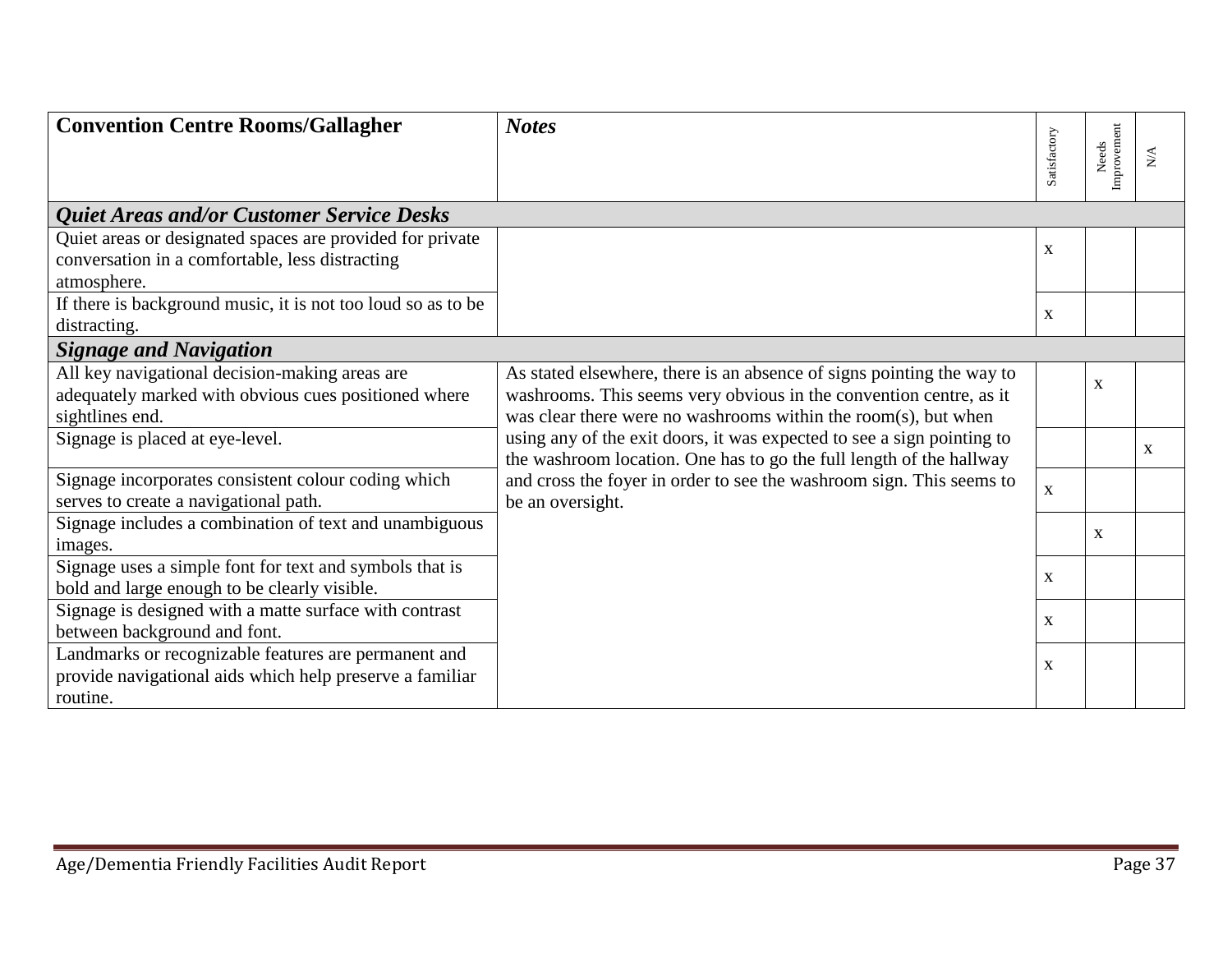<span id="page-37-0"></span>

| <b>Gloria Hayden Community Centre</b>                                                                               | <b>Notes</b>                                                                                                                           | Satisfactory              | Needs<br>Improvement | ${\rm N/A}$ |
|---------------------------------------------------------------------------------------------------------------------|----------------------------------------------------------------------------------------------------------------------------------------|---------------------------|----------------------|-------------|
| <b>Entrances and Exits</b>                                                                                          |                                                                                                                                        |                           |                      |             |
| All entrances and exits are clearly marked                                                                          | The front doors are confusing to $exit$ – one should be marked EXIT.                                                                   |                           | $\mathbf{X}$         |             |
| Signs are placed directly on the door and indicate<br>pathways both into, and out of, the building.                 |                                                                                                                                        | X                         |                      |             |
| Entrances/Exits are well-lit and welcoming                                                                          |                                                                                                                                        | X                         |                      |             |
| Glass doors have easily recognizable handles and a<br>distinguishable frame to indicate the borders.                |                                                                                                                                        | X                         |                      |             |
| There are no unavoidable level changes in the floor.                                                                |                                                                                                                                        | X                         |                      |             |
| Steps and other level changes have visible edges marked<br>with distinctive tape.                                   |                                                                                                                                        | X                         |                      |             |
| Seating areas are available near entrances and exits.                                                               |                                                                                                                                        | $\mathbf X$               |                      |             |
| Seating locations provide clear sightlines to parking lots,<br>pickup zones, or public transportation access areas. |                                                                                                                                        | $\boldsymbol{\mathrm{X}}$ |                      |             |
| A building directory is located within each elevator<br>and/or stairwell.                                           | It is a fairly small foyer with most doors signed. We were confused<br>as the sign over the ADMINISTRATION door was referred to on the |                           | $\mathbf{X}$         |             |
| Stairwells include signage at each entrance and exit door<br>to clearly identify levels.                            | floor easel by a different name (OFFICE).                                                                                              | $\mathbf X$               |                      |             |
| Doors are easy to open (not heavy).                                                                                 |                                                                                                                                        | $\mathbf{X}$              |                      |             |
| Doorknobs are not used in preference to levers or<br>handles.                                                       |                                                                                                                                        | X                         |                      |             |

While not on our checklist, we all thought it was worth mentioning that roadside directional signs are too small and poorly placed. (We all missed the entrance road.)We agreed that Gloria Hayden is not a facility designed for seniors, as the stairs may be too much for older people. Also, the elevator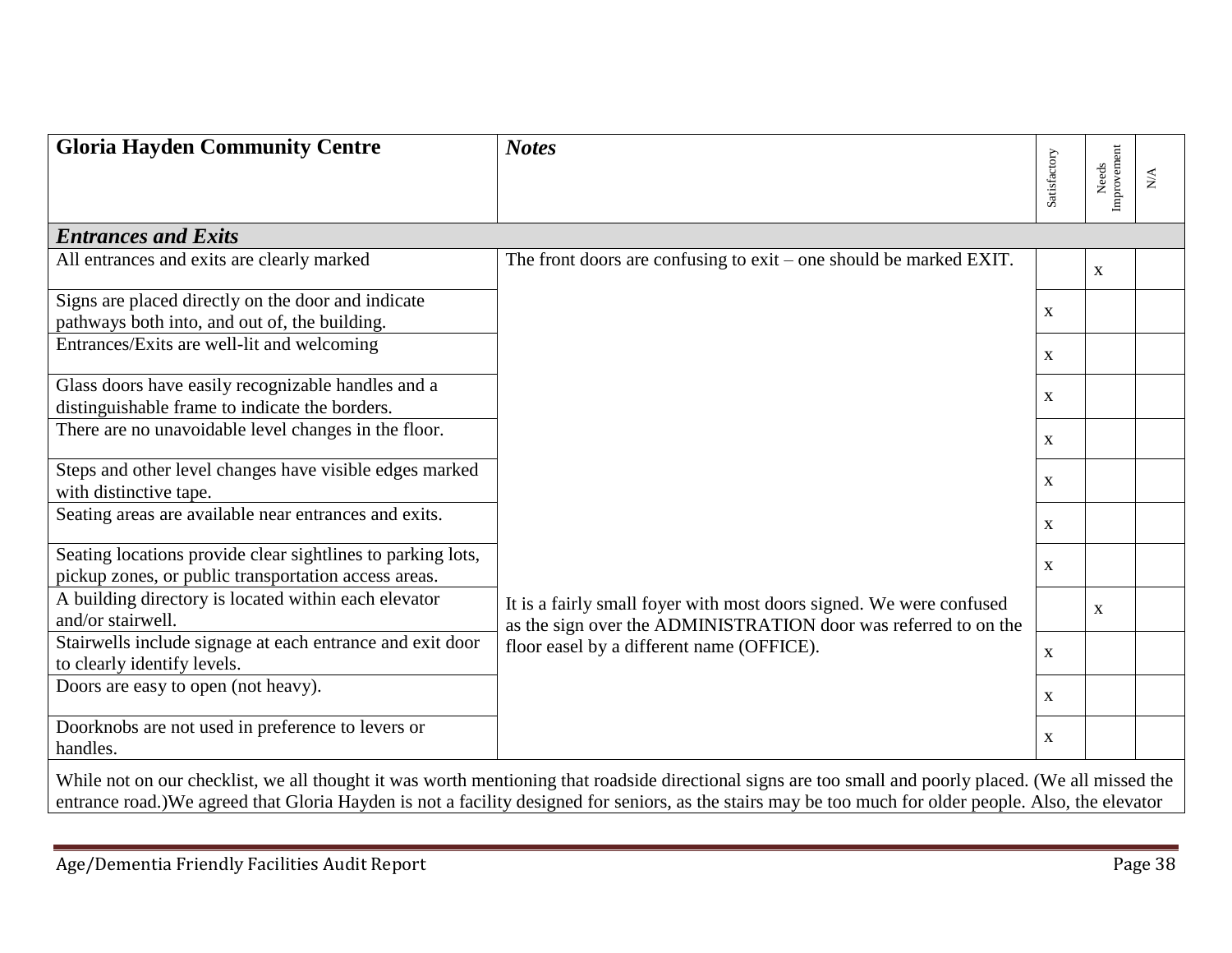| <b>Gloria Hayden Community Centre</b>                                                                      | <b>Notes</b>                                                                                                                                  | Satisfactory              | Needs<br>Improvement | $\mathbf{N}/\mathbf{A}$ |
|------------------------------------------------------------------------------------------------------------|-----------------------------------------------------------------------------------------------------------------------------------------------|---------------------------|----------------------|-------------------------|
|                                                                                                            |                                                                                                                                               |                           |                      |                         |
|                                                                                                            | to the walking track is so inconveniently placed that it would not make sense for a lot of seniors to come to this walking track.             |                           |                      |                         |
| <b>Surfaces (Floors, Walls)</b>                                                                            |                                                                                                                                               |                           |                      |                         |
| Highly reflective surfaces are used minimally.                                                             | The corners of the walking track has some level changes significant<br>enough to trip someone, yet are not marked. The different level could  | $\mathbf{X}$              |                      |                         |
| Mats and rugs are used minimally and do not pose a "trip<br>hazard".                                       | be painted a brighter colour or even just marked with tape to make it<br>more apparent. Likewise, the landing on the stairs should be marked: | $\mathbf{X}$              |                      |                         |
| Flooring is plain and non-reflective.                                                                      | someone with a cognitive impairment, or even trifocals could miss<br>their step as the colours blend too well. Black and yellow tape would    | $\mathbf X$               |                      |                         |
| Flooring has no changes in level; if there is a change in<br>level, it is clearly marked.                  | fix this.                                                                                                                                     |                           | X                    |                         |
| <b>Washroom Facilities</b>                                                                                 |                                                                                                                                               |                           |                      |                         |
| Accessible washroom stalls are available.                                                                  | The signs on the washroom doors are not clear. They are labelled as<br>change rooms, with no indication that they are also washrooms.         | $\mathbf X$               |                      |                         |
| Provision is made for a care partner to provide personal<br>and private assistance.                        |                                                                                                                                               |                           | X                    |                         |
| Where double doors exist, both sides of each door are<br>identified as entrance/exit as well as push/pull. |                                                                                                                                               |                           |                      | X                       |
| Taps indicate hot and cold handles.                                                                        | Taps were not labelled.                                                                                                                       |                           | X                    |                         |
| Toilet seats and hand rails are of contrasting colours.                                                    |                                                                                                                                               | $\mathbf X$               |                      |                         |
| <b>Lighting</b>                                                                                            |                                                                                                                                               |                           |                      |                         |
| Lighting is adequate to reduce dark shadows and improve<br>visibility.                                     |                                                                                                                                               | $\mathbf{X}$              |                      |                         |
| Natural lighting from windows avoids bright glare and<br>shadows.                                          |                                                                                                                                               | $\mathbf X$               |                      |                         |
| Light switches can be located and operated OR<br>automated switches are in use.                            |                                                                                                                                               | $\boldsymbol{\mathrm{X}}$ |                      |                         |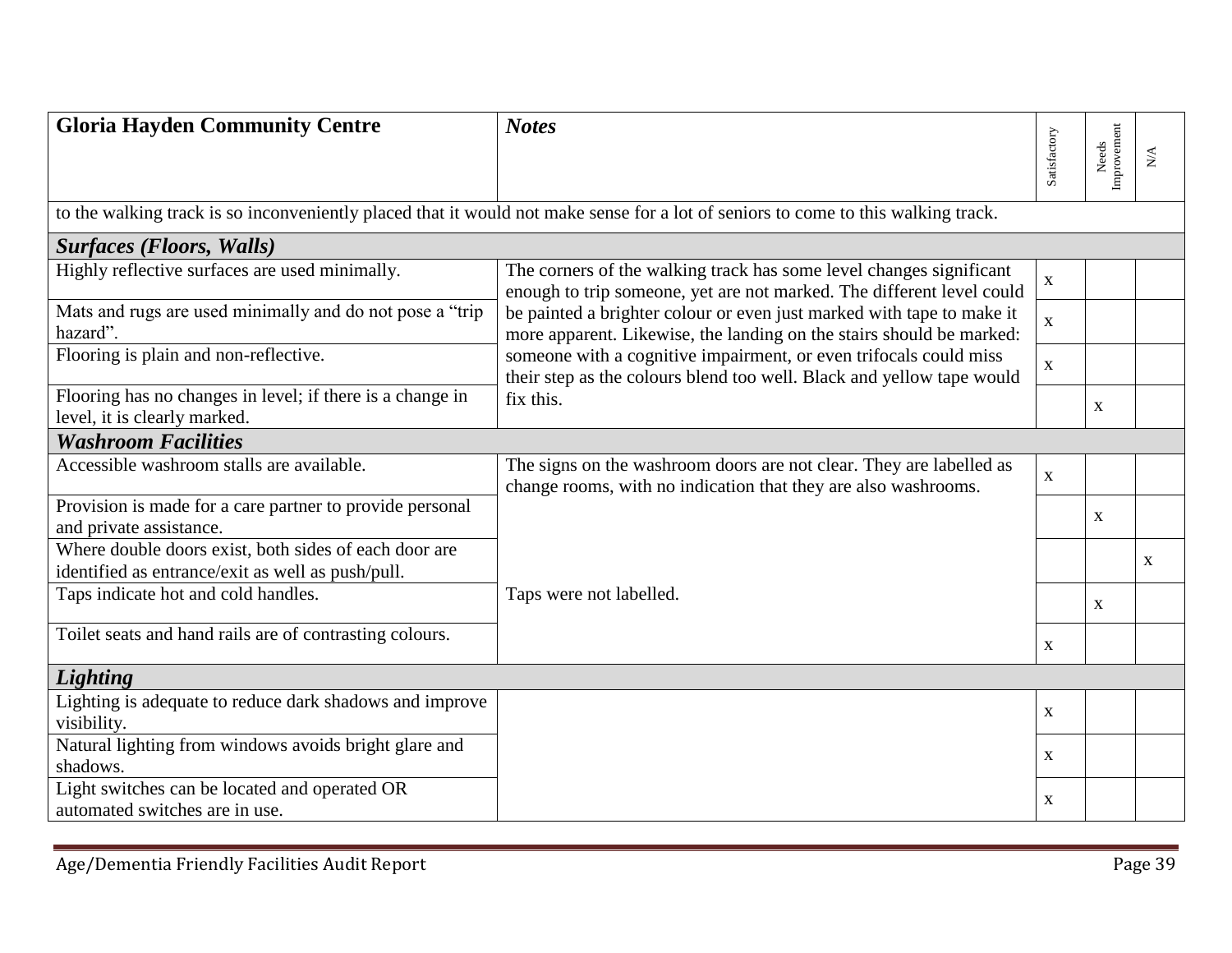| <b>Gloria Hayden Community Centre</b>                        | <b>Notes</b>                                                         |              |                      |                     |
|--------------------------------------------------------------|----------------------------------------------------------------------|--------------|----------------------|---------------------|
|                                                              |                                                                      | Satisfactory | Needs<br>Improvement | ${\rm N}\mathsf{A}$ |
|                                                              |                                                                      |              |                      |                     |
| <b>Seating</b>                                               |                                                                      |              |                      |                     |
| Plenty of seating is available, particularly in waiting      | Some seating is available; it was not really expected in a building  | $\mathbf{x}$ |                      |                     |
| areas or within sightlines of the parking lot.               | clearly meant for sports, not visiting.                              |              |                      |                     |
| Seating is easily identifiable and of simple, recognizable   |                                                                      | X            |                      |                     |
| design.                                                      |                                                                      |              |                      |                     |
| Quiet Areas and/or Customer Service Desks                    |                                                                      |              |                      |                     |
| Quiet areas or designated spaces are provided for private    | The seating area at the top of the stairs was a nice place where one | X            |                      |                     |
| conversation in a comfortable, less distracting              | could sit. One of our experts living with dementia found the         |              |                      |                     |
| atmosphere.                                                  | combination of the height and the windows distressing.               |              |                      |                     |
| If there is background music, it is not too loud so as to be |                                                                      |              |                      | $\mathbf X$         |
| distracting.                                                 |                                                                      |              |                      |                     |
| <b>Signage and Navigation</b>                                |                                                                      |              |                      |                     |
| All key navigational decision-making areas are               | We found no signs directing us to the elevator.                      | $\mathbf{X}$ |                      |                     |
| adequately marked with obvious cues positioned where         |                                                                      |              |                      |                     |
| sightlines end.                                              |                                                                      |              |                      |                     |
| Signage is placed at eye-level.                              |                                                                      | X            |                      |                     |
| Signage incorporates consistent colour coding which          |                                                                      |              |                      |                     |
| serves to create a navigational path.                        |                                                                      | $\mathbf{X}$ |                      |                     |
| Signage includes a combination of text and unambiguous       |                                                                      |              |                      |                     |
| images.                                                      |                                                                      |              | $\mathbf X$          |                     |
| Signage uses a simple font for text and symbols that is      |                                                                      |              |                      |                     |
| bold and large enough to be clearly visible.                 |                                                                      | X            |                      |                     |
| Signage is designed with a matte surface with contrast       |                                                                      |              |                      |                     |
| between background and font.                                 |                                                                      | X            |                      |                     |
| Landmarks or recognizable features are permanent and         |                                                                      |              |                      |                     |
| provide navigational aids which help preserve a familiar     |                                                                      | $\mathbf X$  |                      |                     |
| routine.                                                     |                                                                      |              |                      |                     |
|                                                              |                                                                      |              |                      |                     |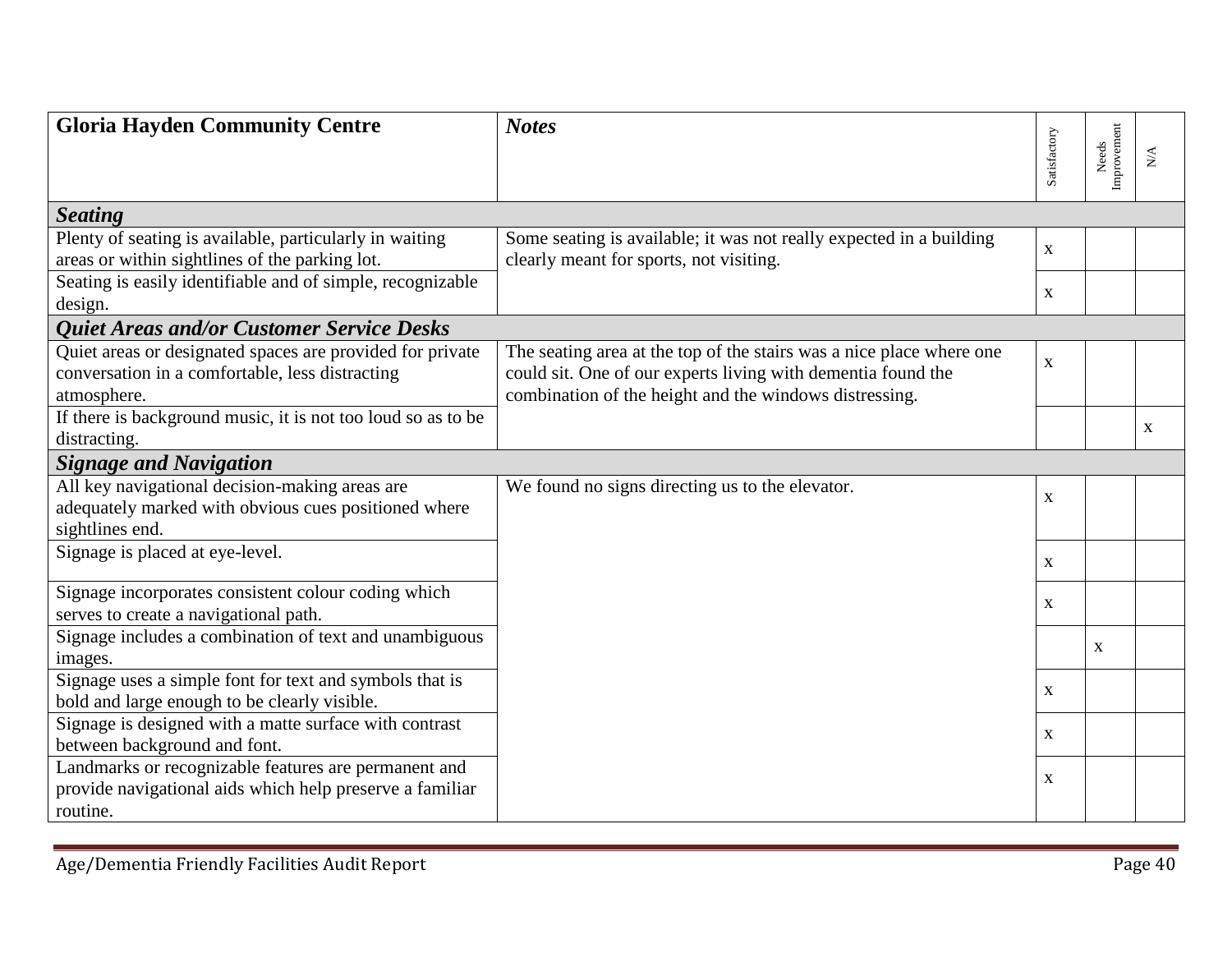<span id="page-40-0"></span>

| <b>Yorkton Public Library</b>                                             | <b>Notes</b>                                                         |              |                      |                        |
|---------------------------------------------------------------------------|----------------------------------------------------------------------|--------------|----------------------|------------------------|
|                                                                           | Please note that all tours of the library took place during COVID    | Satisfactory | Needs<br>Improvement |                        |
|                                                                           | restrictions so no seating was set out. Other furniture arrangements |              |                      | $\mathbf{N}\mathbf{A}$ |
|                                                                           | may have been in use that were not typical.                          |              |                      |                        |
| <b>Entrances and Exits</b>                                                |                                                                      |              |                      |                        |
| All entrances and exits are clearly marked                                |                                                                      | $\mathbf{X}$ |                      |                        |
|                                                                           |                                                                      |              |                      |                        |
| Signs are placed directly on the door and indicate                        |                                                                      | $\mathbf{X}$ |                      |                        |
| pathways both into, and out of, the building.                             |                                                                      |              |                      |                        |
| Entrances/Exits are well-lit and welcoming                                |                                                                      | $\mathbf{X}$ |                      |                        |
| Glass doors have easily recognizable handles and a                        |                                                                      | $\mathbf{X}$ |                      |                        |
| distinguishable frame to indicate the borders.                            |                                                                      |              |                      |                        |
| There are no unavoidable level changes in the floor.                      |                                                                      | $\mathbf{X}$ |                      |                        |
| Steps and other level changes have visible edges marked                   |                                                                      |              |                      |                        |
| with distinctive tape.                                                    |                                                                      | $\mathbf{X}$ |                      |                        |
| Seating areas are available near entrances and exits.                     |                                                                      | $\mathbf{X}$ |                      |                        |
| Seating locations provide clear sightlines to parking lots,               |                                                                      |              |                      |                        |
| pickup zones, or public transportation access areas.                      |                                                                      | X            |                      |                        |
| A building directory is located within each elevator<br>and/or stairwell. | No directory was apparent.                                           |              | $\mathbf{X}$         |                        |
| Stairwells include signage at each entrance and exit door                 |                                                                      |              |                      |                        |
| to clearly identify levels.                                               |                                                                      |              |                      | X                      |
| Doors are easy to open (not heavy).                                       |                                                                      |              |                      |                        |
|                                                                           |                                                                      | $\mathbf{X}$ |                      |                        |
| Doorknobs are not used in preference to levers or                         |                                                                      | $\mathbf X$  |                      |                        |
| handles.                                                                  |                                                                      |              |                      |                        |
| <b>Surfaces (Floors, Walls)</b>                                           |                                                                      |              |                      |                        |
| Highly reflective surfaces are used minimally.                            |                                                                      |              |                      |                        |
|                                                                           |                                                                      |              |                      |                        |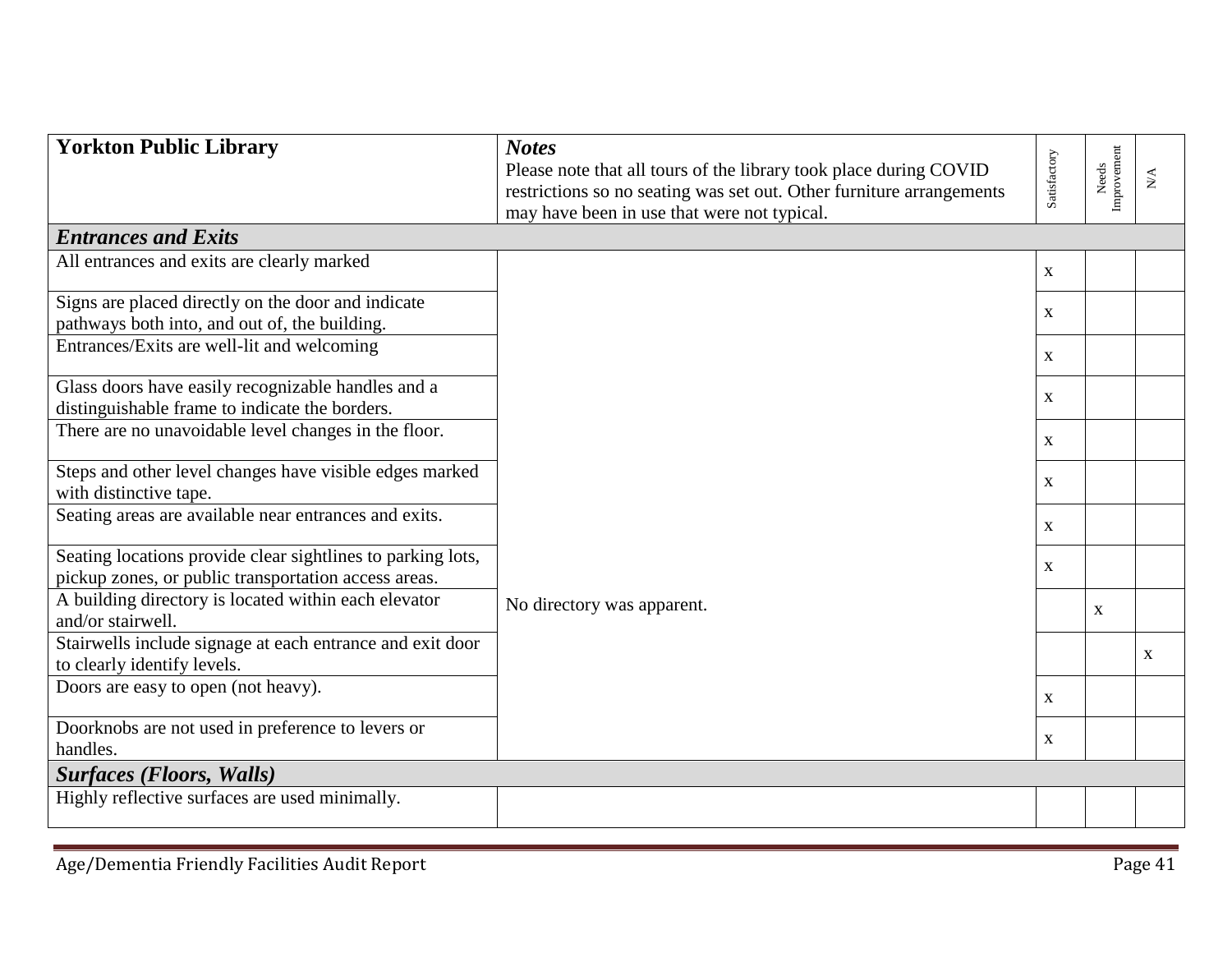| <b>Yorkton Public Library</b>                                                                              | <b>Notes</b><br>Please note that all tours of the library took place during COVID<br>restrictions so no seating was set out. Other furniture arrangements<br>may have been in use that were not typical. | Satisfactory | Needs<br>Improvement | $\sum_{i=1}^{n}$ |  |  |
|------------------------------------------------------------------------------------------------------------|----------------------------------------------------------------------------------------------------------------------------------------------------------------------------------------------------------|--------------|----------------------|------------------|--|--|
| Mats and rugs are used minimally and do not pose a "trip"<br>hazard".                                      |                                                                                                                                                                                                          | $\mathbf{X}$ |                      |                  |  |  |
| Flooring is plain and non-reflective.                                                                      | (mostly carpeted)                                                                                                                                                                                        | $\mathbf{X}$ |                      |                  |  |  |
| Flooring has no changes in level; if there is a change in<br>level, it is clearly marked.                  |                                                                                                                                                                                                          | $\mathbf X$  |                      |                  |  |  |
| <b>Washroom Facilities</b>                                                                                 |                                                                                                                                                                                                          |              |                      |                  |  |  |
| Accessible washroom stalls are available.                                                                  |                                                                                                                                                                                                          | $\mathbf{X}$ |                      |                  |  |  |
| Provision is made for a care partner to provide personal<br>and private assistance.                        | There is a FAMILY ROOM but it does not have a toilet. If a toilet<br>were installed it would be perfect for a care partner to assist.                                                                    | $\mathbf X$  |                      |                  |  |  |
| Where double doors exist, both sides of each door are<br>identified as entrance/exit as well as push/pull. |                                                                                                                                                                                                          | $\mathbf{X}$ |                      |                  |  |  |
| Taps indicate hot and cold handles.                                                                        |                                                                                                                                                                                                          | $\mathbf{X}$ |                      |                  |  |  |
| Toilet seats and hand rails are of contrasting colours.                                                    |                                                                                                                                                                                                          | $\mathbf{X}$ |                      |                  |  |  |
| <b>Lighting</b>                                                                                            |                                                                                                                                                                                                          |              |                      |                  |  |  |
| Lighting is adequate to reduce dark shadows and improve<br>visibility.                                     |                                                                                                                                                                                                          | $\mathbf{X}$ |                      |                  |  |  |
| Natural lighting from windows avoids bright glare and<br>shadows.                                          |                                                                                                                                                                                                          | $\mathbf{X}$ |                      |                  |  |  |
| Light switches can be located and operated OR<br>automated switches are in use.                            |                                                                                                                                                                                                          | $\mathbf X$  |                      |                  |  |  |
| <b>Seating</b>                                                                                             |                                                                                                                                                                                                          |              |                      |                  |  |  |
| Plenty of seating is available, particularly in waiting<br>areas or within sightlines of the parking lot.  |                                                                                                                                                                                                          |              |                      | $\mathbf X$      |  |  |
| Seating is easily identifiable and of simple, recognizable<br>design.                                      |                                                                                                                                                                                                          | $\mathbf X$  |                      |                  |  |  |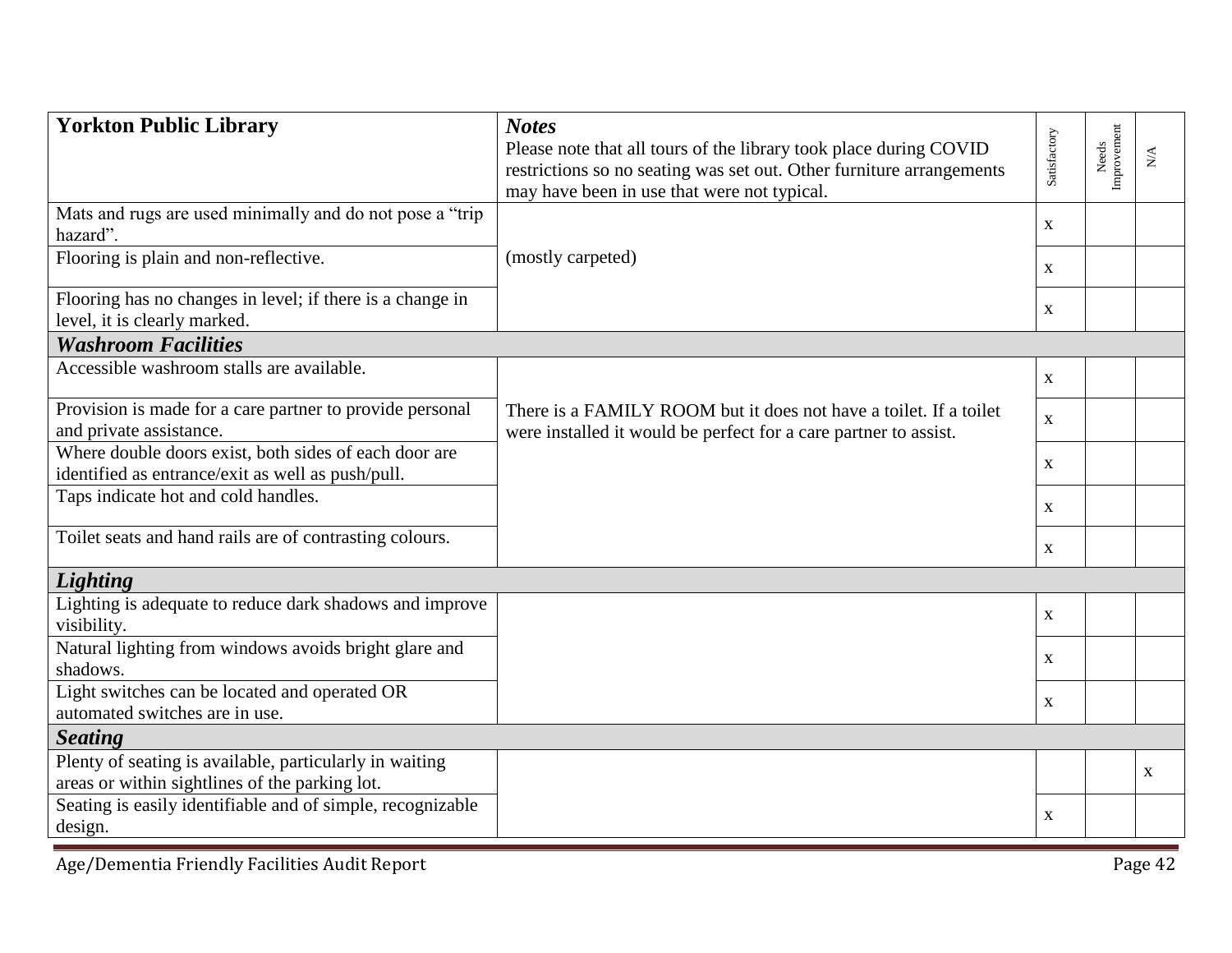| <b>Yorkton Public Library</b>                                                                                                | <b>Notes</b><br>Please note that all tours of the library took place during COVID<br>restrictions so no seating was set out. Other furniture arrangements<br>may have been in use that were not typical. | Satisfactory              | Improvement<br>Needs | $\mathop{\mathsf{N}}\nolimits\mathop{\mathsf{A}}$ |
|------------------------------------------------------------------------------------------------------------------------------|----------------------------------------------------------------------------------------------------------------------------------------------------------------------------------------------------------|---------------------------|----------------------|---------------------------------------------------|
| <b>Quiet Areas and/or Customer Service Desks</b>                                                                             |                                                                                                                                                                                                          |                           |                      |                                                   |
| Quiet areas or designated spaces are provided for private<br>conversation in a comfortable, less distracting<br>atmosphere.  | No hanger for canes is provided.                                                                                                                                                                         |                           |                      | $\mathbf X$                                       |
| If there is background music, it is not too loud so as to be                                                                 |                                                                                                                                                                                                          |                           |                      |                                                   |
| distracting.                                                                                                                 |                                                                                                                                                                                                          |                           |                      | X                                                 |
| <b>Signage and Navigation</b>                                                                                                |                                                                                                                                                                                                          |                           |                      |                                                   |
| All key navigational decision-making areas are<br>adequately marked with obvious cues positioned where<br>sightlines end.    | There were a few navigational signs on the wall above the<br>bookshelves. We missed aids to sections, for example, a sign that<br>identified the MAGAZINE section.                                       | $\mathbf{X}$              |                      |                                                   |
| Signage is placed at eye-level.                                                                                              | The washroom signs were not visible as they were mounted on the<br>doors and the doors were propped open. Suggest mounting signs on                                                                      | $\boldsymbol{\mathrm{X}}$ |                      |                                                   |
| Signage incorporates consistent colour coding which<br>serves to create a navigational path.                                 | the wall beside the doors.<br>We looked up a few books to see if the navigational signs were                                                                                                             | X                         |                      |                                                   |
| Signage includes a combination of text and unambiguous<br>images.                                                            | helpful and all of us quickly and easily found both fiction and non-<br>fiction books using the signs at the end of each row.                                                                            | $\mathbf{X}$              |                      |                                                   |
| Signage uses a simple font for text and symbols that is<br>bold and large enough to be clearly visible.                      |                                                                                                                                                                                                          | $\mathbf{X}$              |                      |                                                   |
| Signage is designed with a matte surface with contrast<br>between background and font.                                       |                                                                                                                                                                                                          | $\mathbf{X}$              |                      |                                                   |
| Landmarks or recognizable features are permanent and<br>provide navigational aids which help preserve a familiar<br>routine. |                                                                                                                                                                                                          | X                         |                      |                                                   |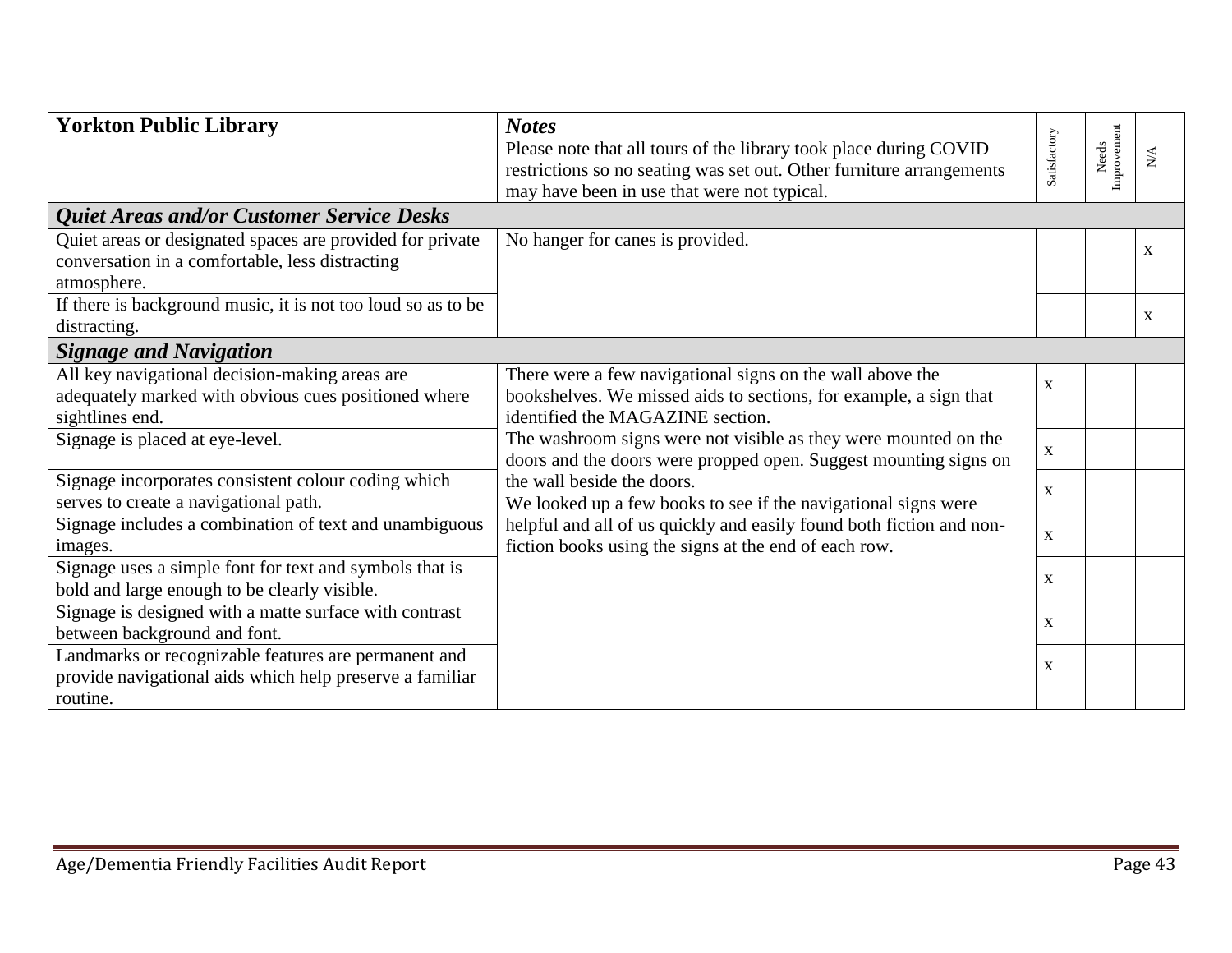<span id="page-43-0"></span>

| <b>Kinsmen Arena</b>                                                      | <b>Notes</b>                        |              |                      |                      |
|---------------------------------------------------------------------------|-------------------------------------|--------------|----------------------|----------------------|
|                                                                           |                                     | Satisfactory | Needs<br>Improvement | ${\rm N}{\mathsf A}$ |
|                                                                           |                                     |              |                      |                      |
| <b>Entrances and Exits</b>                                                |                                     |              |                      |                      |
| All entrances and exits are clearly marked                                |                                     | $\mathbf{X}$ |                      |                      |
| Signs are placed directly on the door and indicate                        |                                     | $\mathbf{x}$ |                      |                      |
| pathways both into, and out of, the building.                             |                                     |              |                      |                      |
| Entrances/Exits are well-lit and welcoming                                |                                     | $\mathbf{X}$ |                      |                      |
| Glass doors have easily recognizable handles and a                        |                                     |              |                      | X                    |
| distinguishable frame to indicate the borders.                            |                                     |              |                      |                      |
| There are no unavoidable level changes in the floor.                      |                                     | $\mathbf{X}$ |                      |                      |
| Steps and other level changes have visible edges marked                   |                                     |              | $\mathbf{X}$         |                      |
| with distinctive tape.                                                    |                                     |              |                      |                      |
| Seating areas are available near entrances and exits.                     |                                     | $\mathbf{X}$ |                      |                      |
| Seating locations provide clear sightlines to parking lots,               |                                     | $\mathbf{X}$ |                      |                      |
| pickup zones, or public transportation access areas.                      |                                     |              |                      |                      |
| A building directory is located within each elevator<br>and/or stairwell. | Signs were easy to find and follow. | $\mathbf{X}$ |                      |                      |
| Stairwells include signage at each entrance and exit door                 |                                     |              |                      | X                    |
| to clearly identify levels.                                               |                                     |              |                      |                      |
| Doors are easy to open (not heavy).                                       |                                     | $\mathbf{x}$ |                      |                      |
| Doorknobs are not used in preference to levers or                         |                                     | $\mathbf X$  |                      |                      |
| handles.                                                                  |                                     |              |                      |                      |
| <b>Surfaces (Floors, Walls)</b>                                           |                                     |              |                      |                      |
| Highly reflective surfaces are used minimally.                            |                                     | $\mathbf X$  |                      |                      |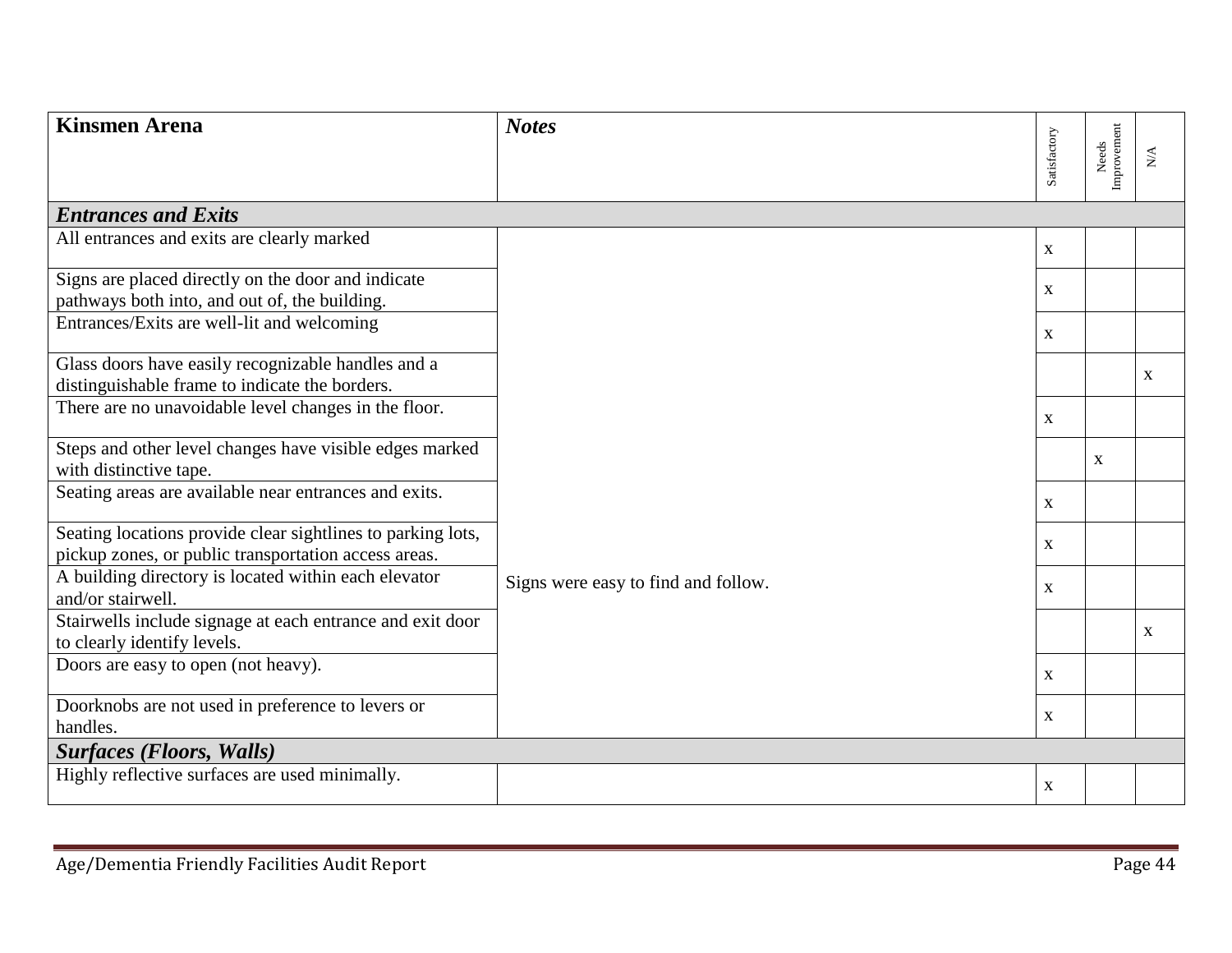| <b>Kinsmen Arena</b>                                                                                       | <b>Notes</b>                                                                                                                                   |              |                      |              |
|------------------------------------------------------------------------------------------------------------|------------------------------------------------------------------------------------------------------------------------------------------------|--------------|----------------------|--------------|
|                                                                                                            |                                                                                                                                                | Satisfactory | Needs<br>Improvement | N/A          |
|                                                                                                            |                                                                                                                                                |              |                      |              |
| Mats and rugs are used minimally and do not pose a "trip<br>hazard".                                       |                                                                                                                                                | $\mathbf X$  |                      |              |
| Flooring is plain and non-reflective.                                                                      | Great flooring! Non-slip and non-reflective; easy to walk on.<br>In the rink seating area, there were some level changes that could be         | $\mathbf X$  |                      |              |
| Flooring has no changes in level; if there is a change in<br>level, it is clearly marked.                  | marked with black and yellow tape. The black edge currently used<br>may be a depth-perception problem for some people living with<br>dementia. |              | $\mathbf X$          |              |
| <b>Washroom Facilities</b>                                                                                 |                                                                                                                                                |              |                      |              |
| Accessible washroom stalls are available.                                                                  | The washrooms in the rink area are not private as the main door<br>cannot be closed in a facility with lots of children. However, the          | $\mathbf{X}$ |                      |              |
| Provision is made for a care partner to provide personal<br>and private assistance.                        | BLUE ROOM is an ideal dementia-friendly and age-friendly area,<br>with private washrooms, and seating away from the noise of the               | $\mathbf X$  |                      |              |
| Where double doors exist, both sides of each door are<br>identified as entrance/exit as well as push/pull. | game. A problem may be when this room is not open for spectators;<br>if this room could be open while each game is on, this would be a         | $\mathbf X$  |                      |              |
| Taps indicate hot and cold handles.                                                                        | dementia-friendly facility. If not open, there are several barriers.<br>It was nice to see baby-changing tables in both washrooms.             |              | X                    |              |
| Toilet seats and hand rails are of contrasting colours.                                                    |                                                                                                                                                | $\mathbf X$  |                      |              |
| <b>Lighting</b>                                                                                            |                                                                                                                                                |              |                      |              |
| Lighting is adequate to reduce dark shadows and improve<br>visibility.                                     |                                                                                                                                                | $\mathbf X$  |                      |              |
| Natural lighting from windows avoids bright glare and<br>shadows.                                          |                                                                                                                                                |              |                      | $\mathbf{X}$ |
| Light switches can be located and operated OR<br>automated switches are in use.                            |                                                                                                                                                |              |                      | $\mathbf{X}$ |
| <b>Seating</b>                                                                                             |                                                                                                                                                |              |                      |              |
| Plenty of seating is available, particularly in waiting<br>areas or within sightlines of the parking lot.  |                                                                                                                                                | $\mathbf X$  |                      |              |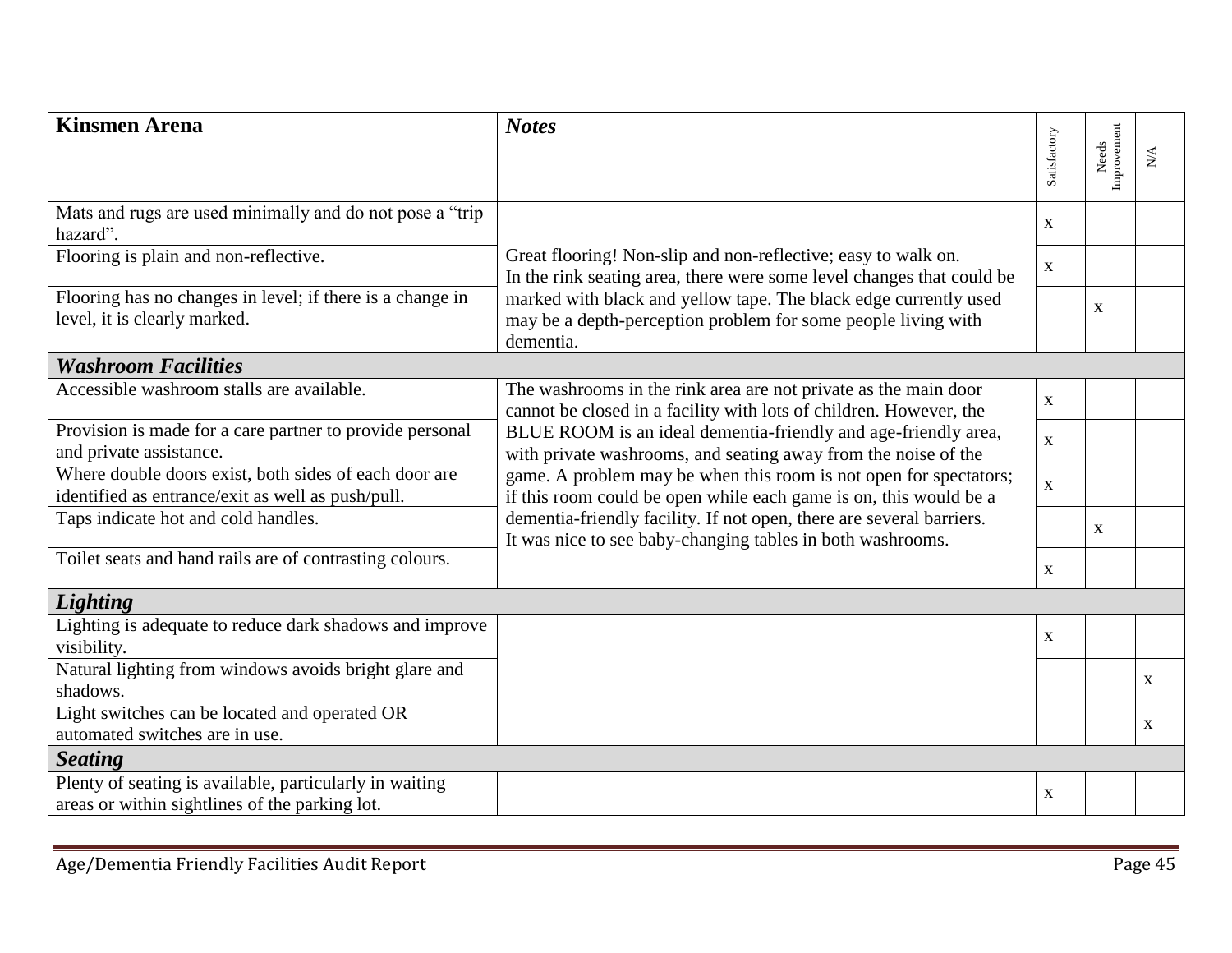| <b>Kinsmen Arena</b>                                         | <b>Notes</b>                                                             |              |                      |             |
|--------------------------------------------------------------|--------------------------------------------------------------------------|--------------|----------------------|-------------|
|                                                              |                                                                          | Satisfactory | Needs<br>Improvement | ${\rm N/A}$ |
|                                                              |                                                                          |              |                      |             |
| Seating is easily identifiable and of simple, recognizable   | The bench seating in the arena is difficult for seniors to climb; adding |              | X                    |             |
| design.                                                      | extra steps and some railing would go a long way to improving this       |              |                      |             |
|                                                              | until an upgrade might take place. There is no designated wheelchair     |              |                      |             |
|                                                              | viewing area.                                                            |              |                      |             |
| <b>Quiet Areas and/or Customer Service Desks</b>             |                                                                          |              |                      |             |
| Quiet areas or designated spaces are provided for private    | See note above re: BLUE ROOM                                             | $\mathbf X$  |                      |             |
| conversation in a comfortable, less distracting              |                                                                          |              |                      |             |
| atmosphere.                                                  |                                                                          |              |                      |             |
| If there is background music, it is not too loud so as to be | Suggest a sign indicating volume if seated too near the speakers.        | $\mathbf X$  |                      |             |
| distracting.                                                 |                                                                          |              |                      |             |
| <b>Signage and Navigation</b>                                |                                                                          |              |                      |             |
| All key navigational decision-making areas are               | This is an older building of older design so most people attending a     | $\mathbf X$  |                      |             |
| adequately marked with obvious cues positioned where         | child's or grandchild's game would not expect much different than        |              |                      |             |
| sightlines end.                                              | what is here.                                                            |              |                      |             |
| Signage is placed at eye-level.                              |                                                                          |              | $\mathbf{X}$         |             |
| Signage incorporates consistent colour coding which          |                                                                          |              | X                    |             |
| serves to create a navigational path.                        |                                                                          |              |                      |             |
| Signage includes a combination of text and unambiguous       |                                                                          |              | $\mathbf{X}$         |             |
| images.                                                      |                                                                          |              |                      |             |
| Signage uses a simple font for text and symbols that is      |                                                                          | X            |                      |             |
| bold and large enough to be clearly visible.                 |                                                                          |              |                      |             |
| Signage is designed with a matte surface with contrast       |                                                                          | X            |                      |             |
| between background and font.                                 |                                                                          |              |                      |             |
| Landmarks or recognizable features are permanent and         |                                                                          |              |                      | X           |
| provide navigational aids which help preserve a familiar     |                                                                          |              |                      |             |
| routine.                                                     |                                                                          |              |                      |             |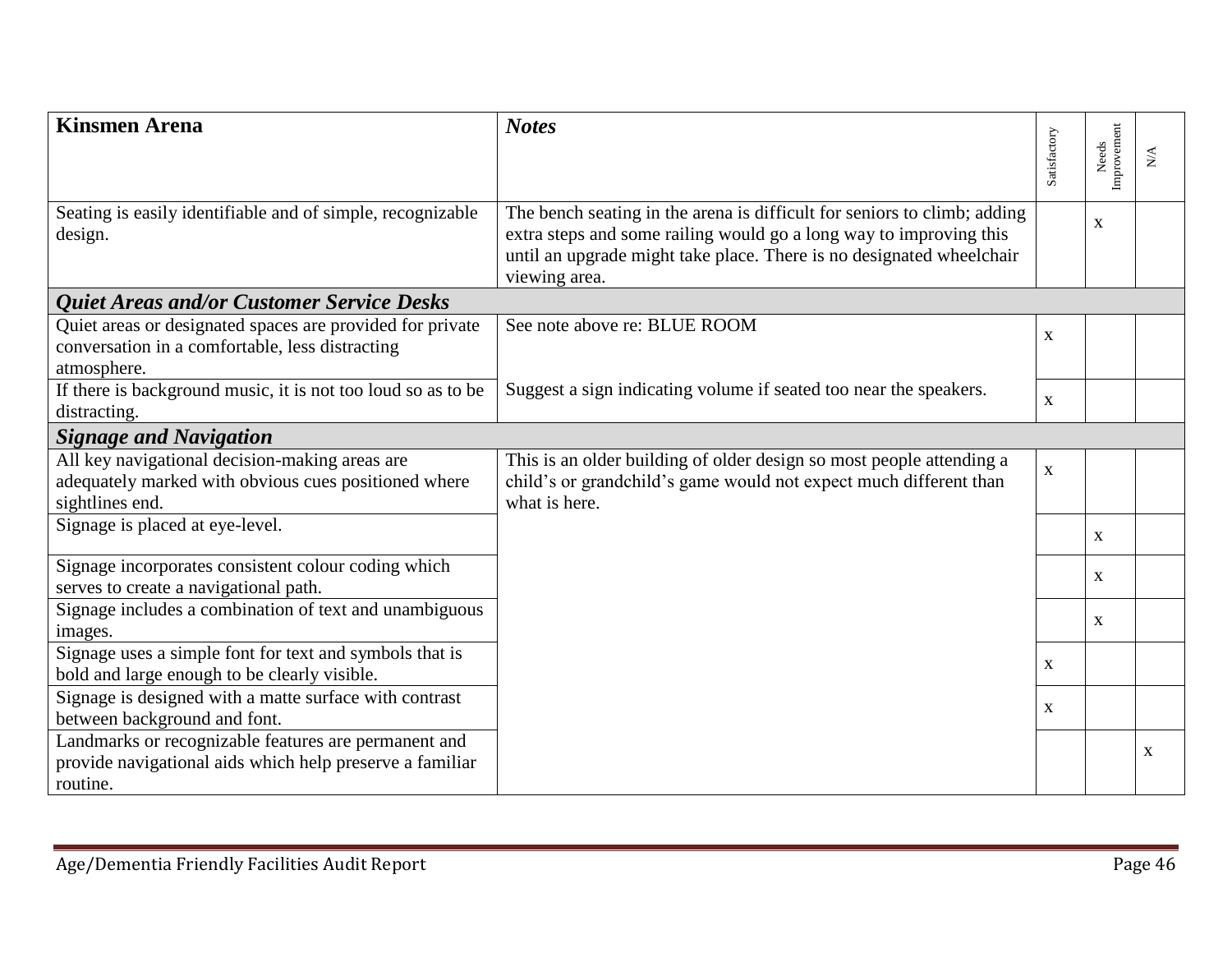<span id="page-46-0"></span>

| <b>Godfrey Dean Cultural Centre/Land Titles</b><br><b>Building</b>                                                  | <b>Notes</b>                                                                                                                                                                                       | Satisfactory              | Needs<br>Improvement | ${\rm N/A}$  |
|---------------------------------------------------------------------------------------------------------------------|----------------------------------------------------------------------------------------------------------------------------------------------------------------------------------------------------|---------------------------|----------------------|--------------|
| <b>Entrances and Exits</b>                                                                                          |                                                                                                                                                                                                    |                           |                      |              |
| All entrances and exits are clearly marked                                                                          |                                                                                                                                                                                                    | $\mathbf X$               |                      |              |
| Signs are placed directly on the door and indicate<br>pathways both into, and out of, the building.                 |                                                                                                                                                                                                    | X                         |                      |              |
| Entrances/Exits are well-lit and welcoming                                                                          |                                                                                                                                                                                                    | $\mathbf X$               |                      |              |
| Glass doors have easily recognizable handles and a<br>distinguishable frame to indicate the borders.                | Someone with depth perception problems might bump into the<br>upstairs gallery windows - suggest using the space to hang art such<br>as mobiles or sun catchers to create a more defined boundary. | $\mathbf{X}$              |                      |              |
| There are no unavoidable level changes in the floor.                                                                |                                                                                                                                                                                                    | $\mathbf{X}$              |                      |              |
| Steps and other level changes have visible edges marked<br>with distinctive tape.                                   |                                                                                                                                                                                                    |                           | $\mathbf X$          |              |
| Seating areas are available near entrances and exits.                                                               |                                                                                                                                                                                                    |                           | $\mathbf X$          |              |
| Seating locations provide clear sightlines to parking lots,<br>pickup zones, or public transportation access areas. |                                                                                                                                                                                                    |                           |                      | $\mathbf{X}$ |
| A building directory is located within each elevator<br>and/or stairwell.                                           | There is a building directory in the main entrance. Also, there was an<br>easel used to direct people to a specific current function. More                                                         |                           | $\mathbf{X}$         |              |
| Stairwells include signage at each entrance and exit door<br>to clearly identify levels.                            | signage would have been appreciated, especially to the washroom<br>and elevator locations, both of which were down a hallway and                                                                   | $\mathbf{X}$              |                      |              |
| Doors are easy to open (not heavy).                                                                                 | around a corner.                                                                                                                                                                                   | $\mathbf X$               |                      |              |
| Doorknobs are not used in preference to levers or<br>handles.                                                       | The main entry door was automated, but the push-button was not in<br>an obvious location; it could be bigger to assist.                                                                            |                           | $\mathbf X$          |              |
| <b>Surfaces (Floors, Walls)</b>                                                                                     |                                                                                                                                                                                                    |                           |                      |              |
| Highly reflective surfaces are used minimally.                                                                      |                                                                                                                                                                                                    | $\boldsymbol{\mathrm{X}}$ |                      |              |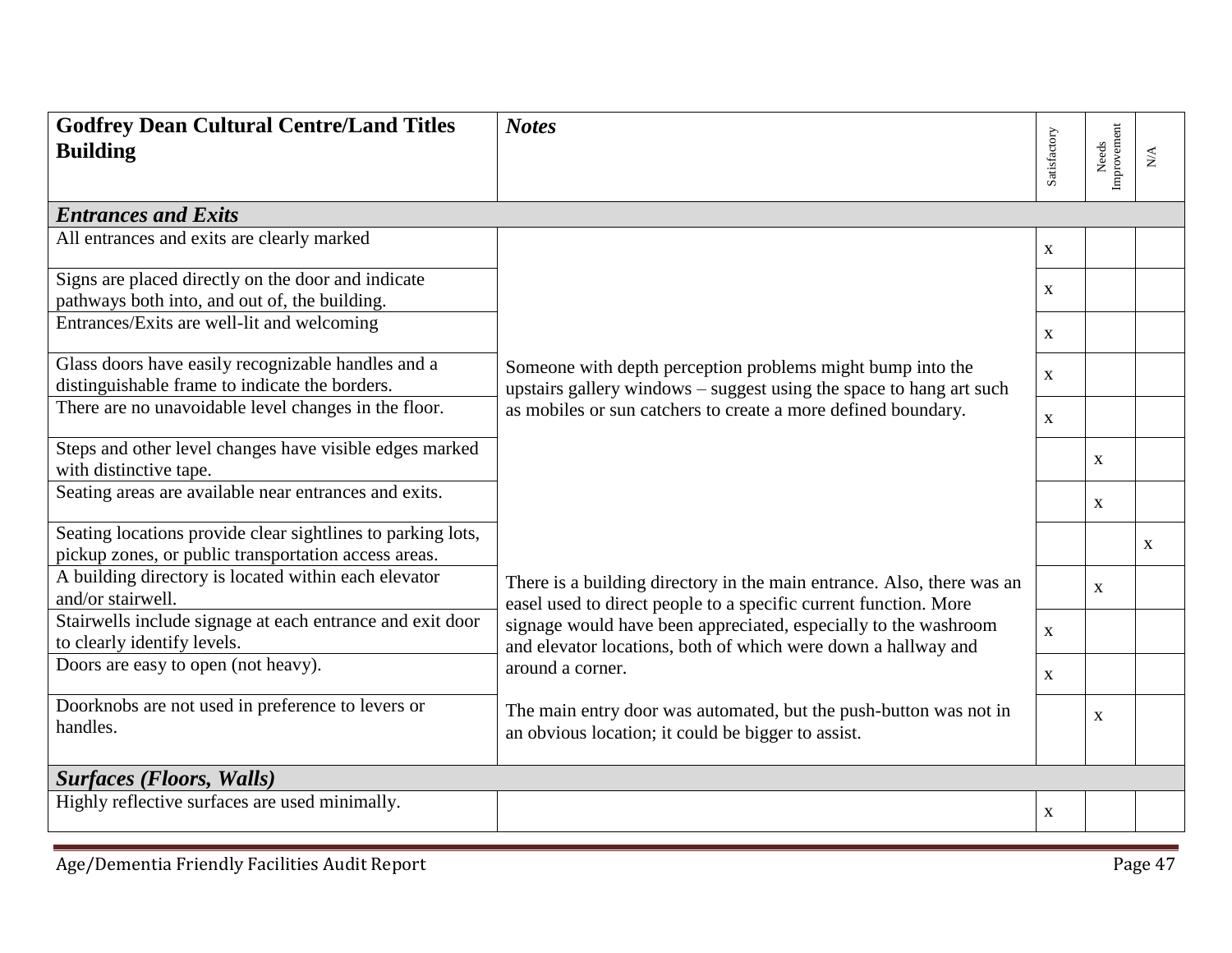| <b>Godfrey Dean Cultural Centre/Land Titles</b><br><b>Building</b>                                         | <b>Notes</b>                                                                                                                                  | Satisfactory | Needs<br>Improvement | $\sum_{i=1}^{n}$ |
|------------------------------------------------------------------------------------------------------------|-----------------------------------------------------------------------------------------------------------------------------------------------|--------------|----------------------|------------------|
| Mats and rugs are used minimally and do not pose a "trip<br>hazard".                                       | Some mat edges were lifting; some mats were on top of other                                                                                   |              | X                    |                  |
| Flooring is plain and non-reflective.                                                                      | carpeting; both could be trip hazards.                                                                                                        | $\mathbf{X}$ |                      |                  |
| Flooring has no changes in level; if there is a change in<br>level, it is clearly marked.                  |                                                                                                                                               | $\mathbf{X}$ |                      |                  |
| While there were coat racks, there were no boot racks.                                                     |                                                                                                                                               |              |                      |                  |
| <b>Washroom Facilities</b>                                                                                 |                                                                                                                                               |              |                      |                  |
| Accessible washroom stalls are available.                                                                  |                                                                                                                                               | $\mathbf{X}$ |                      |                  |
| Provision is made for a care partner to provide personal<br>and private assistance.*                       |                                                                                                                                               |              | $\mathbf{X}$         |                  |
| Where double doors exist, both sides of each door are<br>identified as entrance/exit as well as push/pull. | No Push/Pull signage.                                                                                                                         |              |                      | $\mathbf{X}$     |
| Taps indicate hot and cold handles.                                                                        | Automatic temperature control.                                                                                                                | $\mathbf{X}$ |                      |                  |
| Toilet seats and hand rails are of contrasting colours.                                                    |                                                                                                                                               | $\mathbf{x}$ |                      |                  |
| A locking door would facilitate the required privacy.                                                      | *The men's washroom on the main floor could easily be designated a family washroom just by naming it "Washroom" without a gender designation. |              |                      |                  |
| Lighting                                                                                                   |                                                                                                                                               |              |                      |                  |
| Lighting is adequate to reduce dark shadows and improve<br>visibility.                                     | Regarding the passageway from the Godfrey Dean Centre – the<br>lighting was inadequate, especially as a well-lit path was necessary to        |              | $\mathbf{X}$         |                  |
| Natural lighting from windows avoids bright glare and<br>shadows.                                          | navigate the several floor level changes and changes to stair height.                                                                         |              | X                    |                  |
| Light switches can be located and operated OR<br>automated switches are in use.                            |                                                                                                                                               |              | X                    |                  |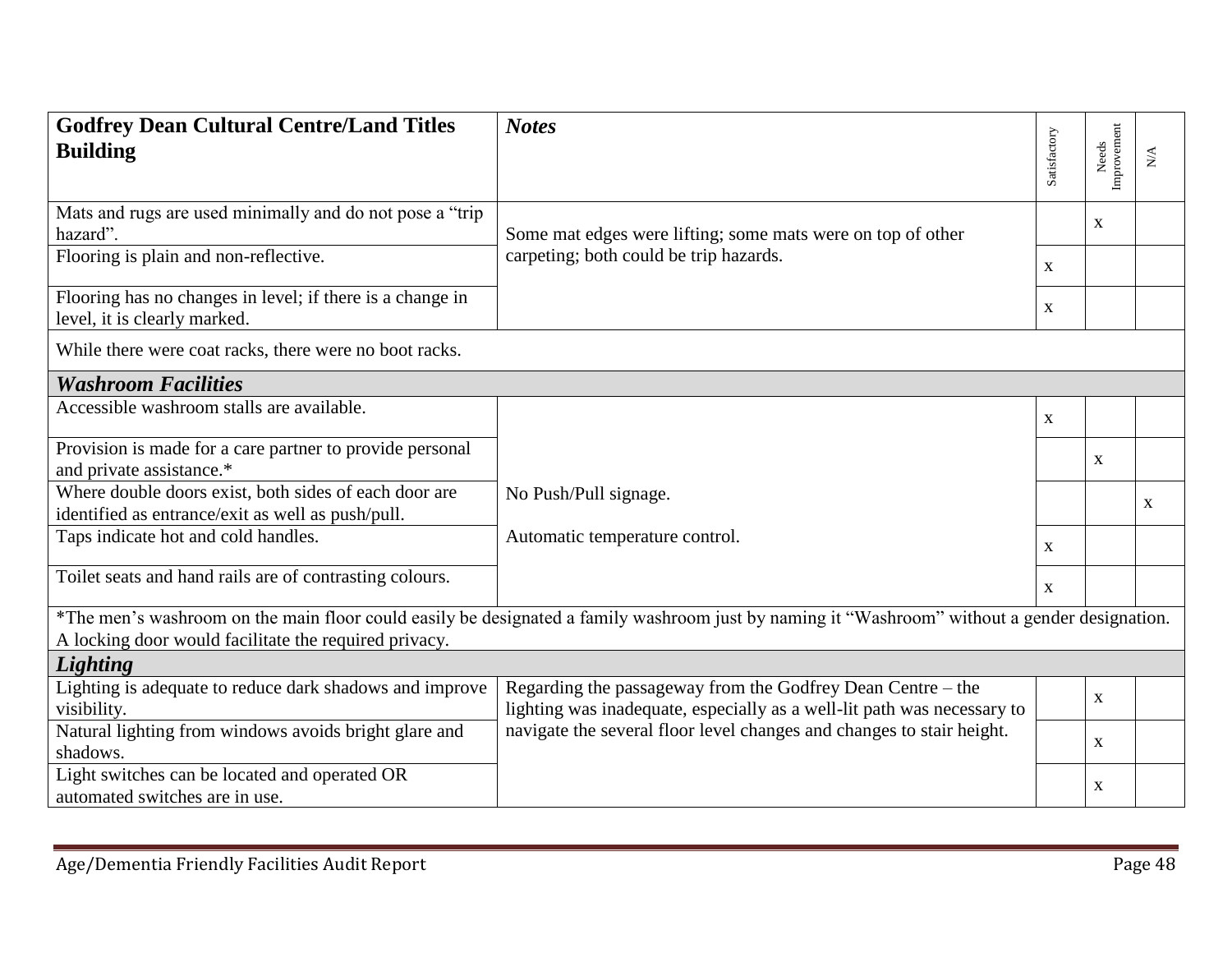| <b>Godfrey Dean Cultural Centre/Land Titles</b><br><b>Building</b>                                                          | <b>Notes</b>                                                                                                                                                                                     | Satisfactory              | Needs<br>Improvement | $\mathbf{N}/\mathbf{A}$ |
|-----------------------------------------------------------------------------------------------------------------------------|--------------------------------------------------------------------------------------------------------------------------------------------------------------------------------------------------|---------------------------|----------------------|-------------------------|
| <b>Seating</b>                                                                                                              |                                                                                                                                                                                                  |                           |                      |                         |
| Plenty of seating is available, particularly in waiting<br>areas or within sightlines of the parking lot.                   | In the upper art gallery, the benches provided for viewing the art are<br>well-placed, but need back rests and/or arms for those who need the                                                    |                           |                      | $\mathbf X$             |
| Seating is easily identifiable and of simple, recognizable<br>design.                                                       | seating for a rest.<br>Seating elsewhere was satisfactory, although the bench provided near<br>the elevator was also without arms.                                                               |                           | X                    |                         |
| Quiet Areas and/or Customer Service Desks                                                                                   |                                                                                                                                                                                                  |                           |                      |                         |
| Quiet areas or designated spaces are provided for private<br>conversation in a comfortable, less distracting<br>atmosphere. | Regarding the Godfrey Dean rooms, the building is very nice for<br>sitting, visiting and discussing the art.<br>Regarding the Land Titles Building, the acoustics are very bad for               | $\mathbf X$               |                      |                         |
| If there is background music, it is not too loud so as to be<br>distracting.                                                | visiting, and may well be distracting for someone living with<br>dementia or a hearing impairment.                                                                                               |                           | X                    |                         |
| <b>Signage and Navigation</b>                                                                                               |                                                                                                                                                                                                  |                           |                      |                         |
| All key navigational decision-making areas are<br>adequately marked with obvious cues positioned where<br>sightlines end. * | Washroom signs on the doors are not visible when the door is<br>propped open. Consider placing an additional sign on the wall beside<br>or above the door when there is no wall space available. |                           | $\mathbf X$          |                         |
| Signage is placed at eye-level.                                                                                             |                                                                                                                                                                                                  | $\mathbf{X}$              |                      |                         |
| Signage incorporates consistent colour coding which<br>serves to create a navigational path.                                |                                                                                                                                                                                                  | $\mathbf X$               |                      |                         |
| Signage includes a combination of text and unambiguous<br>images.                                                           |                                                                                                                                                                                                  |                           | X                    |                         |
| Signage uses a simple font for text and symbols that is<br>bold and large enough to be clearly visible.                     |                                                                                                                                                                                                  | X                         |                      |                         |
| Signage is designed with a matte surface with contrast<br>between background and font.                                      |                                                                                                                                                                                                  | $\mathbf X$               |                      |                         |
| Landmarks or recognizable features are permanent and<br>provide navigational aids which help preserve a familiar            |                                                                                                                                                                                                  | $\boldsymbol{\mathrm{X}}$ |                      |                         |

 $\sim$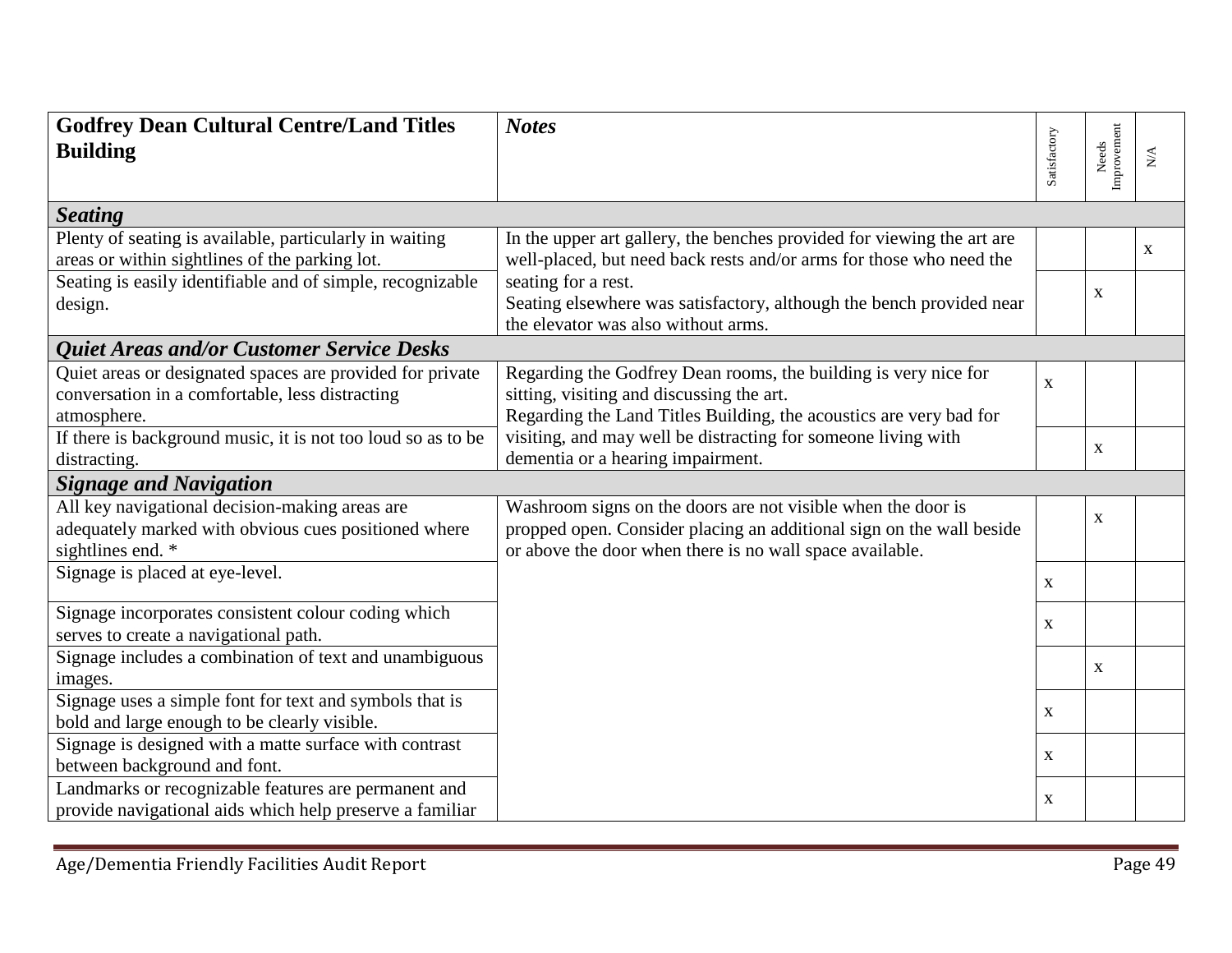| <b>Godfrey Dean Cultural Centre/Land Titles</b><br><b>Building</b>                                                                                                                                    | <b>Notes</b> | atist<br>n | ڥ |  |  |  |
|-------------------------------------------------------------------------------------------------------------------------------------------------------------------------------------------------------|--------------|------------|---|--|--|--|
| routine.                                                                                                                                                                                              |              |            |   |  |  |  |
| A sign in the main lobby indicating that the art gallery is upstairs might spare someone from wandering around to see if there were art displays in one<br>of the meeting or office rooms downstairs. |              |            |   |  |  |  |

The lobby should include a sign pointing the patron to the washrooms and elevator.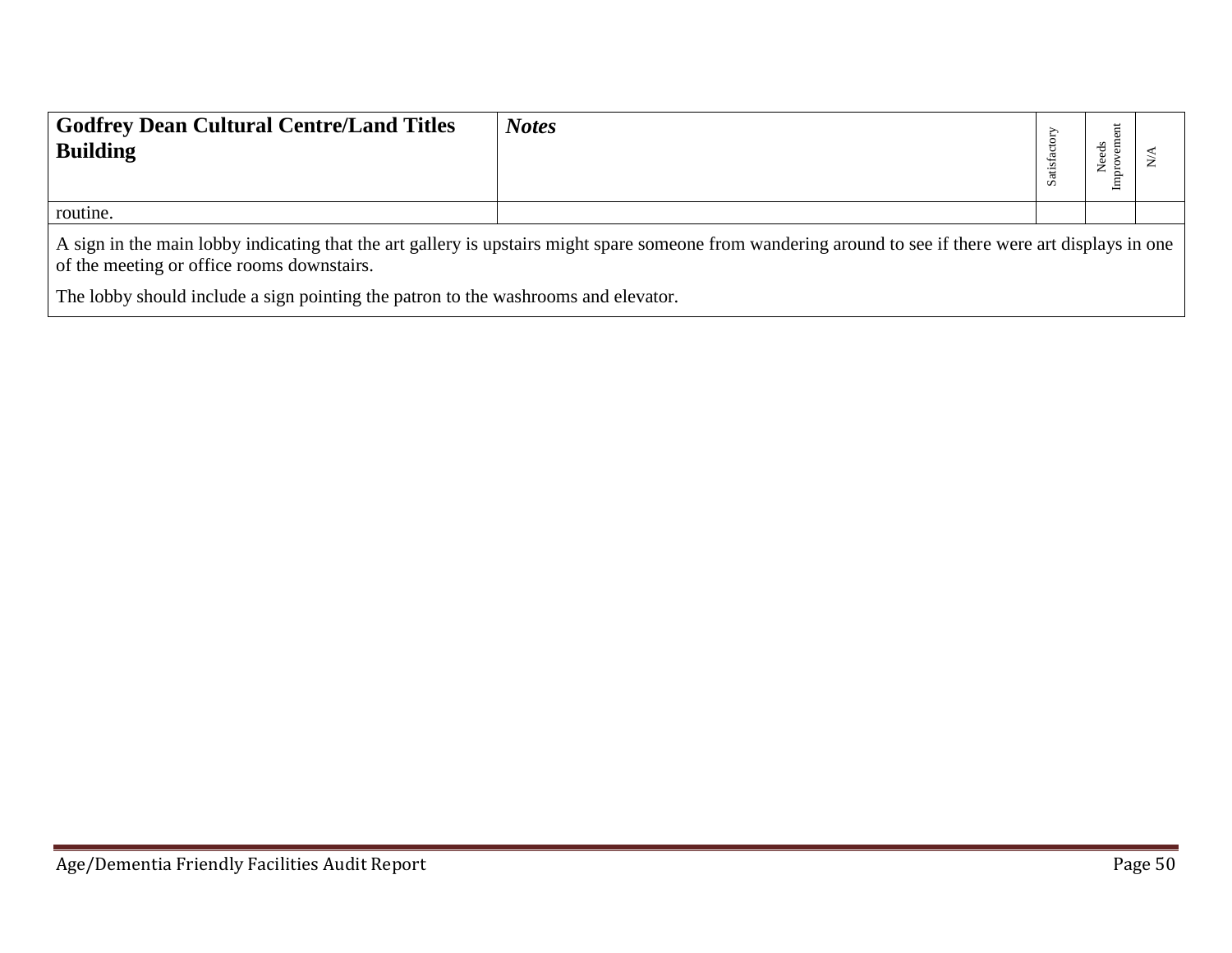<span id="page-50-0"></span>

| <b>Tourism Yorkton/Chamber of Commerce</b><br><b>Building</b>                                                       | <b>Notes</b>                        | Satisfactory | Needs<br>Improvement | $\mathbf{N}/\mathbf{A}$ |  |
|---------------------------------------------------------------------------------------------------------------------|-------------------------------------|--------------|----------------------|-------------------------|--|
| <b>Entrances and Exits</b>                                                                                          |                                     |              |                      |                         |  |
| All entrances and exits are clearly marked                                                                          |                                     | $\mathbf{X}$ |                      |                         |  |
| Signs are placed directly on the door and indicate<br>pathways both into, and out of, the building.                 |                                     | $\mathbf X$  |                      |                         |  |
| Entrances/Exits are well-lit and welcoming                                                                          |                                     | $\mathbf{X}$ |                      |                         |  |
| Glass doors have easily recognizable handles and a<br>distinguishable frame to indicate the borders.                |                                     | $\mathbf{X}$ |                      |                         |  |
| There are no unavoidable level changes in the floor.                                                                |                                     | X            |                      |                         |  |
| Steps and other level changes have visible edges marked<br>with distinctive tape.                                   |                                     | $\mathbf{X}$ |                      |                         |  |
| Seating areas are available near entrances and exits.                                                               | Outdoor seating is very nice.       | $\mathbf{X}$ |                      |                         |  |
| Seating locations provide clear sightlines to parking lots,<br>pickup zones, or public transportation access areas. |                                     | $\mathbf{X}$ |                      |                         |  |
| A building directory is located within each elevator<br>and/or stairwell.                                           | Directory exists but is very small. | $\mathbf X$  |                      |                         |  |
| Stairwells include signage at each entrance and exit door<br>to clearly identify levels.                            |                                     | $\mathbf{X}$ |                      |                         |  |
| Doors are easy to open (not heavy).                                                                                 |                                     | $\mathbf{X}$ |                      |                         |  |
| Doorknobs are not used in preference to levers or<br>handles.                                                       |                                     | $\mathbf X$  |                      |                         |  |
| <b>Surfaces (Floors, Walls)</b>                                                                                     |                                     |              |                      |                         |  |
| Highly reflective surfaces are used minimally.                                                                      |                                     | $\mathbf X$  |                      |                         |  |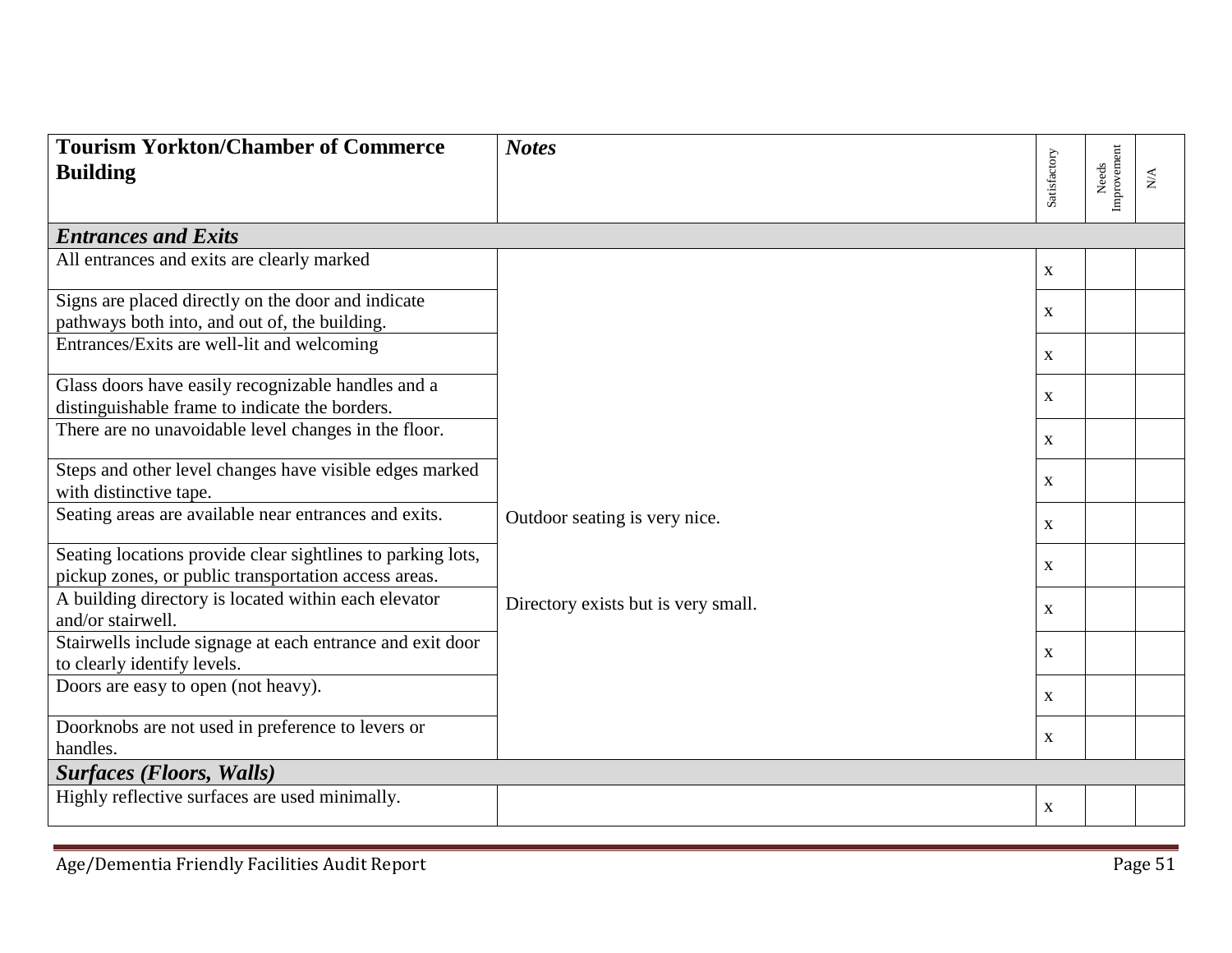| <b>Tourism Yorkton/Chamber of Commerce</b><br><b>Building</b>                                              | <b>Notes</b>                                                                                                                                 | Satisfactory | Needs<br>Improvement | $\sum_{i=1}^{n}$ |
|------------------------------------------------------------------------------------------------------------|----------------------------------------------------------------------------------------------------------------------------------------------|--------------|----------------------|------------------|
| Mats and rugs are used minimally and do not pose a "trip"<br>hazard".                                      | Without mats, the floor might be slippery when wet.                                                                                          | $\mathbf{X}$ |                      |                  |
| Flooring is plain and non-reflective.                                                                      | Floor was very shiny; this might be distracting to some people.                                                                              |              | X                    |                  |
| Flooring has no changes in level; if there is a change in<br>level, it is clearly marked.                  |                                                                                                                                              | X            |                      |                  |
| <b>Washroom Facilities</b>                                                                                 |                                                                                                                                              |              |                      |                  |
| Accessible washroom stalls are available.                                                                  | While there is no designated family room, the washroom was<br>accessible to wheelchairs.                                                     | $\mathbf{X}$ |                      |                  |
| Provision is made for a care partner to provide personal<br>and private assistance.                        |                                                                                                                                              | $\mathbf{X}$ |                      |                  |
| Where double doors exist, both sides of each door are<br>identified as entrance/exit as well as push/pull. |                                                                                                                                              | $\mathbf X$  |                      |                  |
| Taps indicate hot and cold handles.                                                                        |                                                                                                                                              | X            |                      |                  |
| Toilet seats and hand rails are of contrasting colours.                                                    |                                                                                                                                              | X            |                      |                  |
| <b>Lighting</b>                                                                                            |                                                                                                                                              |              |                      |                  |
| Lighting is adequate to reduce dark shadows and improve<br>visibility.                                     |                                                                                                                                              | $\mathbf{X}$ |                      |                  |
| Natural lighting from windows avoids bright glare and<br>shadows.                                          |                                                                                                                                              | $\mathbf{X}$ |                      |                  |
| Light switches can be located and operated OR<br>automated switches are in use.                            |                                                                                                                                              | $\mathbf{X}$ |                      |                  |
| <b>Seating</b>                                                                                             |                                                                                                                                              |              |                      |                  |
| Plenty of seating is available, particularly in waiting<br>areas or within sightlines of the parking lot.  | While no seating was available outside the board room, the exterior<br>seating was very nice. Picnic tables set up in a shady area - a great |              |                      | X                |
| Seating is easily identifiable and of simple, recognizable<br>design.                                      | idea which is likely well-used.                                                                                                              | $\mathbf{X}$ |                      |                  |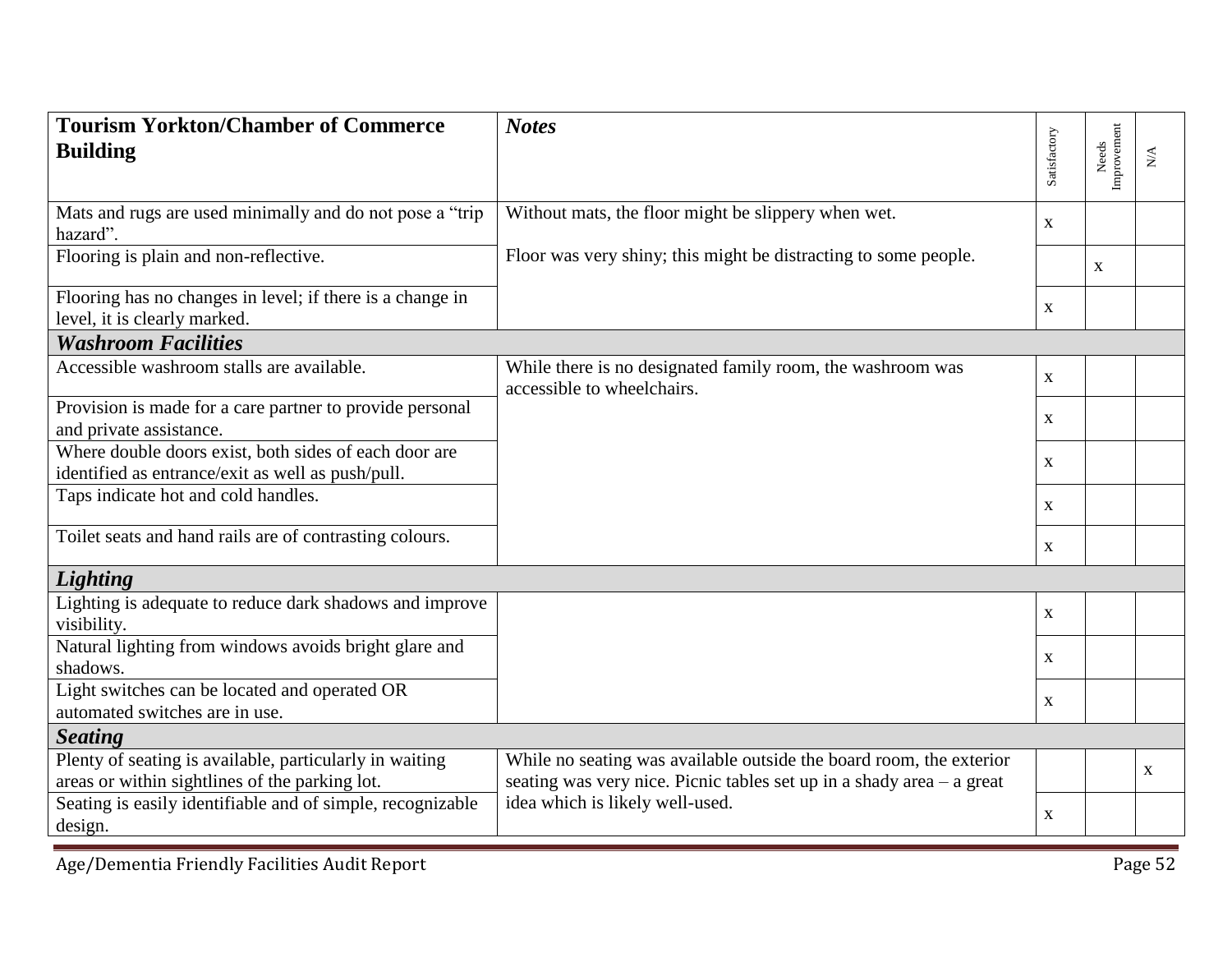| <b>Tourism Yorkton/Chamber of Commerce</b>                   | <b>Notes</b>                     |              |                      |             |
|--------------------------------------------------------------|----------------------------------|--------------|----------------------|-------------|
| <b>Building</b>                                              |                                  | Satisfactory | Improvement<br>Needs | ${\rm N/A}$ |
|                                                              |                                  |              |                      |             |
| <b>Quiet Areas and/or Customer Service Desks</b>             |                                  |              |                      |             |
| Quiet areas or designated spaces are provided for private    | Very business-like atmosphere.   | $\mathbf X$  |                      |             |
| conversation in a comfortable, less distracting              | No hanger for canes is provided. |              |                      |             |
| atmosphere.                                                  |                                  |              |                      |             |
| If there is background music, it is not too loud so as to be |                                  | $\mathbf{X}$ |                      |             |
| distracting.                                                 |                                  |              |                      |             |
| <b>Signage and Navigation</b>                                |                                  |              |                      |             |
| All key navigational decision-making areas are               |                                  | $\mathbf{X}$ |                      |             |
| adequately marked with obvious cues positioned where         |                                  |              |                      |             |
| sightlines end.                                              |                                  |              |                      |             |
| Signage is placed at eye-level.                              |                                  | X            |                      |             |
| Signage incorporates consistent colour coding which          |                                  |              |                      |             |
| serves to create a navigational path.                        |                                  | X            |                      |             |
| Signage includes a combination of text and unambiguous       |                                  | X            |                      |             |
| images.                                                      |                                  |              |                      |             |
| Signage uses a simple font for text and symbols that is      |                                  | X            |                      |             |
| bold and large enough to be clearly visible.                 |                                  |              |                      |             |
| Signage is designed with a matte surface with contrast       |                                  | X            |                      |             |
| between background and font.                                 |                                  |              |                      |             |
| Landmarks or recognizable features are permanent and         |                                  | X            |                      |             |
| provide navigational aids which help preserve a familiar     |                                  |              |                      |             |
| routine.                                                     |                                  |              |                      |             |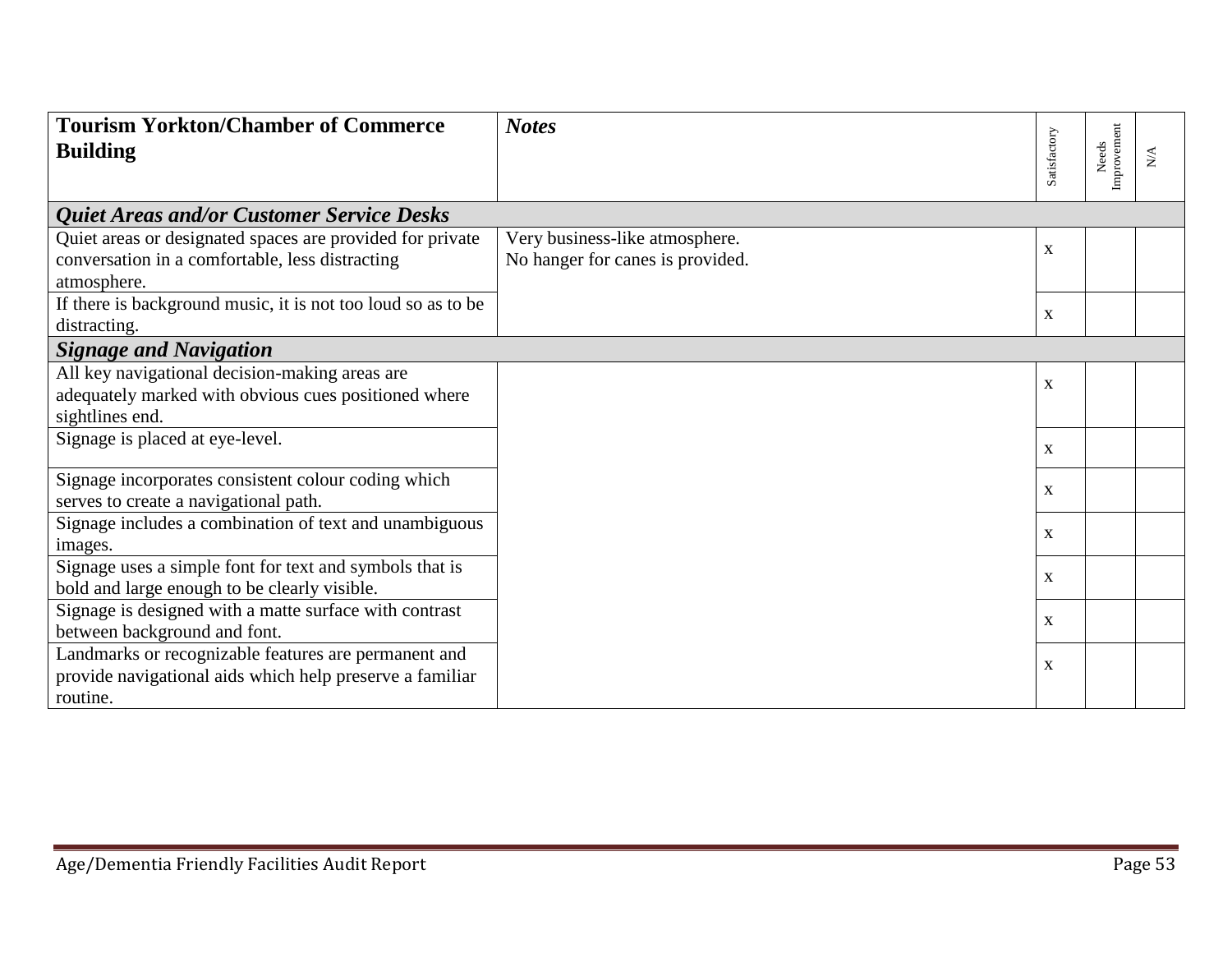<span id="page-53-0"></span>

| <b>City Hall</b>                                                                                                    | <b>Notes</b>                                                                                        |                           |                      |                         |
|---------------------------------------------------------------------------------------------------------------------|-----------------------------------------------------------------------------------------------------|---------------------------|----------------------|-------------------------|
|                                                                                                                     |                                                                                                     | Satisfactory              | Needs<br>Improvement | $\mathbf{N}/\mathbf{A}$ |
| <b>Entrances and Exits</b>                                                                                          |                                                                                                     |                           |                      |                         |
| All entrances and exits are clearly marked.*                                                                        |                                                                                                     | $\mathbf{X}$              |                      |                         |
| Signs are placed directly on the door and indicate<br>pathways both into, and out of, the building.                 |                                                                                                     | $\mathbf X$               |                      |                         |
| Entrances/Exits are well-lit and welcoming                                                                          |                                                                                                     | $\mathbf X$               |                      |                         |
| Glass doors have easily recognizable handles and a<br>distinguishable frame to indicate the borders.                |                                                                                                     | $\mathbf{X}$              |                      |                         |
| There are no unavoidable level changes in the floor.                                                                |                                                                                                     | $\mathbf X$               |                      |                         |
| Steps and other level changes have visible edges marked<br>with distinctive tape.                                   | Granite steps have no edge marking or treads; edges blend in some<br>natural light.                 |                           | $\mathbf X$          |                         |
| Seating areas are available near entrances and exits.                                                               | No seating area (except for Council Meetings) but this is expected in<br>an all-business facility.* |                           |                      | $\mathbf X$             |
| Seating locations provide clear sightlines to parking lots,<br>pickup zones, or public transportation access areas. |                                                                                                     |                           |                      | $\mathbf X$             |
| A building directory is located within each elevator<br>and/or stairwell.                                           | The elevator is not signed.                                                                         | $\mathbf X$               |                      |                         |
| Stairwells include signage at each entrance and exit door<br>to clearly identify levels.                            | The 2 <sup>nd</sup> level is well-marked.                                                           |                           | $\mathbf{X}$         |                         |
| Doors are easy to open (not heavy) OR automated doors<br>were in use.                                               |                                                                                                     | $\mathbf{X}$              |                      |                         |
| Doorknobs are not used in preference to levers or<br>handles.**                                                     |                                                                                                     | $\boldsymbol{\mathrm{X}}$ |                      |                         |
| *The elevator is not signed.                                                                                        |                                                                                                     |                           |                      |                         |

\*\* Due to COVID rules, many double doors have signage indicating IN and OUT sides. We found this extra signage helpful, and hope that it will be left up post-pandemic.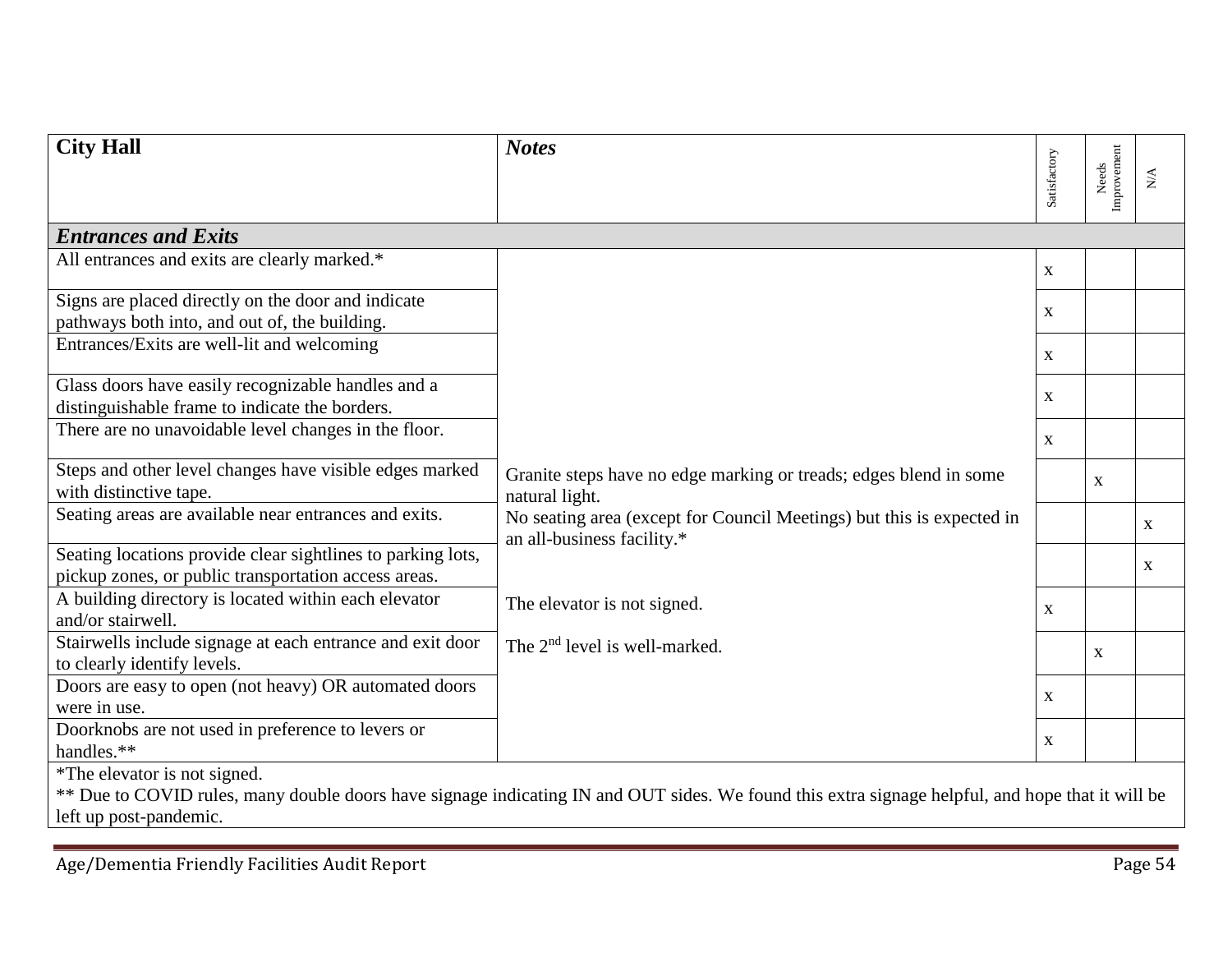| <b>City Hall</b>                                                                                                                                                                                                                                                                                         | <b>Notes</b>                                                                                 |              |                      |                         |  |
|----------------------------------------------------------------------------------------------------------------------------------------------------------------------------------------------------------------------------------------------------------------------------------------------------------|----------------------------------------------------------------------------------------------|--------------|----------------------|-------------------------|--|
|                                                                                                                                                                                                                                                                                                          |                                                                                              | Satisfactory | Improvement<br>Needs | $\mathbf{N}/\mathbf{A}$ |  |
| *** The button to open the automated doors was very small; could be bigger.                                                                                                                                                                                                                              |                                                                                              |              |                      |                         |  |
| <b>Surfaces (Floors, Walls)</b>                                                                                                                                                                                                                                                                          |                                                                                              |              |                      |                         |  |
| Highly reflective surfaces are used minimally.                                                                                                                                                                                                                                                           | Some of the natural light has an effect of blurring edges of stairs; add<br>reflective tape. | $\mathbf{x}$ |                      |                         |  |
| Mats and rugs are used minimally and do not pose a "trip"<br>hazard".                                                                                                                                                                                                                                    | The rugs in front of customer service area had curled edges.                                 |              | X                    |                         |  |
| Flooring is plain and non-reflective.                                                                                                                                                                                                                                                                    |                                                                                              | X            |                      |                         |  |
| Flooring has no changes in level; if there is a change in<br>level, it is clearly marked.                                                                                                                                                                                                                |                                                                                              | $\mathbf{X}$ |                      |                         |  |
| <b>Washroom Facilities</b>                                                                                                                                                                                                                                                                               |                                                                                              |              |                      |                         |  |
| Accessible washroom stalls are available.                                                                                                                                                                                                                                                                | There WERE accessible washrooms but there were no signs to<br>indicate that.*                |              | X                    |                         |  |
| Provision is made for a care partner to provide personal                                                                                                                                                                                                                                                 |                                                                                              | $\mathbf{X}$ |                      |                         |  |
| and private assistance.                                                                                                                                                                                                                                                                                  |                                                                                              |              |                      |                         |  |
| Where double doors exist, both sides of each door are                                                                                                                                                                                                                                                    |                                                                                              | $\mathbf{X}$ |                      |                         |  |
| identified as entrance/exit as well as push/pull.                                                                                                                                                                                                                                                        |                                                                                              |              |                      |                         |  |
| Taps indicate hot and cold handles.**                                                                                                                                                                                                                                                                    | There were markings but they were too low to see.                                            |              | X                    |                         |  |
| Toilet seats and hand rails are of contrasting colours.                                                                                                                                                                                                                                                  |                                                                                              | $\mathbf{X}$ |                      |                         |  |
| *There is no washroom designated as "Family Room" but the spacious current rooms could easily become more inclusive by simply changing signs<br>to read simply, "Washroom".                                                                                                                              |                                                                                              |              |                      |                         |  |
| ** As noted elsewhere, we question the usefulness of labelling taps HOT and COLD or RED and BLUE. Many are not easy to see, and the words<br>may not have meaning to someone with dementia. If the intent is to avoid someone being burned, we suggest that temperature-controlled taps be<br>installed. |                                                                                              |              |                      |                         |  |
| <b>Lighting</b>                                                                                                                                                                                                                                                                                          |                                                                                              |              |                      |                         |  |
| Lighting is adequate to reduce dark shadows and improve<br>visibility.                                                                                                                                                                                                                                   |                                                                                              | $\mathbf X$  |                      |                         |  |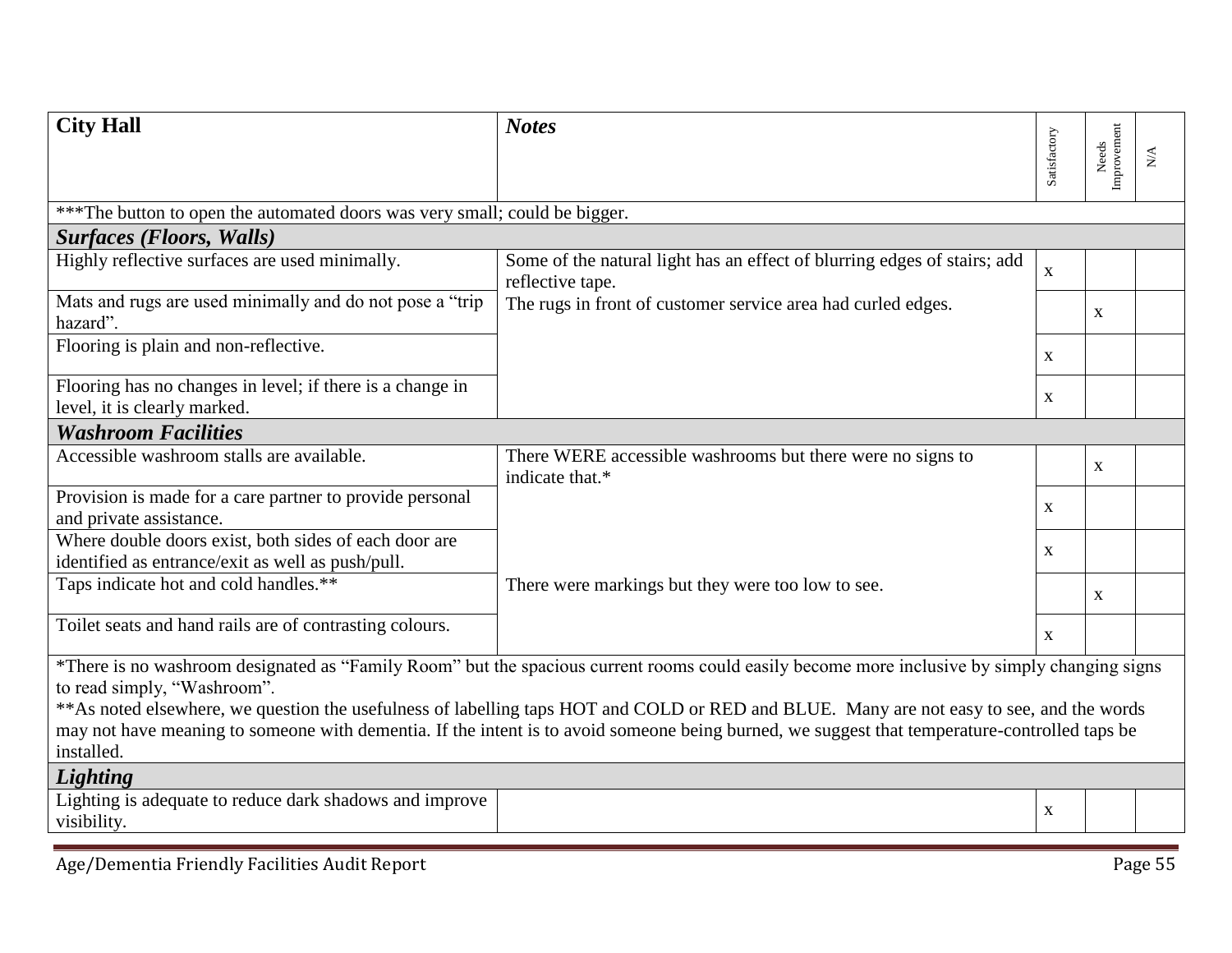| <b>City Hall</b>                                             | <b>Notes</b>                                                                                                                                                   |                           |                      |     |  |
|--------------------------------------------------------------|----------------------------------------------------------------------------------------------------------------------------------------------------------------|---------------------------|----------------------|-----|--|
|                                                              |                                                                                                                                                                | Satisfactory              | Needs<br>Improvement |     |  |
|                                                              |                                                                                                                                                                |                           |                      | N/A |  |
|                                                              |                                                                                                                                                                |                           |                      |     |  |
| Natural lighting from windows avoids bright glare and        |                                                                                                                                                                | $\mathbf X$               |                      |     |  |
| shadows.                                                     |                                                                                                                                                                |                           |                      |     |  |
| Light switches can be located and operated OR                | The switches in the public washrooms are counter-intuitive. Using                                                                                              | $\mathbf X$               |                      |     |  |
| automated switches are in use.                               | and automated light would be preferable.                                                                                                                       |                           |                      |     |  |
| <b>Seating</b>                                               |                                                                                                                                                                |                           |                      |     |  |
| Plenty of seating is available, particularly in waiting      | There seems to be no reason for public seating in a business                                                                                                   | $\mathbf{X}$              |                      |     |  |
| areas or within sightlines of the parking lot.               | environment but elderly or disabled people may need to sit for a few                                                                                           |                           |                      |     |  |
| Seating is easily identifiable and of simple, recognizable   | minutes after getting inside from street parking so a chair near the                                                                                           |                           | $\mathbf{X}$         |     |  |
| design.                                                      | entrance would be nice.                                                                                                                                        |                           |                      |     |  |
| Quiet Areas and/or Customer Service Desks                    |                                                                                                                                                                |                           |                      |     |  |
| Quiet areas or designated spaces are provided for private    | None were provided but none were expected in a business facility; it                                                                                           | $\mathbf{X}$              |                      |     |  |
| conversation in a comfortable, less distracting              | would be nice to see a chair or two just in case someone needs to sit                                                                                          |                           |                      |     |  |
| atmosphere.                                                  | for a few minutes.*                                                                                                                                            |                           |                      |     |  |
| If there is background music, it is not too loud so as to be | No hanger for canes is provided.                                                                                                                               | $\mathbf X$               |                      |     |  |
| distracting.                                                 |                                                                                                                                                                |                           |                      |     |  |
|                                                              | *We followed the signs on the 2 <sup>nd</sup> floor to the "Wheelchair Refuge" and were disappointed to find a parking space for unoccupied wheelchairs rather |                           |                      |     |  |
| than a quiet space for those in wheelchairs.                 |                                                                                                                                                                |                           |                      |     |  |
| <b>Signage and Navigation</b>                                |                                                                                                                                                                |                           |                      |     |  |
| All key navigational decision-making areas are               | Some signs were above eye-level but were very visible and logically                                                                                            | $\mathbf X$               |                      |     |  |
| adequately marked with obvious cues positioned where         | located.                                                                                                                                                       |                           |                      |     |  |
| sightlines end.                                              |                                                                                                                                                                |                           |                      |     |  |
| Signage is placed at eye-level.                              |                                                                                                                                                                | $\boldsymbol{\mathrm{X}}$ |                      |     |  |
|                                                              |                                                                                                                                                                |                           |                      |     |  |
| Signage incorporates consistent colour coding which          |                                                                                                                                                                | X                         |                      |     |  |
| serves to create a navigational path.                        |                                                                                                                                                                |                           |                      |     |  |
| Signage includes a combination of text and unambiguous       | Good signage for the washrooms (text/symbols) but not in other                                                                                                 | $\mathbf{X}$              |                      |     |  |
| images.                                                      |                                                                                                                                                                |                           |                      |     |  |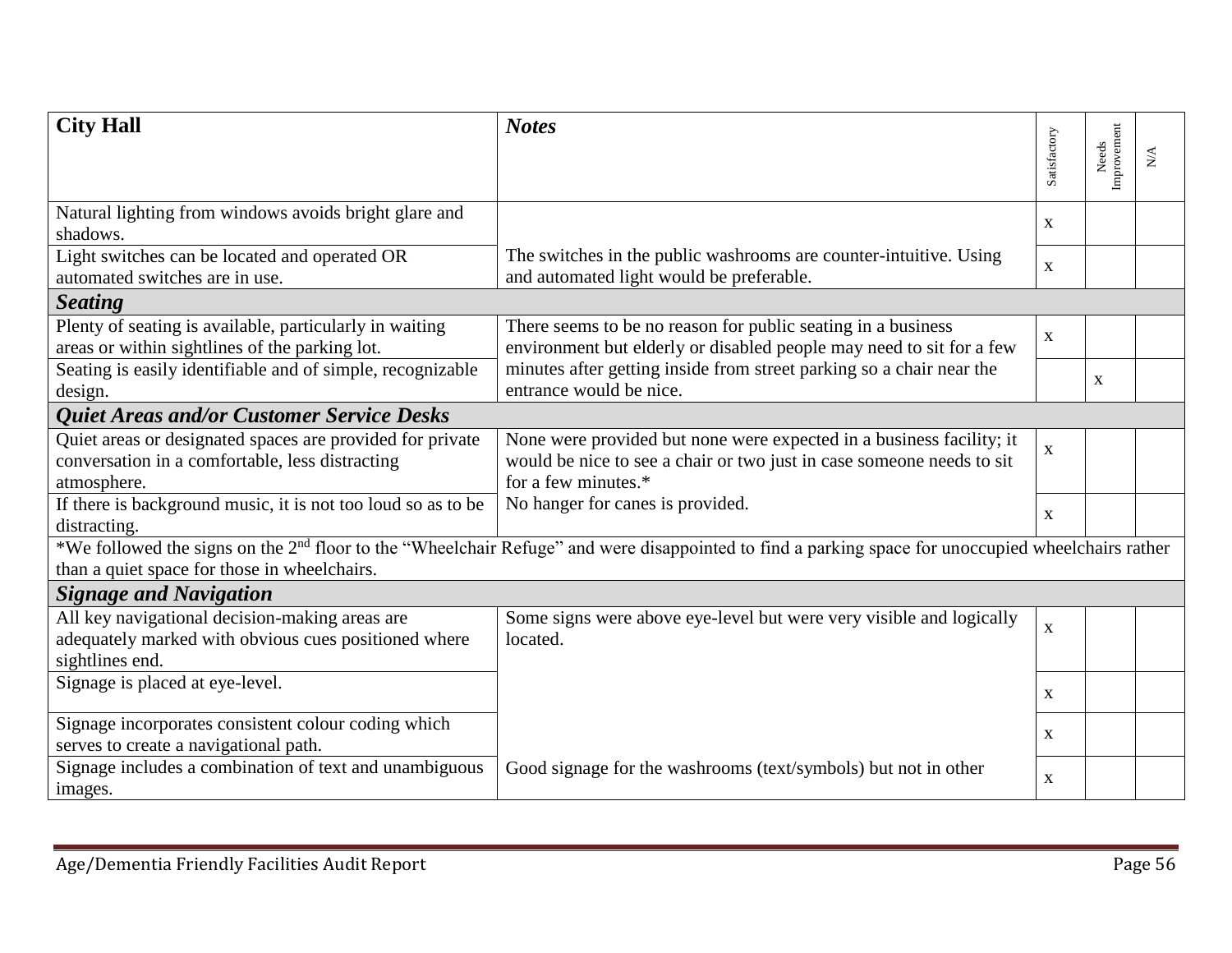| <b>City Hall</b>                                                                                                             | <b>Notes</b> | Satisfactory | Needs<br>nprove |  |
|------------------------------------------------------------------------------------------------------------------------------|--------------|--------------|-----------------|--|
| Signage uses a simple font for text and symbols that is<br>bold and large enough to be clearly visible.                      | locations.   | X            |                 |  |
| Signage is designed with a matte surface with contrast<br>between background and font.                                       |              | X            |                 |  |
| Landmarks or recognizable features are permanent and<br>provide navigational aids which help preserve a familiar<br>routine. |              | X            |                 |  |